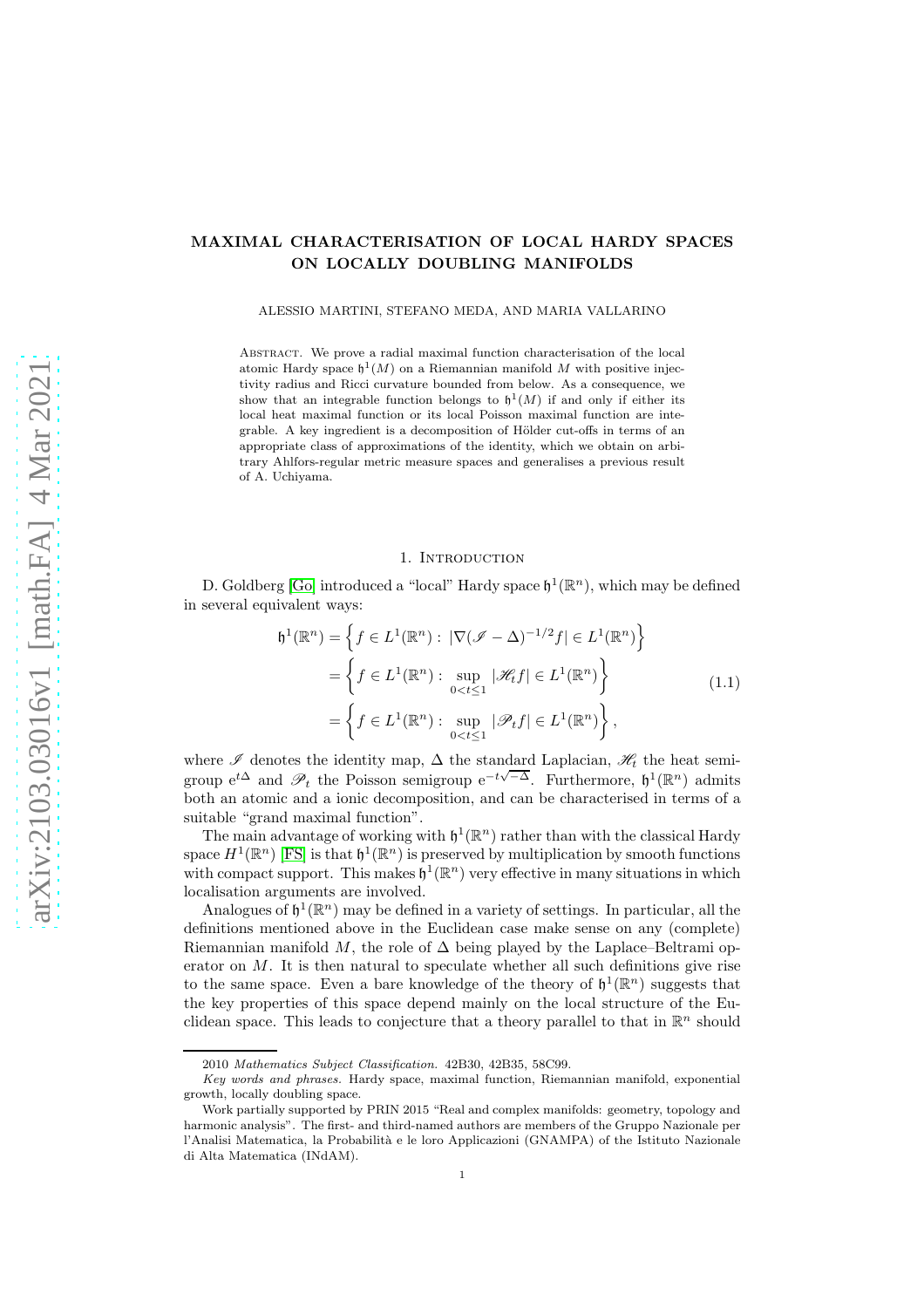hold on any Riemannian manifold where the local geometry is somewhat uniformly controlled.

A number of results in this direction are available in the case where the manifold is doubling. Indeed, an extensive theory of local Hardy spaces has been developed in the general context of doubling metric measure spaces (see, e.g., [\[HMY,](#page-30-2) [YZ1\]](#page-30-3) and references therein), and includes both atomic and maximal characterisations (at least, under assumptions such as the "reverse doubling" condition). This theory is somewhat parallel to that of the "global" Hardy space  $H<sup>1</sup>$  à la Coifman–Weiss [\[CW\]](#page-30-4) on spaces of homogeneous type. However, due to the aforementioned local nature of  $\mathfrak{h}^1$ , a global assumption such as the doubling condition does not appear entirely natural for its study, and one may expect that a richer theory could be developed, also encompassing non-doubling manifolds.

This problem has been considered by M. Taylor [\[T\]](#page-30-5), who introduced a local Hardy space  $\mathfrak{h}^1(M)$  on Riemannian n-manifolds M with strongly bounded geometry (positive injectivity radius and uniform control of all the derivatives of the metric tensor) via a grand maximal function characterisation; more precisely, Taylor defines

<span id="page-1-2"></span>
$$
\mathfrak{h}^1(M) = \left\{ f \in L^1_{loc}(M) : \mathcal{G}^b f \in L^1(M) \right\},\tag{1.2}
$$

where

<span id="page-1-1"></span>
$$
\mathcal{G}^b f(x) := \sup_{r \in (0,1]} \sup_{\phi \in \mathbf{L}(x,r)} \left| \int_M \phi f \, d\mu \right|, \tag{1.3}
$$

 $\mu$  is the Riemannian measure and, for every  $x \in M$  and  $r \in (0,1]$ ,  $\mathbf{L}(x,r)$  is the collection of all  $C^1$  functions on M with Lipschitz constant at most  $r^{-(n+1)}$ supported in the ball of centre  $x$  and radius  $r$ . Further extensions of the theory are due to S. Volpi and the second-named author [\[Vo,](#page-30-6) [MVo\]](#page-30-7), who studied an atomic local Hardy space in the more general context of locally doubling metric measure spaces (see Section [2](#page-4-0) below for additional details). The atomic space of [\[MVo\]](#page-30-7) coincides with the space of [\[T\]](#page-30-5) in the case of manifolds with strongly bounded geometry (see Remark [2.7](#page-7-0) below), and also with that of [\[YZ1\]](#page-30-3) in the case of doubling spaces. These works, however, do not address the issue of whether the local Hardy space admits characterisations analogous to [\(1.1\)](#page-0-0) in a non-doubling setting.

Our research was motivated by the following simple question. Suppose that  $M$ is a Riemannian manifold of dimension n, denote by  $\mathscr L$  the (positive) Laplace– Beltrami operator on  $M$ , consider the associated heat and Poisson semigroups, namely  $\mathscr{H}_t := e^{-t\mathscr{L}}$  and  $\mathscr{P}_t := e^{-t\sqrt{\mathscr{L}}}$ , and the spaces

$$
\begin{split} \mathfrak{h}^1_{\mathscr{H}}(M):=\left\{f\in L^1(M):\sup_{0
$$

What geometric assumptions are needed in order that

<span id="page-1-0"></span>
$$
\mathfrak{h}^1(M) = \mathfrak{h}^1_{\mathscr{H}}(M) = \mathfrak{h}^1_{\mathscr{P}}(M),\tag{1.4}
$$

where  $\mathfrak{h}^1(M)$  denotes the atomic local Hardy space of [\[MVo,](#page-30-7) [T\]](#page-30-5)?

Despite our efforts, we have not been able to find in the literature a proof of the equivalence of  $\mathfrak{h}^1(M)$ ,  $\mathfrak{h}^1_{\mathscr{H}}(M)$  and  $\mathfrak{h}^1_{\mathscr{P}}(M)$  on a general class of noncompact manifolds extending beyond the doubling ones. As suggested above, some "uniformity" of the local geometry should be the essential feature of M in order that the desired equivalence hold. One of our main results states that, if  $M$  has *bounded geometry*, viz. positive injectivity radius and Ricci curvature bounded from below (a weaker assumption than that of  $[T]$ , then indeed  $(1.4)$  holds true.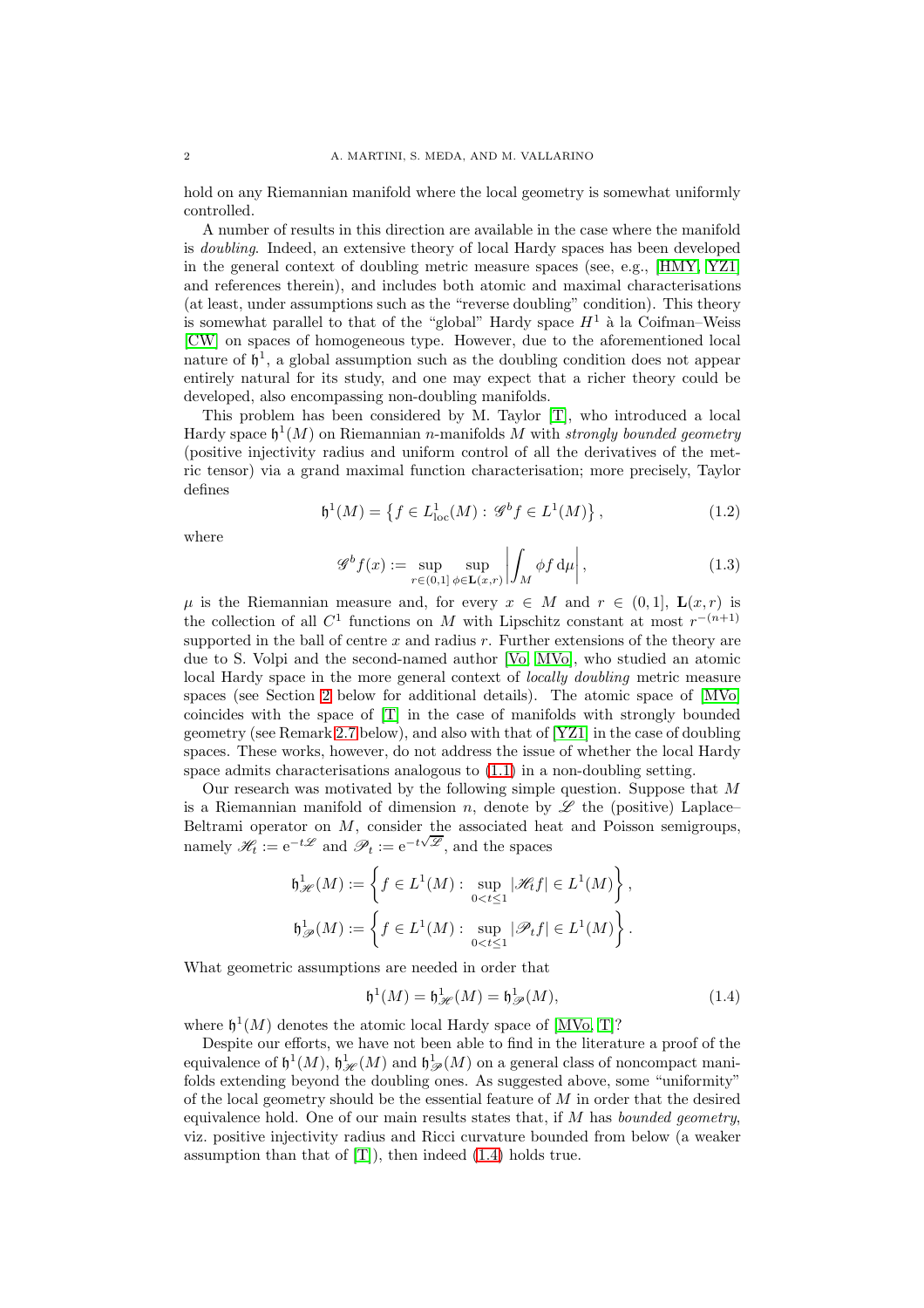As a matter of fact, for the same class of manifolds  $M$ , we prove a much more general characterisation of  $\mathfrak{h}^1(M)$  in terms of an arbitrary "radial maximal function", associated to a family of integral operators

$$
\mathcal{K}_t f(x) = \int_M K(t, x, y) f(y) d\mu(y), \qquad t \in (0, 1],
$$

whose integral kernel  $K$  satisfies suitable assumptions. Roughly speaking (see Sec-tion [4](#page-17-0) below for details), we require K to decompose as the sum  $K^0 + K^{\infty}$ , where the local part  $K^0$  is supported in a *t*-independent neighbourhood of the diagonal and satisfies bounds of the form

<span id="page-2-0"></span>
$$
0 \le K^0(t, x, y) \le Ct^{-n} (1 + d(x, y)/t)^{-n-\gamma}, \qquad K^0(t, x, x) \ge ct^{-n} \tag{1.5}
$$

and a  $\gamma$ -Hölder condition for some  $\gamma \in (0, 1]$ , while the global part  $K^{\infty}$  satisfies the "uniform integrability" condition

<span id="page-2-3"></span>
$$
\sup_{x \in M} \int_{M} \sup_{0 < t \le 1} |K^{\infty}(t, x, y)| \, \mathrm{d}\mu(y) < \infty. \tag{1.6}
$$

Here d and  $\mu$  denote the Riemannian distance and measure on M respectively. Under these assumptions on  $K$ , we prove the maximal characterisation

<span id="page-2-2"></span>
$$
\mathfrak{h}^1(M) = \left\{ f \in L^1(M) : \sup_{0 < t \le 1} |\mathcal{K}_t f| \in L^1(M) \right\} \tag{1.7}
$$

for all manifolds M with bounded geometry.

Bounds similar to [\(1.5\)](#page-2-0) are considered in many places in the literature, including the aforementioned works [\[HMY,](#page-30-2) [YZ1\]](#page-30-3) on local Hardy spaces in a doubling context, where various classes of kernels (dubbed "approximations of the identity") are considered. It should be pointed out that [\[HMY,](#page-30-2) [YZ1\]](#page-30-3) do not require nonnegativity or on-diagonal lower bounds as in [\(1.5\)](#page-2-0); however, they impose, inter alia, a normalisation condition of the form

<span id="page-2-1"></span>
$$
\int_M K(t, x, z) d\mu(z) = 1 = \int_M K(t, z, x) d\mu(z) \qquad \forall x \in M \quad \forall t \in (0, 1]. \tag{1.8}
$$

Such a condition is quite delicate, in the sense that it is not generally preserved by localisation procedures, such as multiplication by cutoff functions, or changes of variables (involving a change of measure). Indeed, the very construction of "approximations of the identity" satisfying [\(1.8\)](#page-2-1) on arbitrary doubling spaces is itself not a trivial matter (see, e.g., [\[HMY,](#page-30-2) Theorem 2.6]). In these respects, our assumptions on the kernel, which do not include [\(1.8\)](#page-2-1), appear to be more robust in nature, and this feature actually turns out to be essential for our proof.

Indeed, in order to prove the maximal characterisation of  $\mathfrak{h}^1(M)$  in terms of a given kernel  $K$ , we reduce through a localisation argument (partly inspired by ideas in [\[T\]](#page-30-5)) to proving the analogous characterisation of  $\mathfrak{h}^1(\mathbb{R}^n)$  in terms of localised versions of K. However, even if we start with a particularly well-behaved kernel K on  $M$  (such as the heat or Poisson kernels), which satisfies the normalisation condition [\(1.8\)](#page-2-1), there is no reason why the resulting localised kernels on  $\mathbb{R}^n$  would have the same property. Hence, maximal characterisations such as that in [\[YZ1\]](#page-30-3) do not appear to directly apply to the problem at hand.

Instead, here we resort to a different approach, based on a deep result of A. Uchiyama [\[U\]](#page-30-8) (see also [\[CW,](#page-30-4) pp. 641–642] for an antecedent of the result). In [\[U\]](#page-30-8), among other things, a maximal characterisation for the Coifman–Weiss Hardy space  $H<sup>1</sup>$  is proved in the context of *Ahlfors-regular* metric measure spaces (a subclass of doubling spaces including  $\mathbb{R}^n$ , in terms of arbitrary kernels K satisfying pointwise bounds analogous to  $(1.5)$ , without any normalisation assumptions. Roughly speaking, the approach in [\[U\]](#page-30-8) goes by showing that any  $\gamma$ -Hölder cutoff can be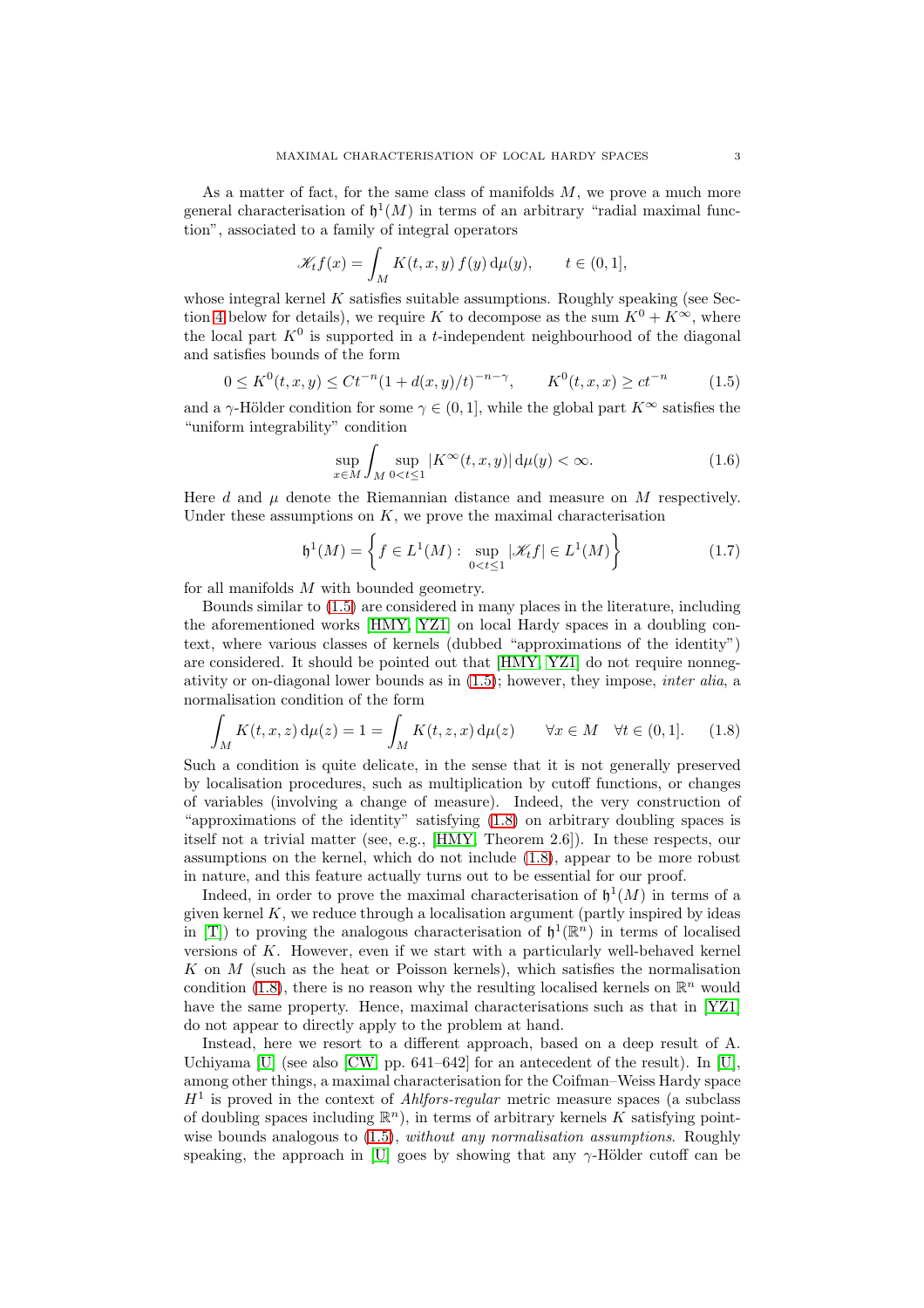written as an infinite linear combination  $\sum_j c_j K(t_j, x_j, \cdot)$  for appropriate choices of coefficients  $c_i$ , times  $t_i$  and points  $x_i$ ; this decomposition in turn yields a majorisation of the grand maximal function defined via  $\gamma$ -Hölder cutoffs in terms of the radial maximal function associated to K.

Actually Uchiyama's result does not directly apply to our setting, since he works with  $H^1$  instead of  $\mathfrak{h}^1$ , and correspondingly he considers "global" kernels  $K(t, x, y)$ defined for all  $t \in (0,\infty)$ ; as a matter of fact, the decomposition given in [\[U\]](#page-30-8) of a given  $\gamma$ -Hölder cutoff may include terms  $K(t_j, x_j, \cdot)$  with  $t_j$  arbitrarily large. A contribution of the present paper, which may be of independent interest, is the adaptation of Uchiyama's argument to the case of local Hardy spaces and kernels, which is presented in Section [3](#page-7-1) below in the generality of Ahlfors-regular metric spaces. Differently from [\[U\]](#page-30-8), here we provide a decomposition of  $\gamma$ -Hölder cutoffs at scale s that only employs terms  $K(t_i, x_i, \cdot)$  with  $t_i \leq s$ ; this allows us to work with kernels  $K(t, x, y)$  only defined for  $t \in (0, 1]$ , since in the case of local Hardy spaces we are only interested in small scales. This variant of Uchiyama's result is the crucial ingredient that allows us to close the localisation argument and prove in Section [4](#page-17-0) the maximal characterisation [\(1.7\)](#page-2-2) on manifolds with bounded geometry.

By using well-known Gaussian-type heat kernel bounds for small times, one can readily check that the heat and Poisson kernels on a manifold M with bounded geometry satisfy the assumptions  $(1.5)$  and  $(1.6)$ . Indeed, in Section [5,](#page-26-0) we show that this is the case more generally for the semigroups  $e^{-t\mathscr{L}^{\alpha}}$  with  $\alpha \in (0,1]$ , thus obtaining the characterisation

$$
\mathfrak h^1(M)=\left\{f\in L^1(M):\ \sup_{0
$$

which includes [\(1.4\)](#page-1-0) as a special case.

The present paper does not address the problem whether  $\mathfrak{h}^1(M)$  also admits a local Riesz transform characterisation, analogous to the first identity in [\(1.1\)](#page-0-0) for the case of  $\mathfrak{h}^1(\mathbb{R}^n)$ . This deceptively simple question turns out to require a much more sophisticated analysis, and is solved in the affirmative in a recent work of G. Veronelli and the second-named author [\[MVe\]](#page-30-9). One of the ingredients used in [\[MVe\]](#page-30-9) is the Poisson maximal characterisation  $\mathfrak{h}^1(M) = \mathfrak{h}^1_{\mathscr{P}}(M)$  that we prove here.

Another question that we do not address here is the investigation of spaces defined in terms of "global" maximal functions, such as

$$
\begin{split} &H^1_{\mathscr{H}}(M)=\left\{f\in L^1(M):\sup_{0
$$

in the context of a nondoubling manifold  $M$ . Nevertheless, the results in the present paper turn out to be instrumental in the analysis of such spaces and their relation to the Hardy-type spaces  $\mathfrak{X}^{\gamma}(M)$  introduced in [\[Vo,](#page-30-6) [MMV\]](#page-30-10), which we plan to develop in a future work [\[MMVV\]](#page-30-11).

It is an interesting question whether the maximal characterisation [\(1.7\)](#page-2-2) extends to larger classes of Riemannian manifolds, or even more general spaces. A particularly natural setting for this investigation would be that of the locally doubling metric measure spaces considered in [\[MVo\]](#page-30-7). Given that our core ingredient (the local variant of Uchiyama's result) is proved for general Ahlfors-regular spaces, it would seem natural to conjecture that a maximal characterisation of  $\mathfrak{h}^1$  in terms of a single kernel holds at least on metric measure spaces satisfying a suitable "local Ahlfors" condition. Extensions to even broader classes of spaces may also be possible; however, even in the case of globally doubling spaces, radial maximal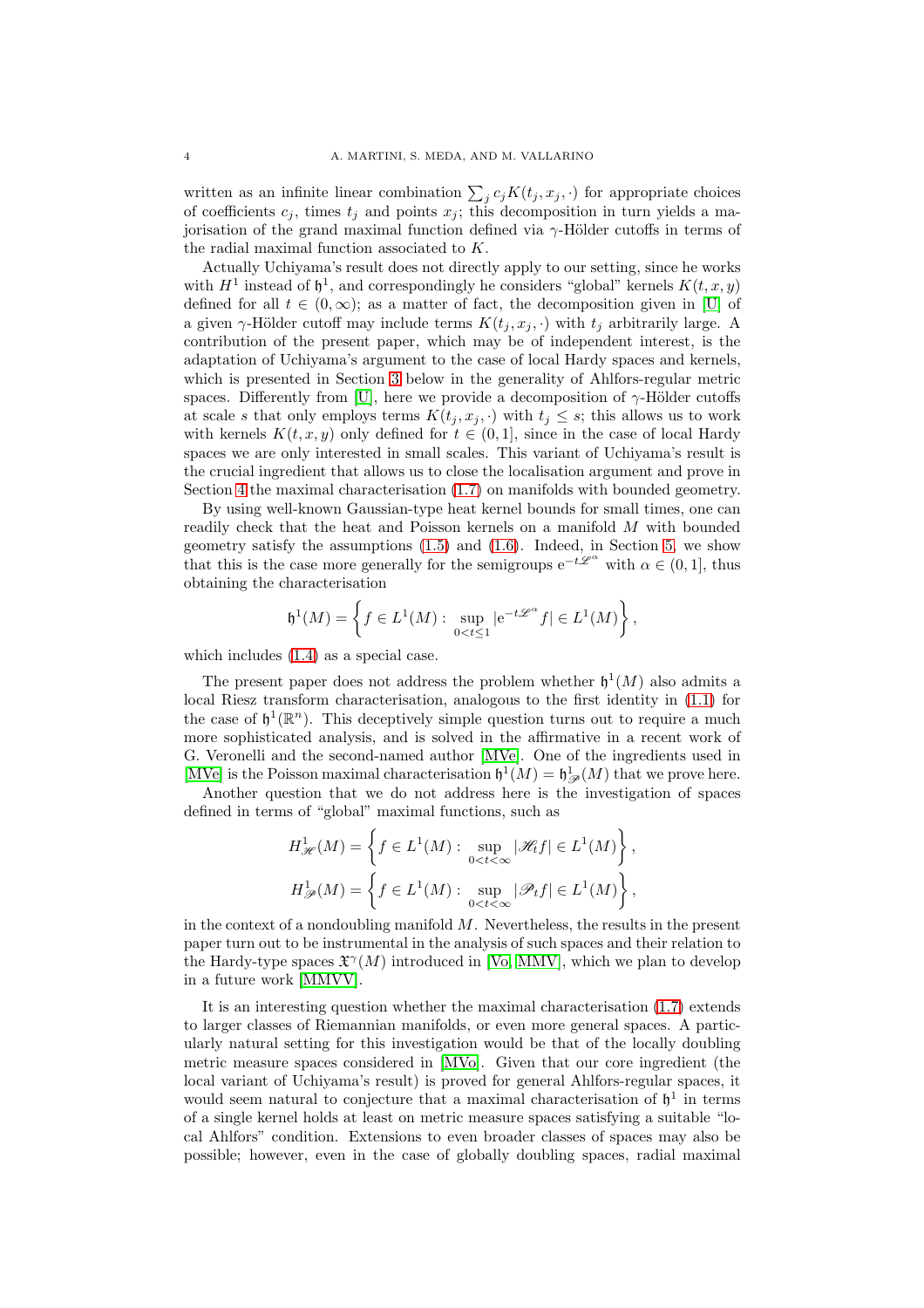characterisations of  $H^1$  and  $\mathfrak{h}^1$  appear to be available only under additional as-sumptions, such as a reverse doubling condition (see, e.g., [\[GLY,](#page-30-12) [YZ1,](#page-30-3) [YZ2\]](#page-30-13)), so tackling the general case of locally doubling spaces may be a nontrivial problem.

We shall use the "variable constant convention", and denote by  $C$  a constant that may vary from place to place and may depend on any factor quantified (implicitly or explicitly) before its occurrence, but not on factors quantified afterwards.

### 2. Background on Hardy-type spaces

<span id="page-4-0"></span>Let  $M$  denote a connected, complete  $n$ -dimensional Riemannian manifold with Riemannian measure  $\mu$  and Riemannian distance d. Throughout this paper we assume that  $M$  has *bounded geometry*, that is,

- <span id="page-4-2"></span><span id="page-4-1"></span>(A) the injectivity radius  $\iota_M$  of M is positive;
- (B) the Ricci tensor of M is bounded from below.

For p in  $[1,\infty]$ ,  $||f||_p$  denotes the  $L^p(M)$  norm of f (with respect to the Riemannian measure).

We denote by  $\mathscr{B}$  the family of all geodesic balls on M. For each B in  $\mathscr{B}$  we denote by  $c_B$  and  $r_B$  the centre and the radius of B respectively. Furthermore, we denote by  $c B$  the ball with centre  $c_B$  and radius  $c r_B$ . For each scale parameter s in  $\mathbb{R}^+$ , we denote by  $\mathscr{B}_s$  the family of all balls B in  $\mathscr{B}$  such that  $r_B \leq s$ . We also write  $B_r(x)$  for the geodesic ball of centre  $x \in M$  and radius  $r > 0$ .

For manifolds satisfying [\(A\)-](#page-4-1)[\(B\)](#page-4-2) above, the Bishop–Gromov theorem (see, e.g., [\[Ch,](#page-30-14) Theorem III.4.4] or [\[SC,](#page-30-15) Section 5.6.3]) and results by Anderson–Cheeger on harmonic coordinates (see, for instance, [\[He,](#page-30-16) Theorem 1.2]) imply the following properties.

<span id="page-4-4"></span>(a) M is uniformly locally n-Ahlfors, i.e. for every  $s > 0$  there exists a positive constant  $D_s$  such that

$$
D_s^{-1} r_B^n \le \mu(B) \le D_s r_B^n \qquad \forall B \in \mathcal{B}_s; \tag{2.1}
$$

in particular, M satisfies the *local doubling property*, i.e. for every  $s > 0$  there exists a positive constant  $D'_s$  such that

$$
\mu(2B) \le D_s' \,\mu(B) \qquad \forall B \in \mathcal{B}_s. \tag{2.2}
$$

(b) M has at most exponential growth, i.e. there exist positive constants a and  $\beta$ such that

<span id="page-4-6"></span>
$$
\mu(B) \le a \exp(\beta r_B) \qquad \forall B \in \mathcal{B}.\tag{2.3}
$$

<span id="page-4-5"></span>(c) For all  $Q > 1$  and  $\alpha \in (0, 1)$ , the  $(Q^2, 0, \alpha)$ -harmonic radius  $r_H$  of M is strictly positive. In particular, to each point  $x$  in  $M$  we can associate a harmonic coordinate system  $\eta_x$  centred at x and defined on  $B_{r_H}(x)$  such that, in these coordinates, the metric tensor  $(g_{ij})$  satisfies the estimate

<span id="page-4-3"></span>
$$
(\delta_{ij})/Q^2 \le (g_{ij}) \le Q^2 \left(\delta_{ij}\right) \text{ as quadratic forms } (2.4)
$$

at every point of  $B_{r_H}(x)$ . In particular, as a consequence,

$$
|Y - Z|/Q \le d(y, z) \le Q|Y - Z| \qquad \forall y, z \in B_{r_H/2}(x) \quad \forall x \in M,
$$
\n
$$
(2.5)
$$

where  $Y = \eta_x(y)$  and  $Z = \eta_x(z)$ . Moreover [\(2.4\)](#page-4-3) implies that

$$
Q^{-n} \le \sqrt{\overline{g}} \le Q^n \,,\tag{2.6}
$$

where  $\overline{g}$  denotes the determinant of the metric tensor.

We point out that the key aspect of the estimates  $(a)-(c)$  $(a)-(c)$  is their uniformity with respect to the centre of the ball  $B$  or the point  $x$ . Indeed, if one does not care about uniformity, then estimates similar to those in [\(a\)](#page-4-4) and [\(c\)](#page-4-5) are easy consequences of the properties of normal coordinates (see, e.g., [\[Lee,](#page-30-17) Proposition 5.11]), and do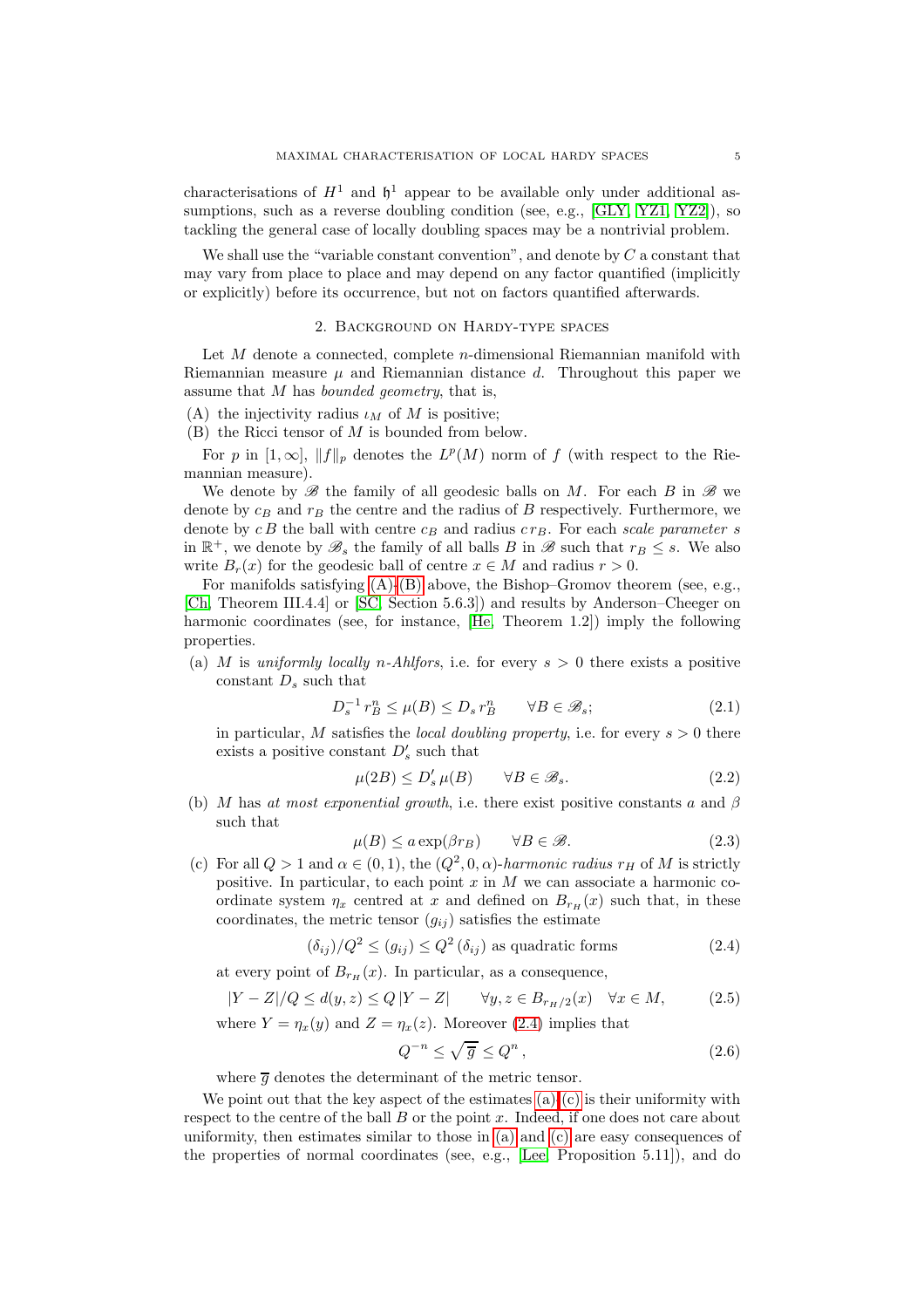not require the assumptions [\(A\)-](#page-4-1)[\(B\).](#page-4-2) This includes, for all  $x \in M$ , the volume asymptotics

> <span id="page-5-1"></span> $\mu(B_r(x)) = \omega_n r^n (1 + o(1)) \text{ as } r \to 0$  $(2.7)$

where  $\omega_n$  is the volume of the unit ball in Euclidean *n*-space.

We now recall the definition of the atomic local Hardy space  $\mathfrak{h}^1(M)$ . This is a particular instance of the local Hardy space introduced by Volpi [\[Vo\]](#page-30-6), who extended previous work of Taylor [\[T\]](#page-30-5), and then further generalised in [\[MVo\]](#page-30-7).

**Definition 2.1.** Fix  $s > 0$ . Suppose that p is in  $(1, \infty]$  and let p' be the index conjugate to p. A standard p-atom at scale s is a function a in  $L^1(M)$  supported in a ball  $B$  in  $\mathscr{B}_s$  satisfying the following conditions:

- (i) size condition:  $||a||_p \leq \mu(B)^{-1/p'}$ ;
- (ii) cancellation condition:  $\int_B a d\mu = 0$ .

A global p-atom at scale s is a function a in  $L^1(M)$  supported in a ball B of radius exactly equal to s satisfying the size condition above (but possibly not the cancellation condition). Standard and global p-atoms at scale s will be referred to simply as *p*-*atoms* at scale *s*.

**Definition 2.2.** The local atomic Hardy space  $\mathfrak{h}_s^{1,p}(M)$  is the space of all functions f in  $L^1(M)$  that admit a decomposition of the form

<span id="page-5-0"></span>
$$
f = \sum_{j=1}^{\infty} \lambda_j a_j,
$$
\n(2.8)

where the  $a_j$ 's are p-atoms at scale s and  $\sum_{j=1}^{\infty} |\lambda_j| < \infty$ . The norm  $||f||_{\mathfrak{h}_s^{1,p}}$  of f is the infimum of  $\sum_{j=1}^{\infty} |\lambda_j|$  over all decompositions [\(2.8\)](#page-5-0) of f.

One can prove (see, for instance, [\[MVo\]](#page-30-7)) that  $\mathfrak{h}_s^{1,p}$  is independent of both s in  $(0, \infty)$  and p in  $(1, \infty)$  (in the sense that different choices of the parameters define equivalent norms); henceforth it will be denoted simply by  $\mathfrak{h}^1(M)$ , and  $||f||_{\mathfrak{h}^1}$  will denote the norm  $||f||_{\mathfrak{h}_1^{1,2}}$ . We will also say " $\mathfrak{h}^1(M)$ -atom at scale s" instead of "2-atom at scale s".

The following statement will be useful in proving boundedness properties of sublinear operators defined on  $\mathfrak{h}^1(M)$ .

<span id="page-5-2"></span>**Lemma 2.3.** Let  $\mathscr{T}: L^1(M) \to L^{1,\infty}(M)$  be a bounded sublinear operator. Let  $p \in (1,\infty]$  and  $s > 0$ . If

 $\sup \left\{ \|\mathscr{T}a\|_{L^1(M)}:\ a\ p\text{-atom at scale }s\ \text{on}\ M\right\}<\infty,$ 

then  $\mathscr T$  maps  $\mathfrak h^1(M)$  into  $L^1(M)$  boundedly.

*Proof.* Suppose that f is in  $\mathfrak{h}^1(M)$ , and write  $f = \sum_{j=1}^{\infty} \lambda_j a_j$ , where  $a_j$  are p-atoms at scale s, and  $\sum_{j=1}^{\infty} |\lambda_j| < \infty$ .

For each positive integer N, write  $f_N = \sum_{j=1}^N \lambda_j a_j$  and note that  $f_N$  tends to  $f$ in  $\mathfrak{h}^1(M)$ . Since  $\mathfrak{h}^1(M)$  is continuously contained in  $L^1(M)$ ,  $\mathscr{T}f$  is a well defined element of the Lorentz space  $L^{1,\infty}(M)$ , and  $\mathscr{T} f_N$  tends to  $\mathscr{T} f$  in  $L^{1,\infty}(M)$ .

On the other hand, by sublinearity, if  $N' > N$ , then

$$
|\mathscr{T} f_N - \mathscr{T} f_{N'}| \leq |\mathscr{T} (f_N - f'_N)| \leq \sum_{j=N+1}^{N'} |\lambda_j| |\mathscr{T} a_j|,
$$

so from the uniform boundedness of  $\mathscr T$  on atoms and the convergence of the series  $\sum_j |\lambda_j|$  we deduce that  $\mathscr{T} f_N$  is a Cauchy sequence in  $L^1(M)$ . By uniqueness of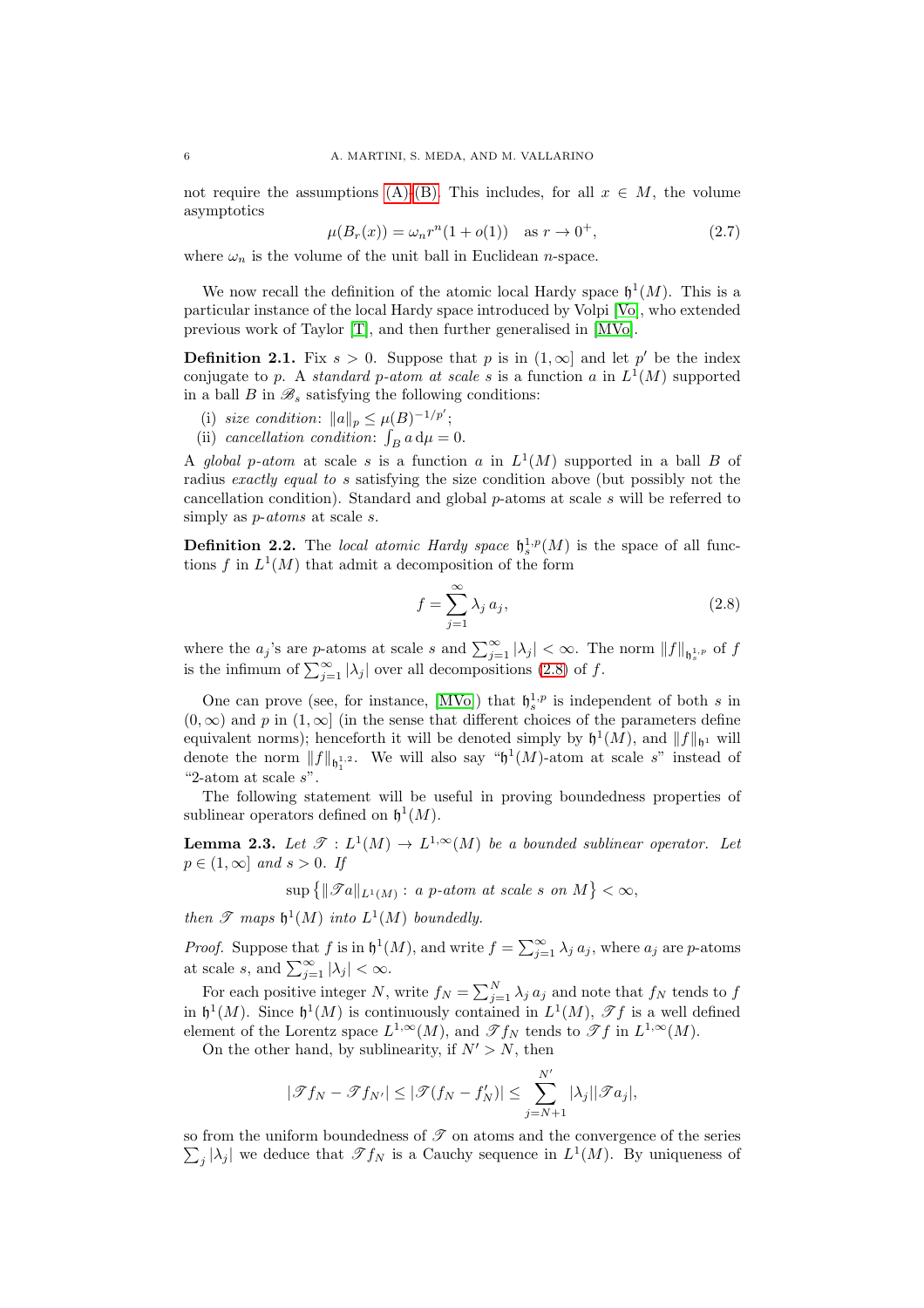limits, we conclude that  $\mathscr{T} f_N$  converges to  $\mathscr{T} f$  in  $L^1(M)$ , and

$$
\|\mathscr{T}f\|_1 = \lim_{N \to \infty} \|\mathscr{T}f_N\|_1 \le \sum_{j=1}^{\infty} |\lambda_j| \|\mathscr{T}a_j\|_1 \le C \sum_{j=1}^{\infty} |\lambda_j|.
$$

By taking the infimum of both sides with respect to all the representations of  $f$  as sum of *p*-atoms, we obtain that  $||\mathscr{T}f||_1 \leq C||f||_{\mathfrak{h}^{1,p}_s(M)}$ , as required.

The space  $\mathfrak{h}^1(M)$  can also be characterised in terms of ions as follows.

<span id="page-6-3"></span>**Definition 2.4.** Suppose that  $s > 0$ , p is in  $(1, \infty)$  and let p' be the index conjugate to p. A p-ion at scale s is a function g in  $L^1(M)$  supported in a ball B in  $\mathscr{B}_s$ satisfying the following conditions:

- <span id="page-6-4"></span><span id="page-6-2"></span>(i)  $||g||_p \leq \mu(B)^{-1/p'};$
- (ii)  $\left| \int_B g \, d\mu \right| \leq r_B$ .

**Definition 2.5.** The local ionic Hardy space  $\mathfrak{h}_{s,I}^{1,p}(M)$  is the space of all functions f in  $L^1(M)$  that admit a decomposition of the form

<span id="page-6-0"></span>
$$
f = \sum_{j=1}^{\infty} \lambda_j g_j,
$$
\n(2.9)

where the  $g_j$ 's are p-ions at scale s and  $\sum_{j=1}^{\infty} |\lambda_j| < \infty$ . The norm  $||f||_{\mathfrak{h}_{s,I}^{1,p}}$  of f is the infimum of  $\sum_{j=1}^{\infty} |\lambda_j|$  over all decompositions [\(2.9\)](#page-6-0) of f.

It was proved in [\[MVo,](#page-30-7) Theorem 1] that for every  $s > 0$  and p in  $(1, \infty]$  the spaces  $\mathfrak{h}^{1,p}_I(M)$  coincide with  $\mathfrak{h}^1(M)$ . Moreover, for each  $s > 0$  and  $p \in (1,\infty]$  there exists a positive constant C such that

<span id="page-6-1"></span>
$$
C^{-1}||f||_{\mathfrak{h}^{1,p}_{s,I}} \le ||f||_{\mathfrak{h}^1} \le C||f||_{\mathfrak{h}^{1,p}_{s,I}} \qquad \forall f \in \mathfrak{h}^1(M). \tag{2.10}
$$

The cancellation condition that standard atoms must satisfy is in general not preserved by changes of variables and localisations; however, as shown in the following lemma, performing such operations on an atom produces an ion (or a multiple thereof). This observation, together with the equivalence [\(2.10\)](#page-6-1), confirms that  $\mathfrak{h}^1(M)$  is amenable to localisations and changes of variables.

The following statement involves two Riemannian manifolds M and M′ , both satisfying the assumptions  $(A)$ - $(B)$  above; correspondingly, we denote by d and d' the respective Riemannian distances, and by  $\mu$  and  $\mu'$  the Riemannian measures. The result is certainly known to experts, and implicit in the work of Taylor [\[T\]](#page-30-5), under more restrictive assumptions on  $M$  and  $M'$ .

<span id="page-6-5"></span>**Lemma 2.6.** Let  $p \in (1,\infty]$ ,  $s, L > 0$ , and  $A \geq 1$ . Let  $\phi : M \to \mathbb{C}$  satisfy

$$
|\phi(x)| \le L, \qquad |\phi(x) - \phi(y)| \le Ld(x, y)
$$

for all  $x, y \in M$ . Let  $\Omega$  and  $\Omega'$  be open subsets of M and M', and let  $\Psi : \Omega' \to \Omega$  be a bi-Lipschitz map such that the Lipschitz constants of  $\Psi$  and  $\Psi^{-1}$  are both bounded by A. Let  $\rho : \Omega' \to (0,\infty)$  be the density of the push-forward of  $\mu$  via  $\Psi^{-1}$  with respect to  $\mu'$ . Then there exists a constant H, only depending on M, M', p, s, L and A, such that, for every p-atom a at scale s on M, supported in a ball  $B \subseteq \Omega$ , if  $g : M' \to \mathbb{C}$  is defined by

$$
g(x') = \begin{cases} \rho(x')\phi(\Psi(x'))a(\Psi(x'))/H & \text{if } x' \in \Omega', \\ 0 & \text{otherwise,} \end{cases}
$$

then  $q$  is a p-ion on  $M'$  at scale As.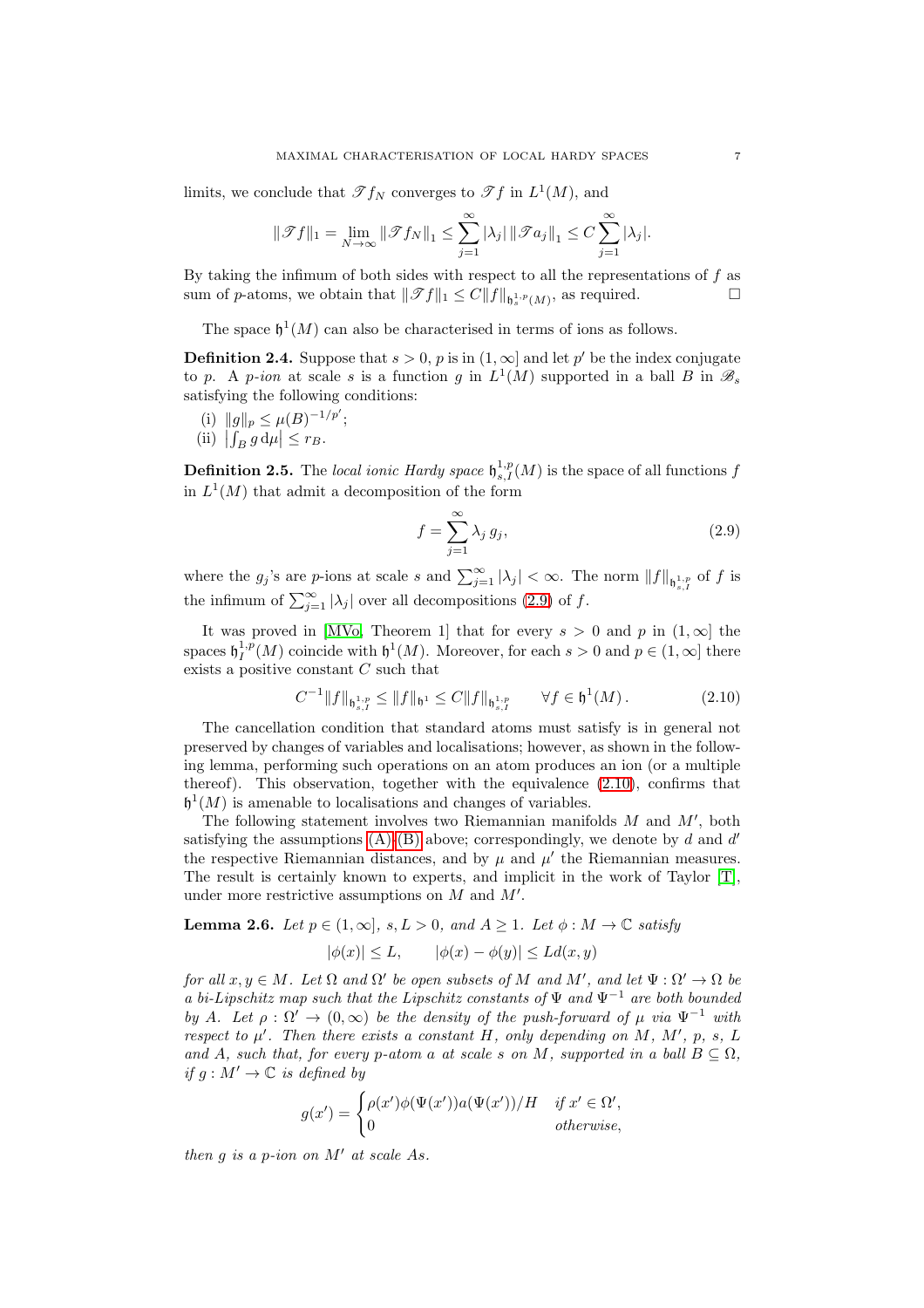*Proof.* Let a be a p-atom at scale s on M, supported in a ball  $B \subseteq \Omega$ . Let  $H > 0$ be a positive constant and define  $g$  as above. In the course of the proof, we will determine what conditions  $H$  must satisfy in order for the above statement to hold.

Let B' be the ball on M' of centre  $\Psi^{-1}(c_B)$  and radius  $Ar_B$ . Then clearly  $\Psi^{-1}(B) \subseteq B' \cap \Omega'$  and g is supported in B'. Moreover

$$
\int_{B'} g \, d\mu' = H^{-1} \int_{\Omega' \cap B'} \phi(\Psi(x')) a(\Psi(x')) \rho(x') \, d\mu'(x') = H^{-1} \int_B \phi a \, d\mu.
$$

If a is a standard atom, then

$$
\left| \int_B \phi a \, \mathrm{d}\mu \right| = \left| \int_B (\phi - \phi(c_B)) a \, \mathrm{d}\mu \right| \leq L r_B ||a||_1 \leq L r_B,
$$

so the condition [\(ii\)](#page-6-2) in Definition [2.4](#page-6-3) is satisfied provided  $H \geq L/A$ . If instead a is a global atom, then  $r_B = s$  and

$$
\left| \int_B \phi a \, \mathrm{d}\mu \right| \leq L \|a\|_1 \leq L,
$$

so the condition is satisfied provided  $H > L/(As)$ .

As for the condition [\(i\)](#page-6-4) of Definition [2.4,](#page-6-3) let us first notice that, for all  $x' \in \Omega'$ ,

$$
\rho(x') = \lim_{r \to 0^+} \frac{\mu(\Psi(B'_r(x'))}{\mu'(B'_r(x'))} \le \lim_{r \to 0^+} \frac{\mu(B_{Ar}(\Psi(x')))}{\mu'(B'_r(x'))} = A^n;
$$

the latter equality is a consequence of  $(2.7)$ . Hence the size condition on the p-atom a implies that

$$
||g||_{L^p(M')} \leq H^{-1}LA^{n/p'}\mu(B)^{-1/p'},
$$

where  $p'$  is the conjugate exponent to p. On the other hand, since M and M' are both uniformly locally *n*-Ahlfors, there exists a constant  $\kappa \geq 1$ , only depending on  $M, M'$  and s, such that

$$
\mu'(B') \le \kappa r_{B'}^n = \kappa A^n r_B^n \le \kappa^2 A^n \mu(B),
$$

whence

$$
||g||_{L^p(M')} \leq H^{-1}LA^{2n/p'}\kappa^{2/p'}\mu'(B')^{-1/p'}.
$$

So the condition [\(i\)](#page-6-4) of Definition [2.4](#page-6-3) is satisfied provided  $H \geq LA^{2n/p'}\kappa^{2/p'}$  $\Box$ 

<span id="page-7-0"></span>*Remark* 2.7. As mentioned in the introduction, on a manifold  $M$  which has strongly bounded geometry in the sense of  $[T,$  Conditions  $(1.21)-(1.23)]$  Taylor defined a local Hardy space by means of the grand maximal function [\(1.3\)](#page-1-1), which turns out to be equivalent to the atomic space  $\mathfrak{h}^1(M)$  defined above (cf. [\[T,](#page-30-5) Section 5] and [\[MVo,](#page-30-7) Theorem 1]). The results of this paper (see Corollary [4.16](#page-25-0) below) can actually be used to show that the grand maximal characterisation [\(1.2\)](#page-1-2) of  $\mathfrak{h}^1(M)$  extends to the generality of the manifolds M considered here.

#### 3. Interlude: A result on metric measure spaces

<span id="page-7-1"></span>In this section we prove a variation of a result of Uchiyama [\[U\]](#page-30-8), which plays a fundamental role in our proof of the radial maximal characterisation for local Hardy spaces. Differently from the rest of the paper, here we do not work on a Riemannian manifold  $M$ , but on a metric measure space  $X$ . Due to the different setting, part of the notation used here differs from that used in other sections.

Let  $D \in (0,\infty)$ . Let  $(X,d,m)$  be a metric measure space which is D-Ahlfors *regular*, i.e. there exists a constant  $A \ge 1$  such that, for all  $x \in X$  and  $r \in [0, \infty)$ ,

<span id="page-7-2"></span>
$$
A^{-1}r^{D} \le m(B(x,r)) \le Ar^{D};\tag{3.1}
$$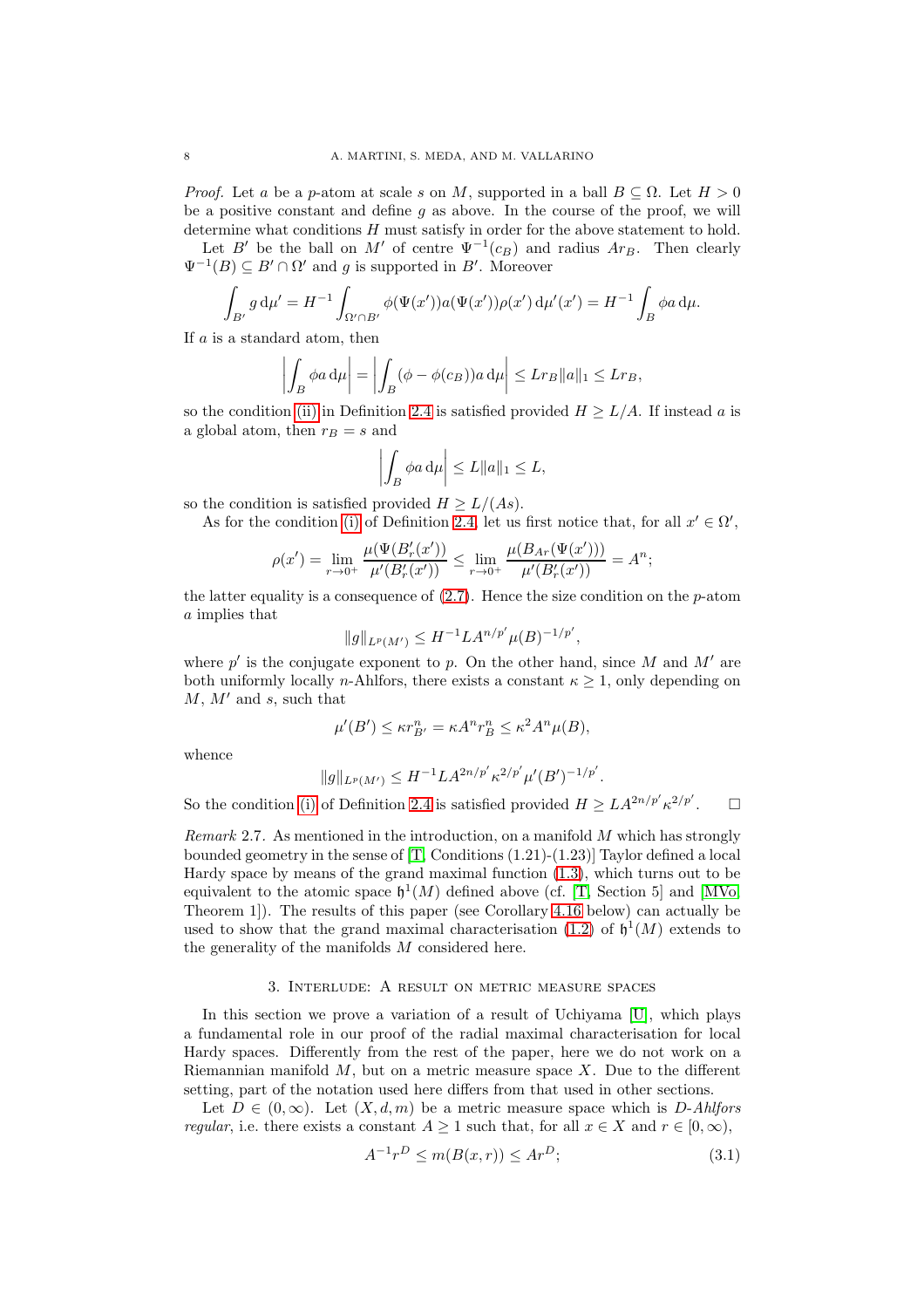here  $B(x, r)$  denotes the ball of centre x and radius r in X. Lebesgue spaces  $L^p(X)$ on X are meant with respect to the measure m, and  $||f||_p$  will denote the  $L^p(X)$ norm (or quasinorm, if  $p < 1$ ) of f.

The next definition closely follows [\[U,](#page-30-8) eqs. (40)-(43)].

<span id="page-8-3"></span>**Definition 3.1.** Let  $\gamma \in (0, 1]$ . An approximation of the identity (AI in the sequel) of exponent  $\gamma$  on a D-Ahlfors regular space X is a measurable function  $K : (0,1] \times$  $X \times X \to [0, \infty)$  such that for some  $c \in (0, 1)$ , for all  $t \in (0, 1]$  and  $x, y, z \in X$  such that  $4d(y, z) \leq t + d(x, y)$ ,

<span id="page-8-1"></span><span id="page-8-0"></span>
$$
K(t, x, y) \le t^{-D} (1 + d(x, y)/t)^{-D - \gamma},
$$
\n(3.2)

$$
K(t, x, x) \geq ct^{-D},\tag{3.3}
$$

$$
|K(t, x, y) - K(t, x, z)| \le t^{-D} (d(y, z)/t)^{\gamma} (1 + d(x, y)/t)^{-D - 2\gamma}.
$$
 (3.4)

Remark 3.2. The bounds [\(3.2\)](#page-8-0) and [\(3.4\)](#page-8-1) can be equivalently rewritten as

$$
K(t, x, y) \le t^{\gamma} (t + d(x, y))^{-D - \gamma},
$$
  

$$
|K(t, x, y) - K(t, x, z)| \le (td(y, z))^{\gamma} (t + d(x, y))^{-D - 2\gamma};
$$

in the case  $\gamma = 1$  and  $X = \mathbb{R}^D$ , these bounds are clearly satisfied by  $K(t, x, y) =$  $t(t^2 + |x - y|^2)^{-(D+1)/2}$ , which is a constant multiple of the Poisson kernel.

In the course of this section the exponent  $\gamma \in (0,1]$  will be thought of as fixed.

Remark 3.3. If K is an AI, then there exist  $c_1, c_2 \in (0, 1)$  such that, for all  $t \in (0, 1]$ and  $x, y \in X$ ,

<span id="page-8-5"></span>
$$
K(t, x, y) \ge c_1 t^{-D} \qquad \text{whenever } d(x, y) \le c_2 t \tag{3.5}
$$

(more precisely, we can take  $c_2 = \min\{(c/2)^{1/\gamma}, 1/4\}$  and  $c_1 = c/2$ ).

To a measurable kernel  $K : (0,1] \times X \times X \to \mathbb{C}$ , we associate the corresponding integral operators  $\mathcal{K}_t$  for  $t \in (0, 1]$  and the (local) maximal operator  $\mathcal{K}_*$  defined by

$$
\mathscr{K}_t f(x) = \int_X K(t, x, y) f(y) dm(y), \qquad \mathscr{K}_t f(x) = \sup_{t \in (0, 1]} |\mathscr{K}_t f(x)|.
$$

We also denote by  $\mathcal M$  the *(global) centred Hardy–Littlewood maximal function*:

$$
\mathscr{M} f(x) = \sup_{r \in (0,\infty)} \int_{B(x,r)} |f(y)| \ \mathrm{d} m(y)
$$

(here  $\int_B f \, dm = m(B)^{-1} \int_B f \, dm$ ). As is well known,  $\mathcal M$  is of weak type  $(1,1)$ and bounded on  $L^p(X)$  for all  $p \in (1, \infty]$ .

Finally, for all  $x \in X$ ,  $r \in (0,\infty)$ , let  $\mathscr{F}_{\gamma}(x,r)$  be the family of  $\gamma$ -Hölder cutoffs on the ball  $B(x, r)$ , that is, the collection of all functions  $\phi: X \to \mathbb{R}$  such that, for all  $y, z \in X$ ,

$$
\operatorname{supp} \phi \subseteq B(x, r), \qquad |\phi(y)| \le r^{-D}, \qquad |\phi(z) - \phi(y)| \le r^{-D} (d(z, y)/r)^{\gamma}.
$$

Then we define the ( $\gamma$ -Hölder) local grand maximal function  $\mathscr{G}_{\gamma}$  by

<span id="page-8-6"></span>
$$
\mathscr{G}_{\gamma}f(x) = \sup_{r \in (0,1]} \sup_{\phi \in \mathscr{F}_{\gamma}(x,r)} \left| \int_{X} \phi(y)f(y) \, \mathrm{d}m(y) \right|.
$$
 (3.6)

The aim of the present section is the proof of the following result, which is a variation of [\[U,](#page-30-8) Theorem 1′ ] for local maximal functions.

<span id="page-8-2"></span>**Theorem 3.4.** Let K be an AI on X. Then, there exist  $E \in (1,\infty)$  and  $p \in (0,1)$ such that, for all  $f \in L^1_{loc}(X)$ ,

<span id="page-8-4"></span>
$$
\mathcal{G}_{\gamma}f \le E(\mathcal{M}((\mathcal{K}_*f)^p))^{1/p} \tag{3.7}
$$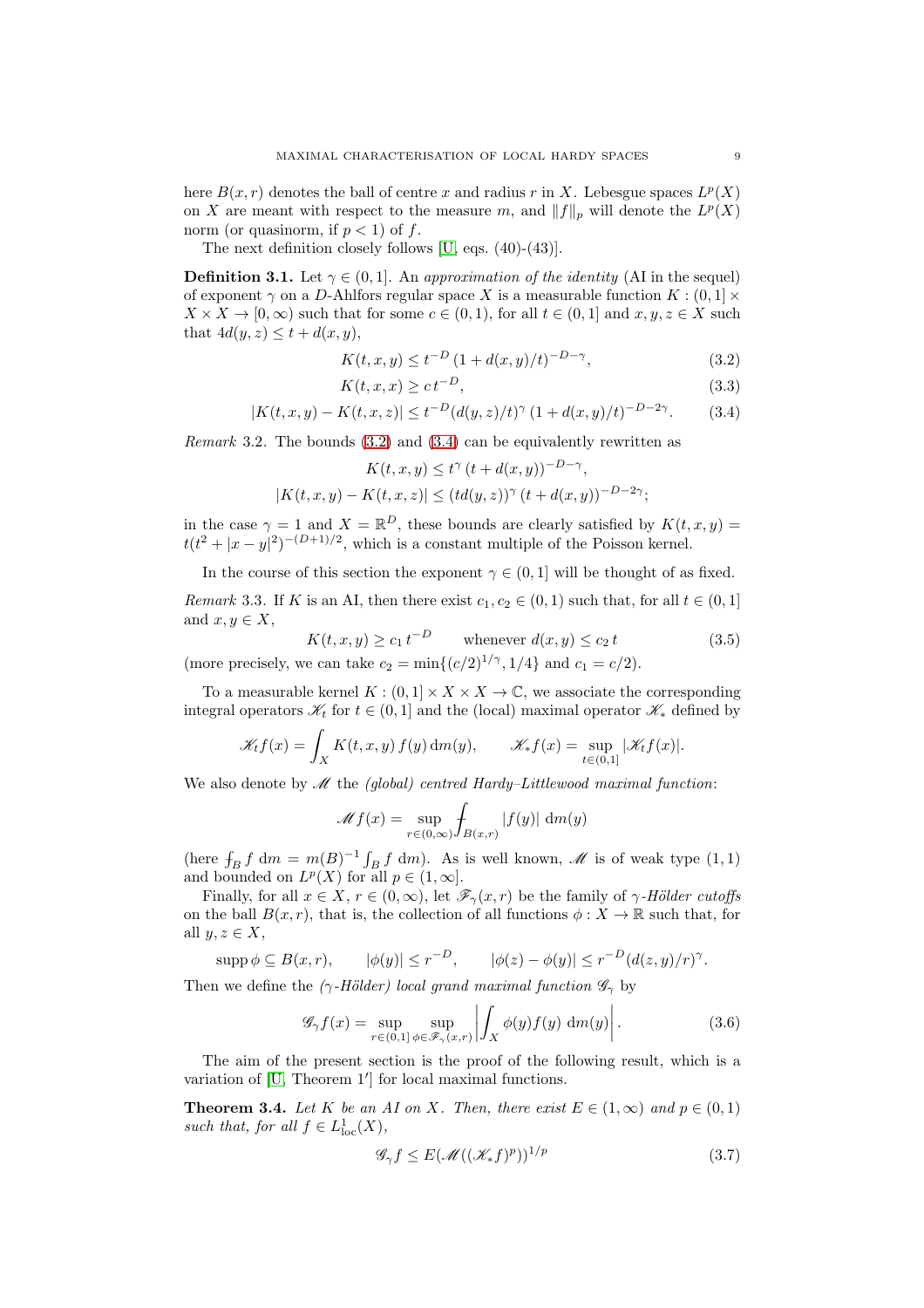pointwise. In particular, for all  $q \in (p, \infty]$ , there exists  $E_q \in (0, \infty)$  such that, for all  $f \in L^1_{\text{loc}}(X)$ ,

<span id="page-9-8"></span>
$$
\|\mathcal{G}_{\gamma}f\|_{q} \le E_{q} \|\mathcal{K}_{*}f\|_{q}.
$$
\n(3.8)

Remark 3.5. As will be clear from the proof, the constants  $E$  and  $p$  in Theorem [3.4](#page-8-2) only depend on the parameters  $A, D, \gamma, c$  in [\(3.1\)](#page-7-2) and Definition [3.1,](#page-8-3) while  $E_q$  only depends on those parameters and  $q$ . This fact will be crucial in the application of the above result in the following Section [4.](#page-17-0)

As in [\[U\]](#page-30-8), the key ingredient in the proof of this result is the following decomposition of an arbitrary  $\gamma$ -Hölder cutoff  $\phi$  supported in a ball of radius 1 as a superposition of kernels  $K(t, x, \cdot)$  at different times t and basepoints x. The main difference with respect to the decomposition obtained in [\[U,](#page-30-8) proof of Lemma 3′ ] is that here we only use times  $t \leq 1$ .

<span id="page-9-0"></span>**Proposition 3.6.** Let K be an AI on X. There exist  $\delta, \eta \in (0,1)$  and  $\kappa, L \in (0,\infty)$ such that

<span id="page-9-4"></span>
$$
\eta^D < 1 - \delta \tag{3.9}
$$

and the following hold. Let  $o \in X$ , and set  $d(x) = 1 + d(o, x)$  for all  $x \in X$ . Let  $f \in L^1_{loc}(X)$  be such that  $\mathscr{K}_* f \in L^1_{loc}(X)$ . Then, for all  $i \in \mathbb{N}$ , there exist a finite index set  $J(i)$  and, for all  $j \in J(i)$ , there exist  $x_{ij} \in X$  such that, if  $B_{ij} = B(x_{ij}, \eta^{1+i} d(x_{ij}))$ , then

<span id="page-9-9"></span><span id="page-9-5"></span><span id="page-9-3"></span>
$$
\eta^{i+1}d(x_{ij}) \le 1,\t\t(3.10)
$$

$$
(\mathscr{K}_*f(x_{ij}))^{1/2} \le L \int_{B_{ij}} (\mathscr{K}_*f(y))^{1/2} dm(y), \tag{3.11}
$$

$$
\sup_{x \in X} \sum_{j \in J(i)} \mathbf{1}_{B_{ij}}(x) \le L. \tag{3.12}
$$

Moreover, for all  $\phi \in \mathscr{F}_{\gamma}(o,1)$ , there exist  $\epsilon_{ij} \in \{-1,0,1\}$  for all  $i \in \mathbb{N}$  and  $j \in J(i)$ such that, for all  $x \in X$ ,

<span id="page-9-2"></span>
$$
\phi(x) = \kappa \sum_{i \in \mathbb{N}} (1 - \delta)^i \sum_{j \in J(i)} \epsilon_{ij} d(x_{ij})^{-\gamma/2} \eta^{D(1+i)} K(\eta^{1+i} d(x_{ij}), x_{ij}, x). \tag{3.13}
$$

We postpone the proof of this decomposition to Section [3.1.](#page-11-0) Let us first show how to derive the main result from this decomposition. To this purpose the following lemma, which is a simple adaptation of [\[U,](#page-30-8) Lemma 1], will be useful.

<span id="page-9-1"></span>**Lemma 3.7.** Let  $\rho \in [0, \infty)$  and  $q \in (1, \infty)$ . There exists  $C_{q,\rho} \in (0, \infty)$  such that the following hold. Let  $\nu$  be a nonnegative measure on  $X \times (0, \infty)$  such that, for all  $x \in X$  and  $r \in (0, \infty)$ ,

$$
\nu(B(x,r)\times(0,r))\leq r^{D(1+\rho)}.
$$

Then, for all  $f \in L^q(X)$ ,

$$
\left(\int_{X\times(0,\infty)}\left|\int_{B(x,r)}f(y)\,\mathrm{d}m(y)\right|^{q(1+\rho)}\,\mathrm{d}\nu(x,r)\right)^{1/(q(1+\rho))}\leq C_{q,\rho}\|f\|_q.
$$

By combining Proposition [3.6](#page-9-0) and Lemma [3.7,](#page-9-1) we obtain the following crucial majorisation.

<span id="page-9-7"></span>Corollary 3.8. Let K be an AI on X. There exist  $E \in (1,\infty)$  and  $p \in (0,1)$  such that the following hold. Let  $o \in X$  and  $\phi \in \mathscr{F}_{\gamma}(o,1)$ . Then, for all  $f \in L^1_{loc}(X)$ ,

<span id="page-9-6"></span>
$$
\left| \int \phi(x) f(x) \, dm(x) \right| \le E(\mathcal{M}((\mathcal{K}_* f)^p)(o))^{1/p}.
$$
 (3.14)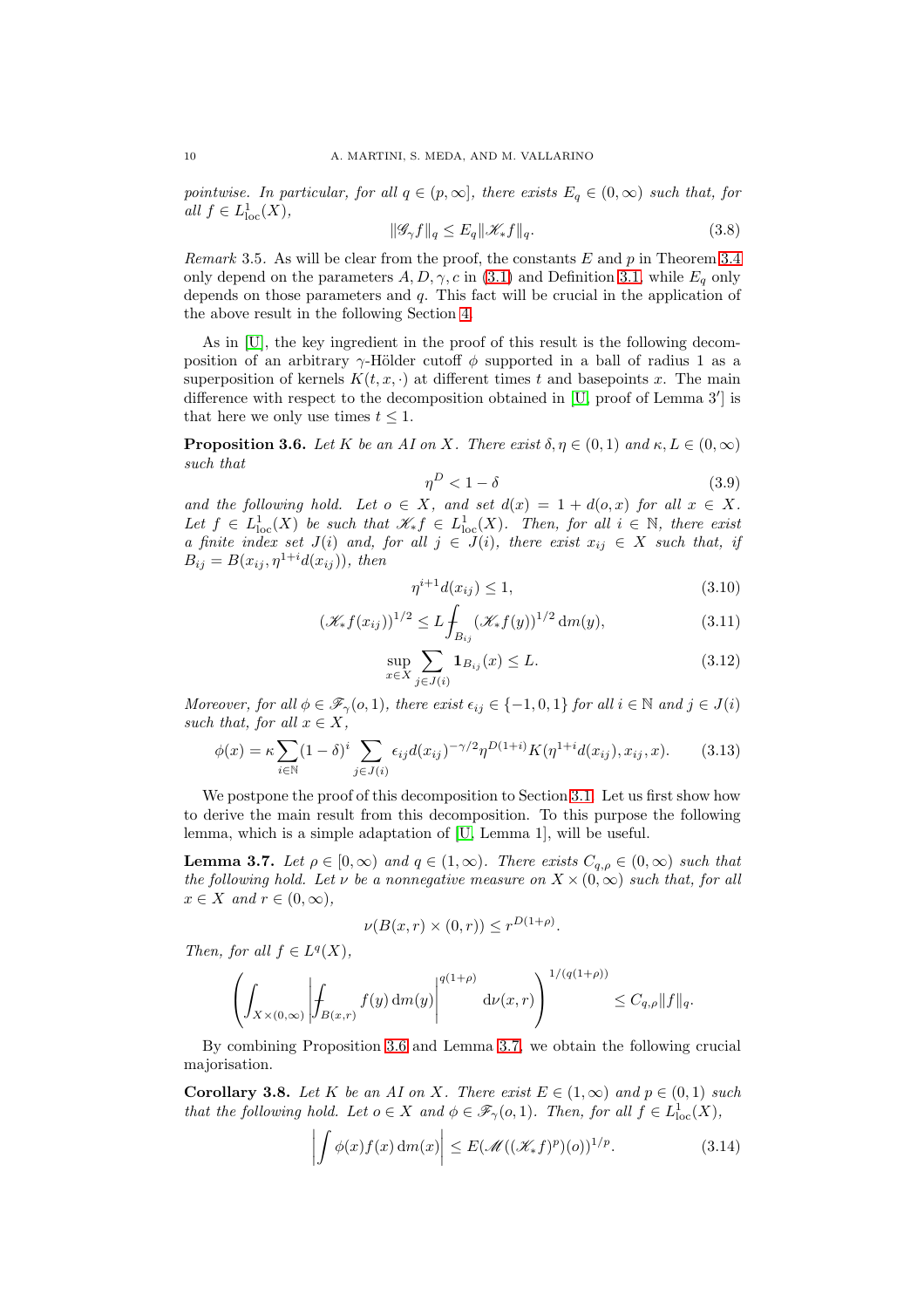*Proof.* By Proposition [3.6,](#page-9-0) we can decompose  $\phi$  as in [\(3.13\)](#page-9-2). Consequently, by  $(3.11),$  $(3.11),$ 

<span id="page-10-0"></span>
$$
\left| \int \phi(x) f(x) dm(x) \right|
$$
\n
$$
\leq \kappa \sum_{i \in \mathbb{N}, j \in J(i)} (1 - \delta)^i d(x_{ij})^{-\gamma/2} \eta^{D(1+i)} (\mathcal{K}_* f)(x_{ij})
$$
\n
$$
\leq \kappa L^2 \sum_{i \in \mathbb{N}, j \in J(i)} (1 - \delta)^i d(x_{ij})^{-\gamma/2} \eta^{D(1+i)} \left( \int_{B_{ij}} ((\mathcal{K}_* f)(y))^{1/2} dm(y) \right)^2 \quad (3.15)
$$
\n
$$
\leq \frac{\kappa L^2}{1 - \delta} \sum_{k \in \mathbb{N}} 2^{-k\gamma/2} \int_{X \times (0, \infty)} \left( \int_{B(x, r)} ((\mathcal{K}_* f)(y))^{1/2} dm(y) \right)^2 d\nu_k(x, r),
$$

where, for all  $k \in \mathbb{N}$ , the measure  $\nu_k$  on  $X \times (0, \infty)$  is defined by

$$
\nu_k = \sum_{\substack{i \in \mathbb{N}, \, j \in J(i) \\ 2^k \le d(x_{ij}) < 2^{k+1}}} (1 - \delta)^{1+i} \eta^{D(1+i)} \delta_{(x_{ij}, \eta^{1+i} d(x_{ij}))}
$$

and  $\delta_{(x,r)}$  denotes the Dirac measure at  $(x, r) \in X \times (0, \infty)$ .

Note now that, for all  $x \in X$  and  $r \in (0, \infty)$ ,<br> $\mathcal{L}(P(x, x) \times (0, x)) = \sum_{x \in X}$  $u_k(R(r, r) \times (0, r))$ 

$$
\gamma_k(B(x,r) \times (0,r)) = \sum_{\substack{i \in \mathbb{N}, j \in J(i) \\ 2^k \le d(x_{ij}) < 2^{k+1} \\ x_{ij} \in B(x,r), \eta^{1+i} d(x_{ij}) < r}} (1 - \delta)^{1+i} \eta^{D(1+i)}
$$
\n
$$
\le C \sum_{\substack{i \in \mathbb{N} \\ \eta^{1+i} 2^k < r}} \left(\frac{r}{\eta^{1+i} 2^k}\right)^D (1 - \delta)^{1+i} \eta^{D(1+i)}
$$
\n
$$
\le C(2^{-k}r)^{D(1+\rho)},
$$

where  $\rho = \log(1 - \delta) / \log(\eta^D) \in (0, 1)$  by [\(3.9\)](#page-9-4); in the middle inequality, we used the Ahlfors condition [\(3.1\)](#page-7-2) and the finite overlapping property [\(3.12\)](#page-9-5) to control, for every  $i \in \mathbb{N}$ , the number of  $j \in J(i)$  such that  $2^k \leq d(x_{ij}) < 2^{k+1}$ ,  $x_{ij} \in B(x, r)$ ,  $\eta^{1+i}d(x_{ij}) < r$  by a multiple of  $(r/(\eta^{1+i}2^k))^D$ .

Note also that, if  $(x, r) \in \text{supp } \nu_k$ , then  $x \in B(0, 2^{k+1})$  and  $r \leq 1$ , so  $B(x, r) \subseteq$  $B(o, 2^{k+2})$ . We can then apply Lemma [3.7](#page-9-1) with  $q = 2/(1 + \rho)$  and [\(3.1\)](#page-7-2) to obtain that

$$
\int_{X \times (0,\infty)} \left( \int_{B(x,r)} ((\mathcal{K}_f)(y))^{1/2} dm(y) \right)^2 d\nu_k(x,r)
$$
\n
$$
= \int_{X \times (0,\infty)} \left( \int_{B(x,r)} ((\mathcal{K}_f)(y))^{1/2} \mathbf{1}_{B(o,2^{k+2})}(y) dm(y) \right)^2 d\nu_k(x,r)
$$
\n
$$
\leq C2^{-kD(1+\rho)} \| (\mathcal{K}_f)^{1/2} \mathbf{1}_{B(o,2^{k+2})} \|_q^2
$$
\n
$$
= C2^{-kD(1+\rho)} \left( \int_{B(o,2^{k+2})} (\mathcal{K}_f)^{1/(1+\rho)} \right)^{1+\rho}
$$
\n
$$
\leq C \left( \int_{B(o,2^{k+2})} (\mathcal{K}_f)^{1/(1+\rho)} \right)^{1+\rho}
$$
\n
$$
\leq C (\mathcal{M}((\mathcal{K}_f)^{1/(1+\rho)})(o))^{1+\rho},
$$

which, together with [\(3.15\)](#page-10-0), gives the desired estimate with  $p = 1/(1 + \rho)$ .  $\Box$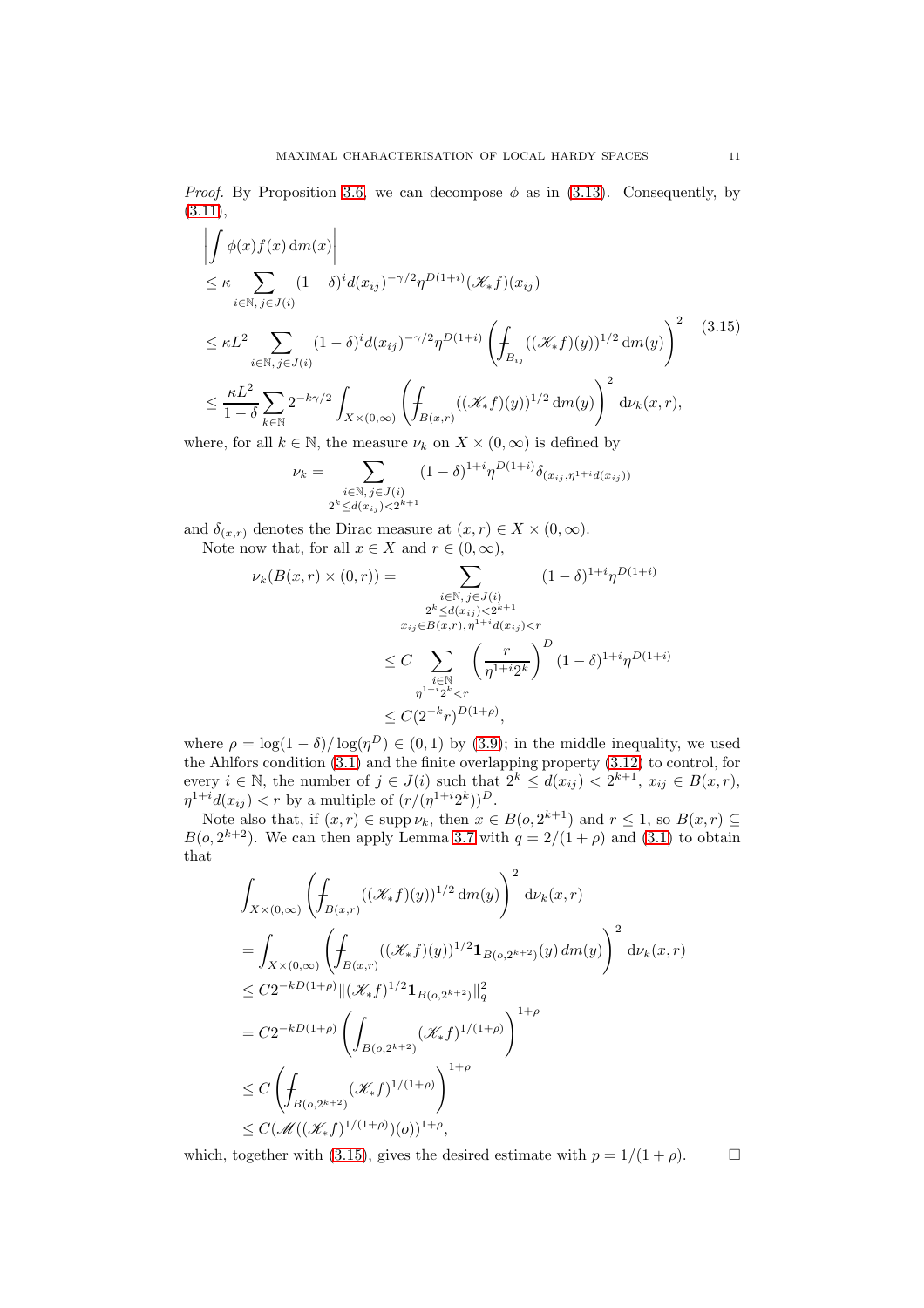We can now prove the main result of this section.

Proof of Theorem [3.4.](#page-8-2) Let us first observe that the estimate  $(3.14)$  actually holds (with the same constants) for all  $\phi \in \mathscr{F}_{\gamma}(o,r)$  and  $r \in (0,1]$ . Indeed, it is sufficient to apply Corollary [3.8](#page-9-7) to the rescaled metric  $d_r$ , measure  $m_r$  and kernel  $K_r$  given by

$$
d_r = d/r, \qquad m_r = m/r^D, \qquad K_r(t, x, y) = r^D K(rt, x, y),
$$

which satisfy the same assumptions as  $d, m, K$  (with the same constants). The pointwise estimate [\(3.7\)](#page-8-4) then follows by taking the supremum for  $r \in (0,1]$  and  $\phi \in \mathscr{F}_{\gamma}(o,r)$ , for arbitrary  $o \in X$ . This estimate, together with the boundedness of the Hardy–Littlewood maximal function  $\mathcal M$  on  $L^s(X)$  for  $s \in (1,\infty]$ , immediately gives  $(3.8)$ .

<span id="page-11-0"></span>3.1. Proof of the decomposition. Here we prove the crucial Proposition [3.6.](#page-9-0) From now on we think of the AI K and the point  $o \in X$  as fixed. As in the statement of Proposition [3.6,](#page-9-0) we define  $d(x) = 1 + d(o, x)$  for all  $x \in X$ .

<span id="page-11-1"></span>**Lemma 3.9.** For all  $x, y \in X$ , if  $d(x, y) \leq d(y)/2$ , then  $d(y)/2 \leq d(x) \leq 2d(y)$ . Moreover, if  $d(x, y) < d(y)/2$ , then  $d(y)/2 < d(x) < 2d(y)$ .

*Proof.* Immediate from the triangle inequality.  $\square$ 

<span id="page-11-10"></span>**Lemma 3.10.** For all  $a \in (0,1]$ , there exists  $C_a \in (0,\infty)$  such that the following hold. Let  $t \in (0,1/2]$  and let  $g \in L^1_{loc}(X)$  be nonnegative. Then there exists a finite collection  $\{x_j\}_j$  of points of X such that

<span id="page-11-9"></span><span id="page-11-6"></span><span id="page-11-3"></span><span id="page-11-2"></span>
$$
td(x_j) \le 1,\tag{3.16}
$$

$$
\sum_{j} \mathbf{1}_{B(x_j, td(x_j))}(x) \le C_a \qquad \text{for all } x \in X,
$$
\n(3.17)

$$
\sum_{j} \mathbf{1}_{B(x_j, \operatorname{atd}(x_j))}(x) \ge 1 \qquad \text{whenever } \operatorname{td}(x) \le 1/2,\tag{3.18}
$$

$$
g(x_j) \le C_a \int_{B(x_j, td(x_j))} g(y) dm(y). \tag{3.19}
$$

*Proof.* Let  $\{y_j\}_j$  be a collection of points of  $X_t = \{y \in X : td(y) \leq 1/2\}$  maximal with respect to the condition

<span id="page-11-8"></span>
$$
d(y_j, y_k) \ge at \min\{d(y_j), d(y_k)\}/4 \qquad \text{for all distinct } j, k. \tag{3.20}
$$

Finiteness of the collection is an immediate consequence of [\(3.1\)](#page-7-2). Moreover, by maximality,

<span id="page-11-5"></span>for all  $x \in X_t$ , there exists j such that  $d(x, y_i) < at \min\{d(x), d(y_i)\}/4.$  (3.21)

For each j, choose now  $x_j \in B(y_j, \text{atd}(y_j)/4)$  such that

<span id="page-11-4"></span>
$$
g(x_j) \le 2 \int_{B(y_j, \text{atd}(y_j)/4)} g(y) \, dm(y). \tag{3.22}
$$

By Lemma [3.9,](#page-11-1)

<span id="page-11-7"></span>
$$
d(x_j)/2 \le d(y_j) \le 2d(x_j); \tag{3.23}
$$

consequently [\(3.16\)](#page-11-2) holds, and moreover  $B(y_j, \text{atd}(y_j)/4) \subseteq B(x_j, \text{td}(x_j))$ , so [\(3.19\)](#page-11-3) follows by  $(3.22)$  and  $(3.1)$ .

Similarly, for all  $x \in X_t$ , by [\(3.21\)](#page-11-5) there exists j such that

$$
d(x, x_j) < \operatorname{atd}(y_j)/4 + \operatorname{atd}(y_j)/4 \leq \operatorname{atd}(x_j),
$$

which implies [\(3.18\)](#page-11-6).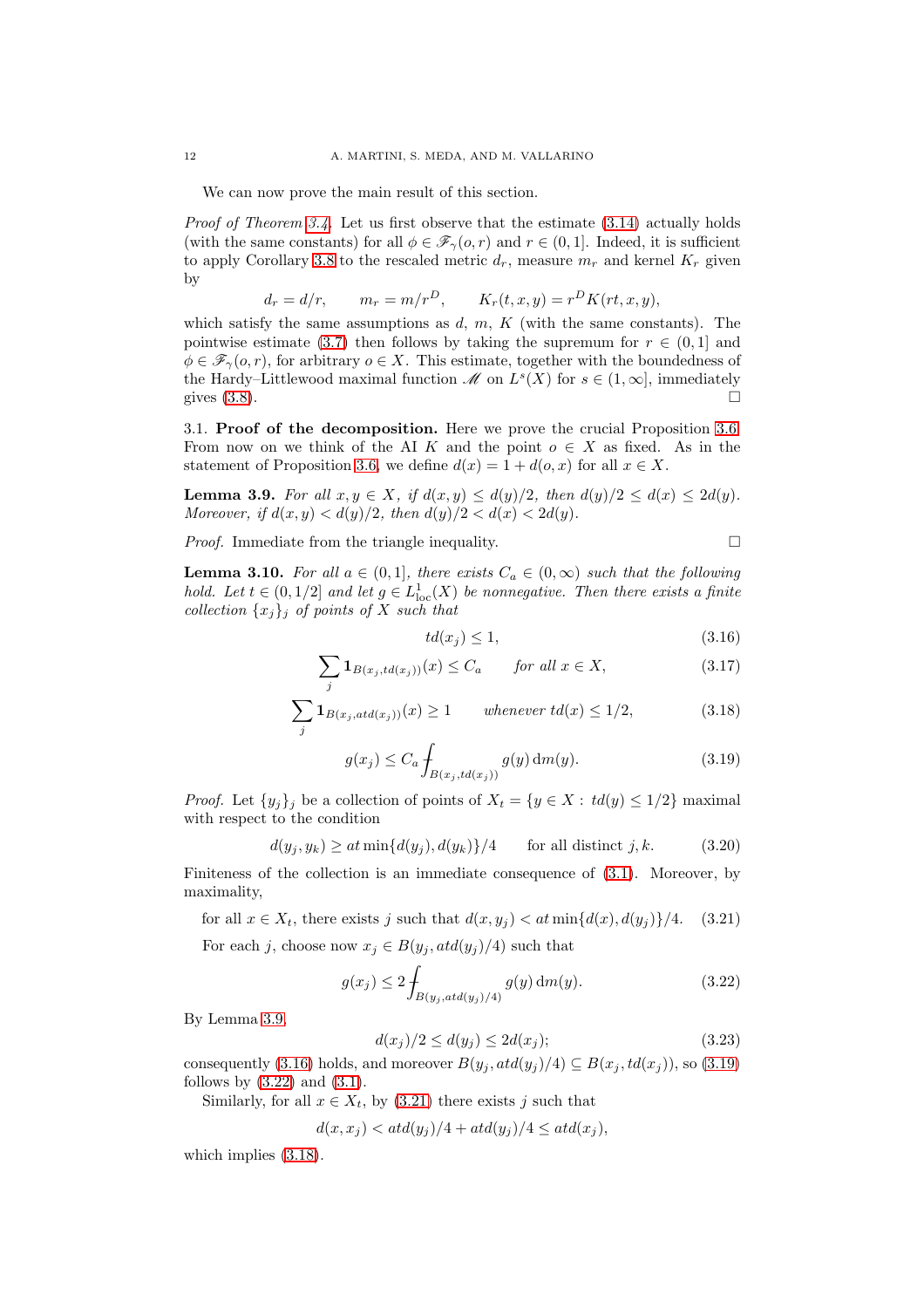Finally, for all  $x \in X$ , if  $x \in B(x_j, td(x_j))$ , then, again by Lemma [3.9](#page-11-1) and [\(3.23\)](#page-11-7),

$$
d(y_j)/4 \leq d(x) \leq 4d(y_j),
$$

whence  $y_j \in B(x, 3td(x))$ ; moreover, by [\(3.20\)](#page-11-8) such points  $y_j$  are at least at distance  $atd(x)/16$  from each other, and therefore (3.17) follows from (3.1).  $atd(x)/16$  from each other, and therefore [\(3.17\)](#page-11-9) follows from [\(3.1\)](#page-7-2).

<span id="page-12-5"></span>**Lemma 3.11.** Let  $L \in (0, \infty)$  and  $a, b \in [0, \infty)$  be such that  $b \ge a$ . Then there exists  $C_{a,b,L} \in (0,\infty)$  such that the following hold. Let  $t \in (0,1)$  and let  $\{x_j\}_j$  be a collection of points of X such that

<span id="page-12-3"></span><span id="page-12-0"></span>
$$
\sup_{x \in X} \sum_{j} \mathbf{1}_{B(x_j, td(x_j))}(x) \le L. \tag{3.24}
$$

Then, for all  $x \in X$  and  $h \in [0, \infty)$ ,

$$
\sum_{j \,:\, d(x_j, x) \geq htd(x_j)} d(x_j)^{-D-a} (1 + d(x_j, x) / (td(x_j)))^{-D-b}
$$
  

$$
\leq C_{a,b,L} d(x)^{-D-a} \max\{t^b, (1+h)^{-b}\}. \quad (3.25)
$$

In addition, if  $td(x) \geq 2$ , then

<span id="page-12-4"></span>
$$
\sum_{j \; : \; td(x_j) \le 1} d(x_j)^{-D-a} (1 + d(x_j, x) / (td(x_j)))^{-D-b} \le C_{a, b, L} d(x)^{-D-b} t^a. \tag{3.26}
$$

Proof. Note that, by the triangle inequality,

$$
(1 + d(x_j, x)/(td(x_j)))^{-D-b} \le C \inf_{y \in B(x_j, td(x_j))} (1 + d(y, x)/(td(x_j)))^{-D-b}
$$
  

$$
\le C \int_{B(x_j, td(x_j))} (1 + d(y, x)/(td(x_j)))^{-D-b} dm(y),
$$

where C may depend on b. Let  $k \in \mathbb{N}$ . If  $2^k \leq d(x_j) < 2^{k+1}$ , then, by [\(3.1\)](#page-7-2),

$$
d(x_j)^{-D-a} (1 + d(x_j, x)/(td(x_j)))^{-D-b}
$$
  
\n
$$
\leq C2^{-k(D+a)} (t2^k)^{-D} \int_{B(x_j, td(x_j))} (1 + d(y, x)/(t2^k))^{-D-b} dm(y).
$$

Hence, if  $\tilde{h} = (h - 1)_+$ , then, by [\(3.24\)](#page-12-0) and [\(3.1\)](#page-7-2),

<span id="page-12-1"></span>
$$
\sum_{\substack{j \,:\, d(x_j, x) \geq htd(x_j) \\ 2^k \leq d(x_j) < 2^{k+1} \\ \leq C2^{-k(D+a)}(t2^k)^{-D}}} d(x_j)^{-D-a} (1 + d(x_j, x)/(td(x_j)))^{-D-b}
$$
\n
$$
\leq C2^{-k(D+a)}(t2^k)^{-D} \int_X (1 + d(y, x)/(t2^k))^{-D-b} \mathbf{1}_{[\tilde{h}, \infty)}(d(y, x)/t2^k) \, dm(y) \tag{3.27}
$$
\n
$$
\leq C2^{-k(D+a)} \sum_{\ell \geq 0 \,:\, 2^{\ell} \geq \tilde{h}} 2^{D\ell} 2^{-\ell(D+b)}
$$
\n
$$
\leq C2^{-k(D+a)}(1+h)^{-b},
$$

where  $C$  may depend on  $b$  and  $L$ .

Let us also remark that, by [\(3.24\)](#page-12-0) and [\(3.1\)](#page-7-2), the number of j such that  $2^k \le$  $d(x_j) < 2^{k+1}$  is bounded by a multiple of  $t^{-D}$ . Hence, if  $d(x) < 2^{k-1}$ , then  $d(x_i, x) > d(x_i)/2$  by Lemma [3.9](#page-11-1) and

<span id="page-12-2"></span>
$$
\sum_{j \; : \; 2^k \le d(x_j) < 2^{k+1}} d(x_j)^{-D-a} (1 + d(x_j, x) / (td(x_j)))^{-D-b} \le C 2^{-k(D+a)} t^b; \quad (3.28)
$$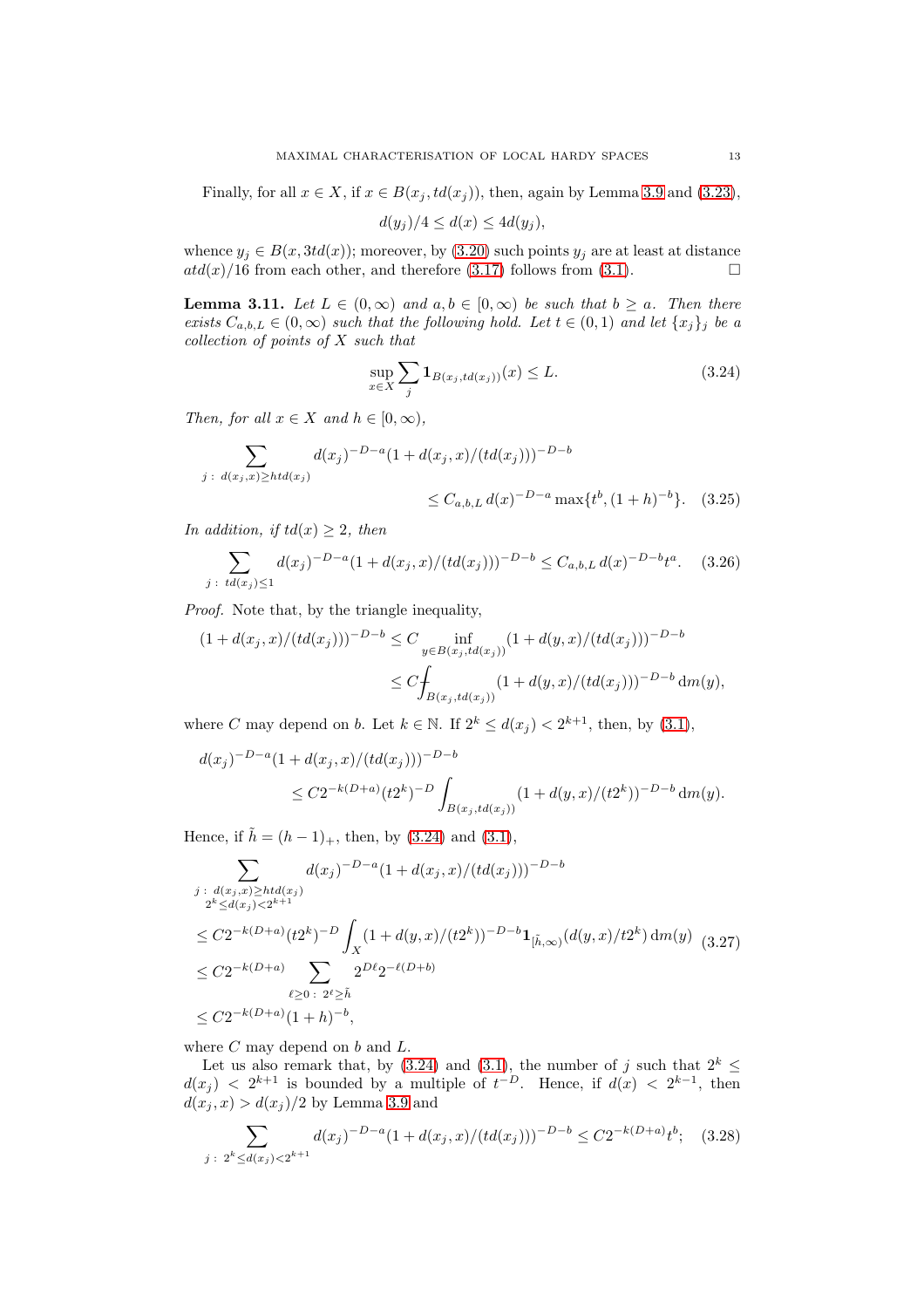if instead  $2^{k+2} < d(x)$ , then  $d(x_j, x) > d(x)/2$  and

<span id="page-13-0"></span>
$$
\sum_{j \; : \; 2^k \le d(x_j) < 2^{k+1}} d(x_j)^{-D-a} (1 + d(x_j, x) / (td(x_j)))^{-D-b} \le C 2^{k(b-a)} t^b d(x)^{-D-b}.\tag{3.29}
$$

Summing over  $k \in \mathbb{N}$  by exploiting the estimates [\(3.27\)](#page-12-1), [\(3.28\)](#page-12-2) and [\(3.29\)](#page-13-0) im-mediately gives [\(3.25\)](#page-12-3). On the other hand, if  $td(x) \geq 2$  and  $td(x_i) \leq 1$ , then  $2d(x_j) \leq d(x)$  and  $d(x, x_j) \geq d(x)/2$  by Lemma [3.9,](#page-11-1) so [\(3.29\)](#page-13-0) applies; however in this case the sum is restricted to  $2^k \leq t^{-1}$ , which leads to (3.26). this case the sum is restricted to  $2^k \le t^{-1}$ , which leads to [\(3.26\)](#page-12-4).

Proof of Proposition [3.6.](#page-9-0) Let  $\delta, \eta \in (0,1)$  and  $\kappa \in (1,\infty)$  be constants to be fixed later. We will see throughout the proof what constraints are needed on  $\delta, \eta, \kappa$ .

Assume that

<span id="page-13-5"></span><span id="page-13-3"></span>
$$
\eta \le 1/2. \tag{3.30}
$$

Let  $c_2$  be the constant in [\(3.5\)](#page-8-5). For all  $i \in \mathbb{N}$ , by applying Lemma [3.10](#page-11-10) with  $t = \eta^{1+i}, a = c_2$ , and  $g = (\mathcal{K}_* f)^{1/2}$ , we construct a finite family  $\{x_{ij}\}_{j \in J(i)}$  of points of X satisfying

$$
\sup_{x \in X} \sum_{j \in J(i)} \mathbf{1}_{B(x_{ij}, \eta^{1+i} d(x_{ij}))}(x) \le L, \qquad \text{for all } x \in X,
$$
 (3.31)

$$
\sum_{j \in J(i)} \chi_{B(x_{ij}, c_2 \eta^{1+i} d(x_{ij}))}(x) \ge 1 \quad \text{whenever } \eta^{1+i} d(x) \le 1/2,
$$
 (3.32)

<span id="page-13-4"></span>
$$
\eta^{i+1}d(x_{ij}) \le 1,\tag{3.33}
$$

$$
(\mathcal{K}_* f(x_{ij}))^{1/2} \le L \int_{B(x_{ij}, \eta^{1+i} d(x_{ij}))} (\mathcal{K}_* f(y))^{1/2} dm(y), \tag{3.34}
$$

for all  $j \in J(i)$ , where  $L \in (0,\infty)$  is independent of f,  $\eta$  and i. In particular, [\(3.10\)](#page-9-9), [\(3.11\)](#page-9-3) and [\(3.12\)](#page-9-5) are certainly satisfied.

Let  $\phi \in \mathscr{F}_{\gamma}(o,1)$ . Up to rescaling it is not restrictive to assume that

<span id="page-13-2"></span>
$$
\|\phi\|_{\infty} \le 2^{-D-\gamma/2}.\tag{3.35}
$$

Let us now define recursively, for all  $i \in \mathbb{N}$ , the function  $\phi_i : X \to \mathbb{R}$  by setting  $\phi_0 = \phi$  and  $\phi_{i+1} = \phi_i - w_i$ , where

$$
w_i(x) = \kappa \delta(1-\delta)^i \sum_{j \in J(i)} \epsilon_{ij} d(x_{ij})^{-\gamma/2} \eta^{D(1+i)} K(\eta^{1+i} d(x_{ij}), x_{ij}, x)
$$

and  $\epsilon_{ij} = \text{sgn}\,\phi_i(x_{ij})$ . We now want to prove, for all  $i \in \mathbb{N}$ , that

<span id="page-13-1"></span>
$$
|\phi_i(x)| \le (1 - \delta)^i d(x)^{-D - \gamma/2} \qquad \text{for all } x \in X. \tag{3.36}
$$

Clearly this implies that  $\phi_i \to 0$  locally uniformly as  $i \to \infty$ , and consequently the representation [\(3.13\)](#page-9-2) holds, provided we relabel  $\kappa \delta$  as  $\kappa$ .

We will prove  $(3.36)$  by induction on i. Note that, because of  $(3.35)$ , the estimate  $(3.36)$  trivially holds for  $i = 0$ . Before entering the proof of the induction step, we discuss a number of useful estimates.

Let us first obtain a few "a priori" estimates for the functions  $w_i$  (that do not depend on the choices of the signs  $\epsilon_{ij}$ ). Let  $i \in \mathbb{N}$ . By [\(3.2\)](#page-8-0), [\(3.31\)](#page-13-3) and Lemma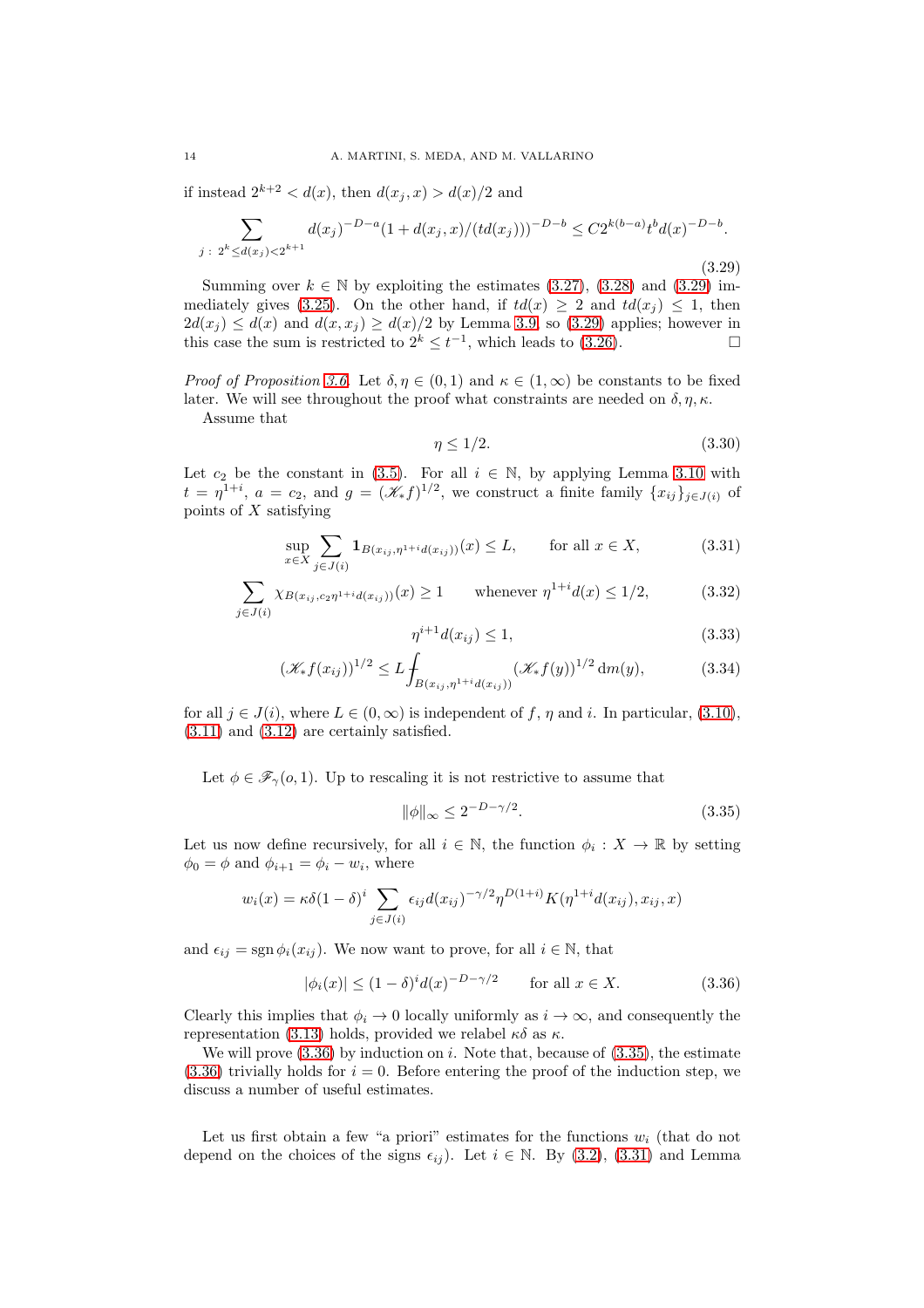[3.11,](#page-12-5) for all  $x \in X$ ,

$$
|w_i(x)| \le \kappa \delta (1 - \delta)^i \sum_{j \in J(i)} d(x_{ij})^{-\gamma/2} \eta^{D(1+i)} K(\eta^{1+i} d(x_{ij}), x_{ij}, x)
$$
  

$$
\le \kappa \delta (1 - \delta)^i \sum_{j \in J(i)} d(x_{ij})^{-D - \gamma/2} (1 + d(x_{ij}, x)/(\eta^{1+i} d(x_{ij})))^{-D - \gamma}
$$
  

$$
\le C_{\gamma/2, \gamma, L} \kappa \delta (1 - \delta)^i d(x)^{-D - \gamma/2};
$$

moreover, if  $\eta^{i+1}d(x) \geq 2$ , then

$$
|w_i(x)| \leq C_{\gamma/2,\gamma,L} \kappa \delta(1-\delta)^i d(x)^{-D-\gamma} (\eta^{1+i})^{\gamma/2}.
$$

Hence, if we assume that

<span id="page-14-4"></span>
$$
C_{\gamma/2,\gamma,L} \,\kappa\delta \le 1/4,\tag{3.37}
$$

then

<span id="page-14-0"></span>
$$
|w_i(x)| \le \begin{cases} \frac{1}{4}(1-\delta)^i d(x)^{-D-\gamma/2} & \text{for all } x \in X, \\ \frac{1}{4}\eta^{\gamma/2}((1-\delta)\eta^{\gamma/2})^i d(x)^{-D-\gamma} & \text{if } \eta^{1+i} d(x) \ge 2. \end{cases}
$$
(3.38)

Similarly, for all  $x, y \in X$  such that  $d(x, y) \leq \eta^{1+i} d(x)/4$ , by the triangle inequality we deduce that, for all  $j \in J(i)$ ,

$$
d(x, y) \le (\eta^{1+i} d(x_{ij}) + d(x, x_{ij})) / 4,
$$

hence, by  $(3.4)$  and Lemma [3.11,](#page-12-5)

$$
|w_i(x) - w_i(y)|
$$
  
\n
$$
\leq \kappa \delta (1 - \delta)^i \sum_{j \in J(i)} d(x_{ij})^{-\gamma/2} \eta^{D(1+i)} |K(\eta^{1+i} d(x_{ij}), x_{ij}, x) - K(\eta^{1+i} d(x_{ij}), x_{ij}, y)|
$$
  
\n
$$
\leq \kappa \delta (1 - \delta)^i (d(x, y)/\eta^{1+i})^{\gamma} \sum_{j \in J(i)} d(x_{ij})^{-D-3\gamma/2} (1 + d(x_{ij}, x)/(\eta^{1+i} d(x_{ij})))^{-D-2\gamma}
$$
  
\n
$$
\leq C_{3\gamma/2, 2\gamma, L} \frac{\kappa \delta}{1 - \delta} ((1 - \delta)/\eta^{\gamma})^{i+1} d(x, y)^{\gamma} d(x)^{-D-3\gamma/2}.
$$

Hence, if we assume that

<span id="page-14-1"></span>
$$
C_{3\gamma/2,2\gamma,L} \kappa \delta \le 1/4, \quad 1 - \delta \ge 3/4,\tag{3.39}
$$

then, provided  $d(x, y) \leq \eta^{1+i} d(x)/4$ ,

<span id="page-14-3"></span>
$$
|w_i(x) - w_i(y)| \le \frac{1}{3}((1 - \delta)/\eta^{\gamma})^{i+1} d(x, y)^{\gamma} d(x)^{-D - 3\gamma/2}.
$$
 (3.40)

By summing the estimates [\(3.38\)](#page-14-0), we can immediately obtain the validity of a stronger estimate than  $(3.36)$  for x in a suitable region (depending on i).

Indeed, note that, if  $d(x) \geq 2$ , then  $d(x, 0) \geq 1$  and therefore  $\phi(x) = 0$ . Consequently, if we assume that

<span id="page-14-2"></span>
$$
\eta^{\gamma/2} \le 1/2,\tag{3.41}
$$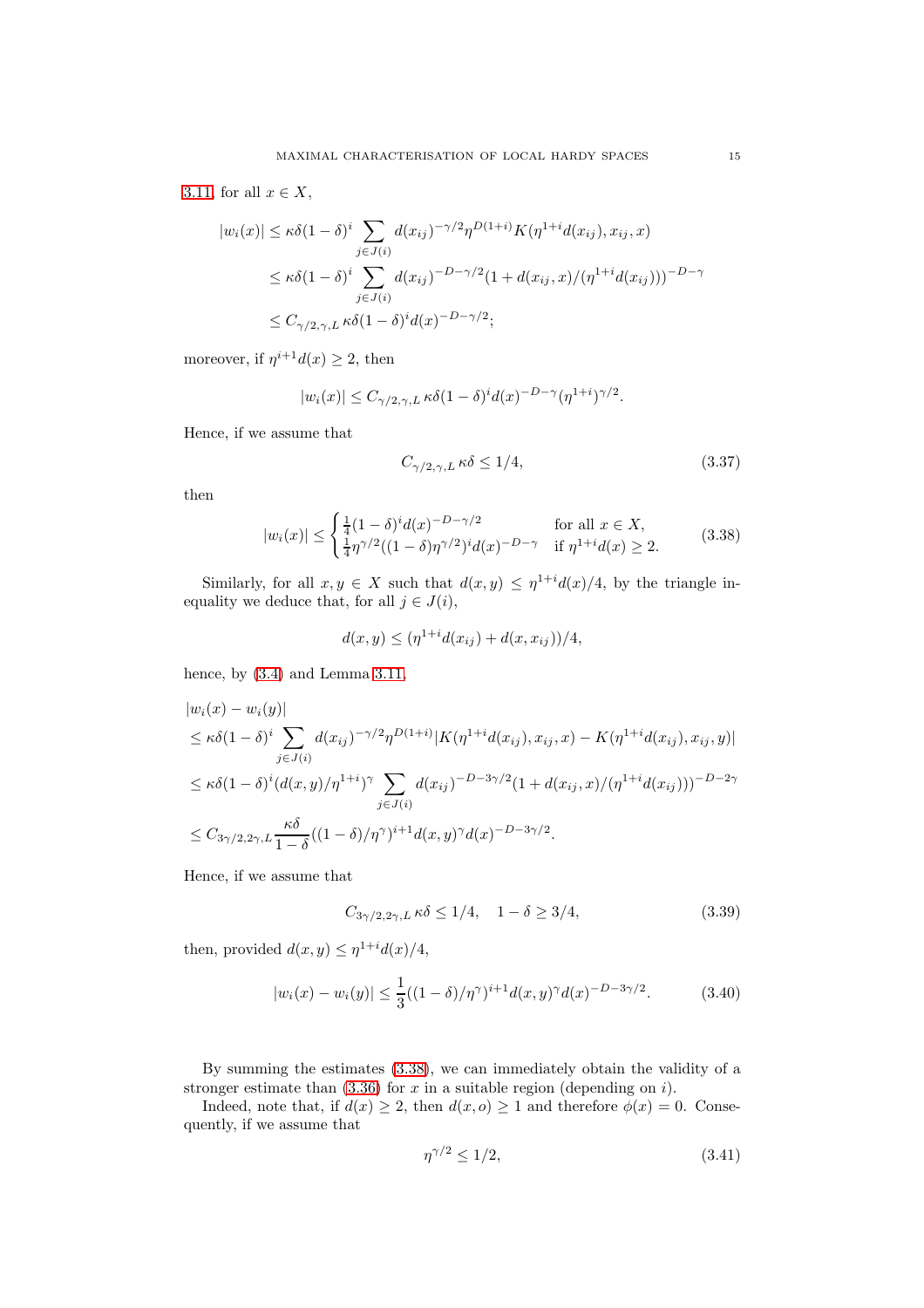<span id="page-15-0"></span>then, for all  $i \in \mathbb{N}$ , by  $(3.38)$ ,

$$
|\phi_i(x)| \leq \sum_{s=0}^{i-1} |w_s(x)|
$$
  
\n
$$
\leq \frac{1}{4} \eta^{\gamma/2} d(x)^{-D-\gamma} \sum_{s=0}^{i-1} ((1-\delta)\eta^{\gamma/2})^s
$$
  
\n
$$
\leq \frac{1}{2} \eta^{\gamma/2} d(x)^{-D-\gamma}
$$
  
\n
$$
\leq \frac{1}{2^{1+\gamma/2}} (\eta^{\gamma/2})^{1+i} d(x)^{-D-\gamma/2}
$$
  
\n
$$
\leq \frac{1}{4} (1-\delta)^i d(x)^{-D-\gamma/2},
$$
\n(3.42)

where we used that  $\eta^{\gamma/2} \leq 1 - \delta$  by [\(3.39\)](#page-14-1) and [\(3.41\)](#page-14-2). This shows that [\(3.36\)](#page-13-1) is trivially satisfied whenever  $\eta^{i} d(x) \geq 2$ .

By summing the estimates [\(3.40\)](#page-14-3), we can also derive, for all  $i \in \mathbb{N}$ , an useful estimate for the difference of the values of  $\phi_i$  at different points.

Observe first that, since  $\phi \in \mathscr{F}_{\gamma}(o, 1)$ , for all  $x, y \in X$  such that  $d(x, y) \leq d(x)/2$ , by Lemma [3.9](#page-11-1) and the support condition, the difference  $|\phi(x)-\phi(y)|$  vanishes unless  $d(x) \leq 4$ , so

$$
|\phi(x) - \phi(y)| \le 4^{D+3\gamma/2} d(x, y)^\gamma d(x)^{-D-3\gamma/2}.
$$

Hence, by [\(3.40\)](#page-14-3), if  $d(x, y) \leq \eta^i d(x)/4$ , then

$$
|\phi_i(x) - \phi_i(y)| \le |\phi(x) - \phi(y)| + \frac{1}{3}d(x,y)^\gamma d(x)^{-D-3\gamma/2} \sum_{s=0}^{i-1} ((1-\delta)/\eta^\gamma)^{s+1}
$$
  

$$
\le (4^{D+3\gamma/2} + 2/3)(1-\delta)^i d(x)^{-D-\gamma/2} (d(x,y)/(\eta^i d(x)))^\gamma,
$$

provided

<span id="page-15-3"></span>
$$
1 - \delta \ge 2\eta^{\gamma}.\tag{3.43}
$$

Consequently, if we define

$$
\sigma = \min\{1/4, \left(2(4^{D+3\gamma/2} + 2/3)\right)^{-1/\gamma}\},\
$$

then, for all  $x, y \in X$  such that  $d(x, y) \leq \sigma \eta^{i} d(x)$ ,

<span id="page-15-2"></span>
$$
|\phi_i(x) - \phi_i(y)| \le \frac{1}{2} (1 - \delta)^i d(x)^{-D - \gamma/2}
$$
\n(3.44)

We now proceed with the proof of the inductive step; i.e., for a given  $i \in \mathbb{N}$ , we assume the validity of [\(3.36\)](#page-13-1) for  $\phi_i$  and prove the same estimate for  $\phi_{i+1}$ .

Let  $x \in X$ . Consider first the case where

$$
|\phi_i(x)| \leq \frac{1}{2}(1-\delta)^i d(x)^{-D-\gamma/2},
$$

In this case, since  $3/4 \leq 1 - \delta$  by [\(3.39\)](#page-14-1), from [\(3.38\)](#page-14-0) we deduce that

$$
|\phi_{i+1}(x)| \le |\phi_i(x)| + |w_i(x)|
$$
  
\n
$$
\le (3/4)(1 - \delta)^i d(x)^{-D - \gamma/2}
$$
  
\n
$$
\le (1 - \delta)^{i+1} d(x)^{-D - \gamma/2},
$$

and we are done.

Hence, to prove [\(3.36\)](#page-13-1) for  $\phi_{i+1}$ , it remains to consider the case where

<span id="page-15-1"></span>
$$
\frac{1}{2}(1-\delta)^i d(x)^{-D-\gamma/2} < |\phi_i(x)| \le (1-\delta)^i d(x)^{-D-\gamma/2}.\tag{3.45}
$$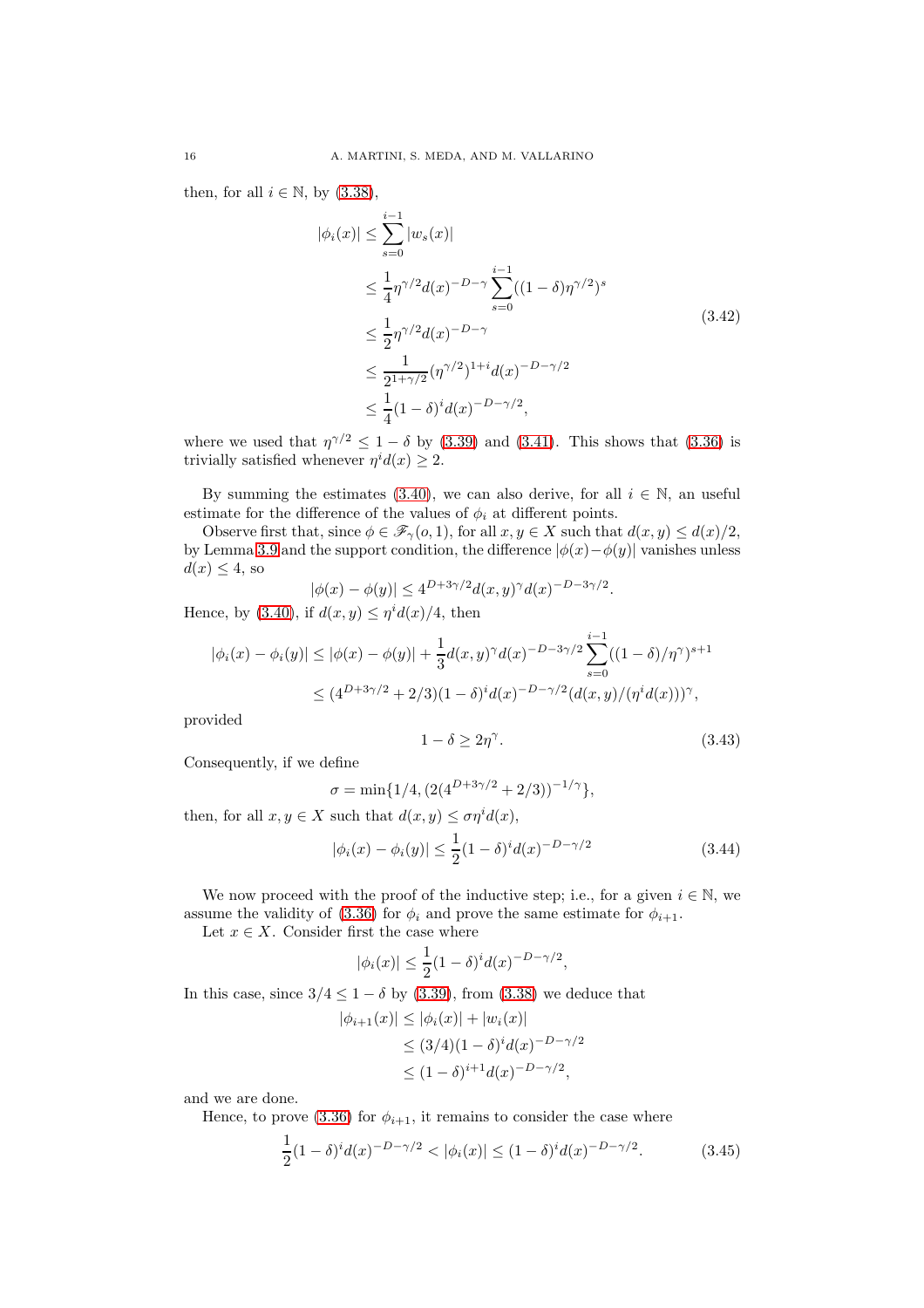On the other hand, if we assume that  $\eta^{i+1}d(x) \geq 1/2$ , then

$$
\eta^i d(x) \ge \eta^{-1}/2 \ge 2,
$$

provided

<span id="page-16-3"></span>
$$
\eta \le 1/4,\tag{3.46}
$$

whence, by [\(3.42\)](#page-15-0),  $|\phi_i(x)| \leq \frac{1}{4}(1-\delta)^i d(x)^{-D-\gamma/2}$ . So, being in the regime [\(3.45\)](#page-15-1) implies that

<span id="page-16-1"></span><span id="page-16-0"></span>
$$
\eta^{i+1}d(x) < 1/2. \tag{3.47}
$$

From [\(3.44\)](#page-15-2) and [\(3.45\)](#page-15-1) we deduce that, for all  $y \in X$ , if  $d(x, y) \leq \sigma \eta^{i} d(x)$ , then  $sgn \phi_i(y) = sgn \phi_i(x).$  (3.48)

Set  $\epsilon = \text{sgn}\,\phi_i(x)$ ; then

$$
\epsilon w_i(x) = \kappa \delta (1 - \delta)^i \sum_{j \; : \; \epsilon \phi_i(x_{ij}) > 0} d(x_{ij})^{-\gamma/2} \eta^{D(1+i)} K(\eta^{1+i} d(x_{ij}), x_{ij}, x) \n- \kappa \delta (1 - \delta)^i \sum_{j \; : \; \epsilon \phi_i(x_{ij}) < 0} d(x_{ij})^{-\gamma/2} \eta^{D(1+i)} K(\eta^{1+i} d(x_{ij}), x_{ij}, x) \n\geq \kappa \delta (1 - \delta)^i \sum_{j \in J(i)} d(x_{ij})^{-\gamma/2} \eta^{D(1+i)} K(\eta^{1+i} d(x_{ij}), x_{ij}, x) \n- 2\kappa \delta (1 - \delta)^i \sum_{j \; : \; \epsilon \phi_i(x_{ij}) \leq 0} d(x_{ij})^{-\gamma/2} \eta^{D(1+i)} K(\eta^{1+i} d(x_{ij}), x_{ij}, x).
$$

Note now that, by [\(3.48\)](#page-16-0), [\(3.2\)](#page-8-0) and Lemma [3.11,](#page-12-5)

$$
\sum_{j \; : \; \epsilon \phi_i(x_{ij}) \le 0} d(x_{ij})^{-\gamma/2} \eta^{D(1+i)} K(\eta^{1+i} d(x_{ij}), x_{ij}, x)
$$
\n
$$
\le \sum_{j \; : \; d(x, x_{ij}) > \sigma \eta^i d(x)} d(x_{ij})^{-D-\gamma/2} (1 + d(x_{ij}, x)/(\eta^{1+i} d(x_{ij})))^{-D-\gamma}
$$
\n
$$
\le C_{\gamma/2, \gamma, L} \sigma^{-\gamma} \eta^{\gamma} d(x)^{-D-\gamma/2}.
$$

On the other hand, since K is nonnegative, by  $(3.5)$ , Lemma [3.9,](#page-11-1)  $(3.47)$ , and  $(3.32)$ ,

$$
\sum_{j \in J(i)} d(x_{ij})^{-\gamma/2} \eta^{D(1+i)} K(\eta^{1+i} d(x_{ij}), x_{ij}, x)
$$
\n
$$
\geq \sum_{j \in J(i)} d(x_{ij})^{-\gamma/2} \eta^{D(1+i)} K(\eta^{1+i} d(x_{ij}), x_{ij}, x) \mathbf{1}_{B(x_{ij}, c_2 \eta^{1+i} d(x_{ij}))}(x)
$$
\n
$$
\geq c_1 2^{-D - \gamma/2} d(x)^{-D - \gamma/2}.
$$

Hence, if we assume that

<span id="page-16-2"></span>
$$
\eta^{\gamma} \le \frac{c_1 2^{-D - \gamma/2}}{4C_{\gamma/2, \gamma, L} \sigma^{-\gamma}}, \qquad \kappa = (c_1 2^{-1 - D - \gamma/2})^{-1} \tag{3.49}
$$

then

$$
\epsilon w_i(x) \ge \delta (1-\delta)^i d(x)^{-D-\gamma/2}
$$

and consequently, by [\(3.38\)](#page-14-0) and [\(3.45\)](#page-15-1),

$$
|\phi_{i+1}(x)| = \epsilon \phi_{i+1}(x)
$$
  
\n
$$
\leq (1 - \delta)^i d(x)^{-D - \gamma/2} - \delta (1 - \delta)^i d(x)^{-D - \gamma/2}
$$
  
\n
$$
= (1 - \delta)^{i+1} d(x)^{-D - \gamma/2},
$$

which concludes the proof of the inductive step.

By looking at all the above conditions, one sees that they are satisfied if we first fix the value of  $\kappa$  as in [\(3.49\)](#page-16-2), then we choose  $\delta$  sufficiently small that [\(3.37\)](#page-14-4) and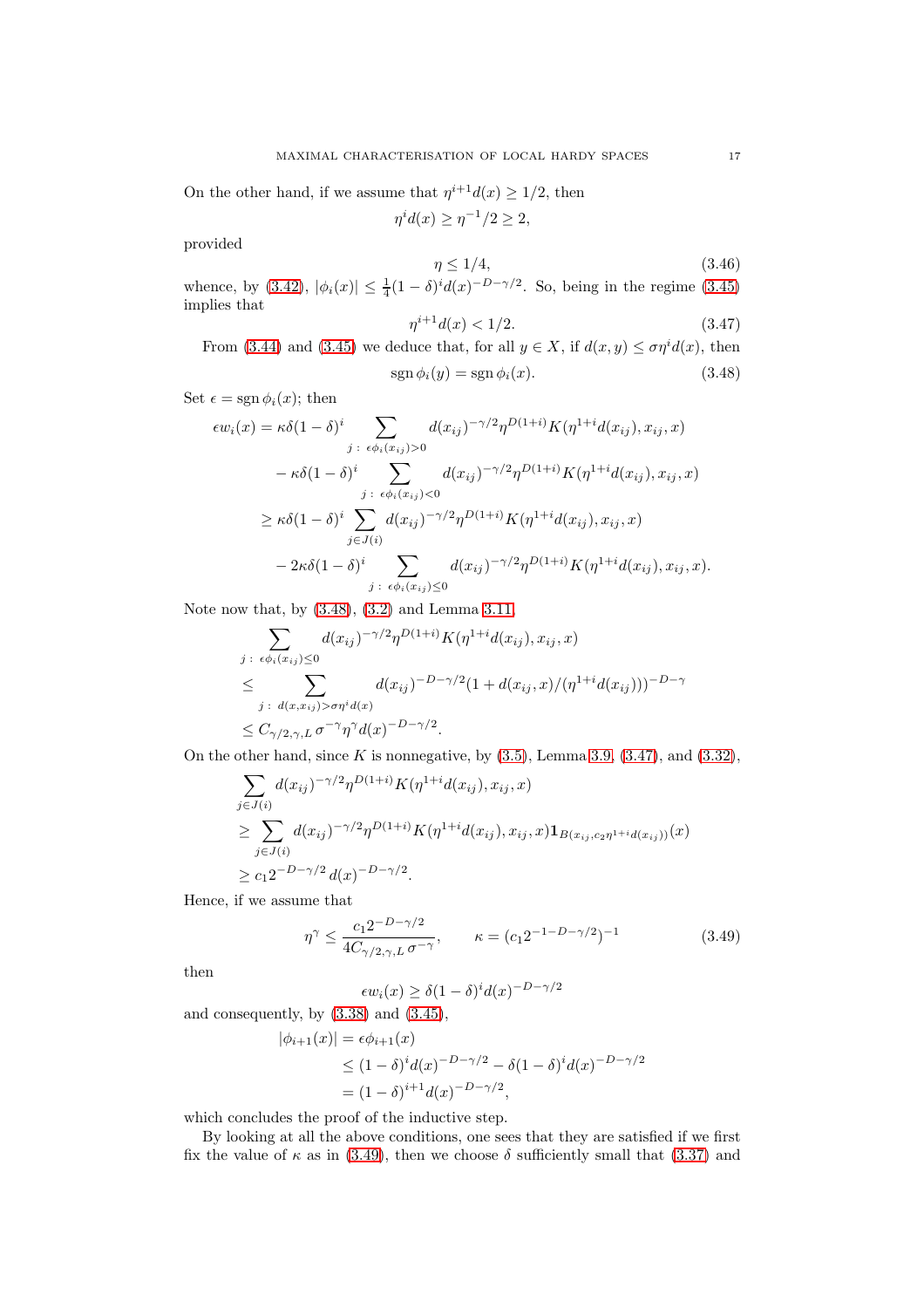$(3.39)$  are satisfied, and finally we choose the value of  $\eta$  sufficiently small that all conditions  $(3.30), (3.41), (3.43), (3.46), (3.49)$  $(3.30), (3.41), (3.43), (3.46), (3.49)$  $(3.30), (3.41), (3.43), (3.46), (3.49)$  $(3.30), (3.41), (3.43), (3.46), (3.49)$  $(3.30), (3.41), (3.43), (3.46), (3.49)$  $(3.30), (3.41), (3.43), (3.46), (3.49)$  $(3.30), (3.41), (3.43), (3.46), (3.49)$  $(3.30), (3.41), (3.43), (3.46), (3.49)$  and  $(3.9)$  are satisfied.

## <span id="page-17-0"></span>4. MAXIMAL CHARACTERISATION OF  $\mathfrak{h}^1(M)$  via approximations of the **IDENTITY**

We now return to the setting of a Riemannian manifold  $M$  satisfying the assumptions [\(A\)-](#page-4-1)[\(B\)](#page-4-2) of Section [2.](#page-4-0) In this section we shall prove a maximal characterisation of the atomic local Hardy space  $\mathfrak{h}^1(M)$  in terms of a local maximal function associated to a single "approximation of the identity", in the sense defined below.

<span id="page-17-1"></span>**Definition 4.1.** Let  $\gamma \in (0,1]$  and  $\lambda > 0$ . A  $\lambda$ -local approximation of the identity ( $\lambda$ -LAI in the sequel) of exponent  $\gamma$  on M is a measurable function  $K : (0,1] \times M \times$  $M \to [0,\infty)$  for which there exist positive constants  $C_1, C_2$  and  $C_3$  such that for every  $t \in (0,1], x, y, z \in M$ , with

<span id="page-17-5"></span>
$$
4d(y, z) \le t + d(x, y),\tag{4.1}
$$

<span id="page-17-6"></span>the following hold:

- <span id="page-17-3"></span>(i)  $K(t, x, y) = 0$  if  $d(x, y) > \lambda$ ;
- <span id="page-17-8"></span>(ii)  $K(t, x, y) \le C_1 t^{-n} (1 + d(x, y)/t)^{-n-\gamma};$
- <span id="page-17-4"></span>(iii)  $K(t, x, x) \ge C_2 t^{-n};$
- (iv)  $|K(t, x, y) K(t, x, z)| \le C_3 t^{-n} (d(y, z)/t)^{\gamma} (1 + d(x, y)/t)^{-n-2\gamma}.$

We denote by  $\mathscr{V}_{\gamma}$  the collection of all LAI of exponent  $\gamma$  on M.

<span id="page-17-2"></span>**Definition 4.2.** Let  $\gamma \in (0,1]$ . An approximation of the identity on M (AI on M) in the sequel) of exponent  $\gamma$  is a measurable function  $K : (0,1] \times M \times M \rightarrow \mathbb{C}$ which can be written as  $K = K_1 + K_2$ , where  $K_1$  is in  $\mathscr{V}_{\gamma}$  and

<span id="page-17-7"></span>ess sup 
$$
\int_{M} \sup_{t \in (0,1]} |K_2(t, x, y)| d\mu(x) < \infty.
$$
 (4.2)

We denote by  $\widetilde{\mathscr{V}}_{\gamma}$  the collection of all AI of exponent  $\gamma$  on  $M$ .

Remark 4.3. Definition [4.1](#page-17-1) is analogous to Definition [3.1,](#page-8-3) but includes the additional constraint for  $K(t, \ldots)$  to be supported in a t-independent neighbourhood of the diagonal. Definition [4.2](#page-17-2) provides a relaxation of the support constraint, which is very convenient in applications. As a matter or fact, in the case  $M$  is globally n-Ahlfors, one can show that any kernel K satisfying the bounds [\(ii\)](#page-17-3) to [\(iv\)](#page-17-4) of Definition [4.1](#page-17-1) is actually an AI in the sense of Definition [4.2.](#page-17-2) In these respects, Definition [4.2](#page-17-2) can be considered as an appropriate extension of Definition [3.1](#page-8-3) that applies also to spaces that are locally, but not globally Ahlfors.

In this section, the exponent  $\gamma \in (0,1]$  will be thought of as fixed, and we will simply write "λ-LAI" in place of "λ-LAI of exponent  $\gamma$ ". We will also write  $\mathscr V$  and  $\check{\mathscr{V}}$  in place of  $\mathscr{V}_{\gamma}$  and  $\check{\mathscr{V}}_{\gamma}$ .

<span id="page-17-9"></span>Remark 4.4. In case  $K(t, x, y)$  is continuously differentiable in y, condition [\(iv\)](#page-17-4) in Definition [4.1](#page-17-1) is implied by the differential condition

(iv') 
$$
|\nabla_y K(t, x, y)| \le C_4 t^{-n-1} (1 + d(x, y)/t)^{-n-1-\gamma}
$$
.

Indeed, by the fundamental theorem of calculus,

$$
|K(t,x,y)-K(t,x,z)|\leq d(y,z)\sup_{w\in\Gamma(y,z)}|\nabla_y K(t,x,w)|
$$

where  $\Gamma(y, z)$  is a length-minimising arc on M joining y to z; since  $d(x, w) \ge$  $d(x, y) - d(y, w) \geq d(x, y) - d(y, z)$  for all  $w \in \Gamma(y, z)$ , in the range [\(4.1\)](#page-17-5) we deduce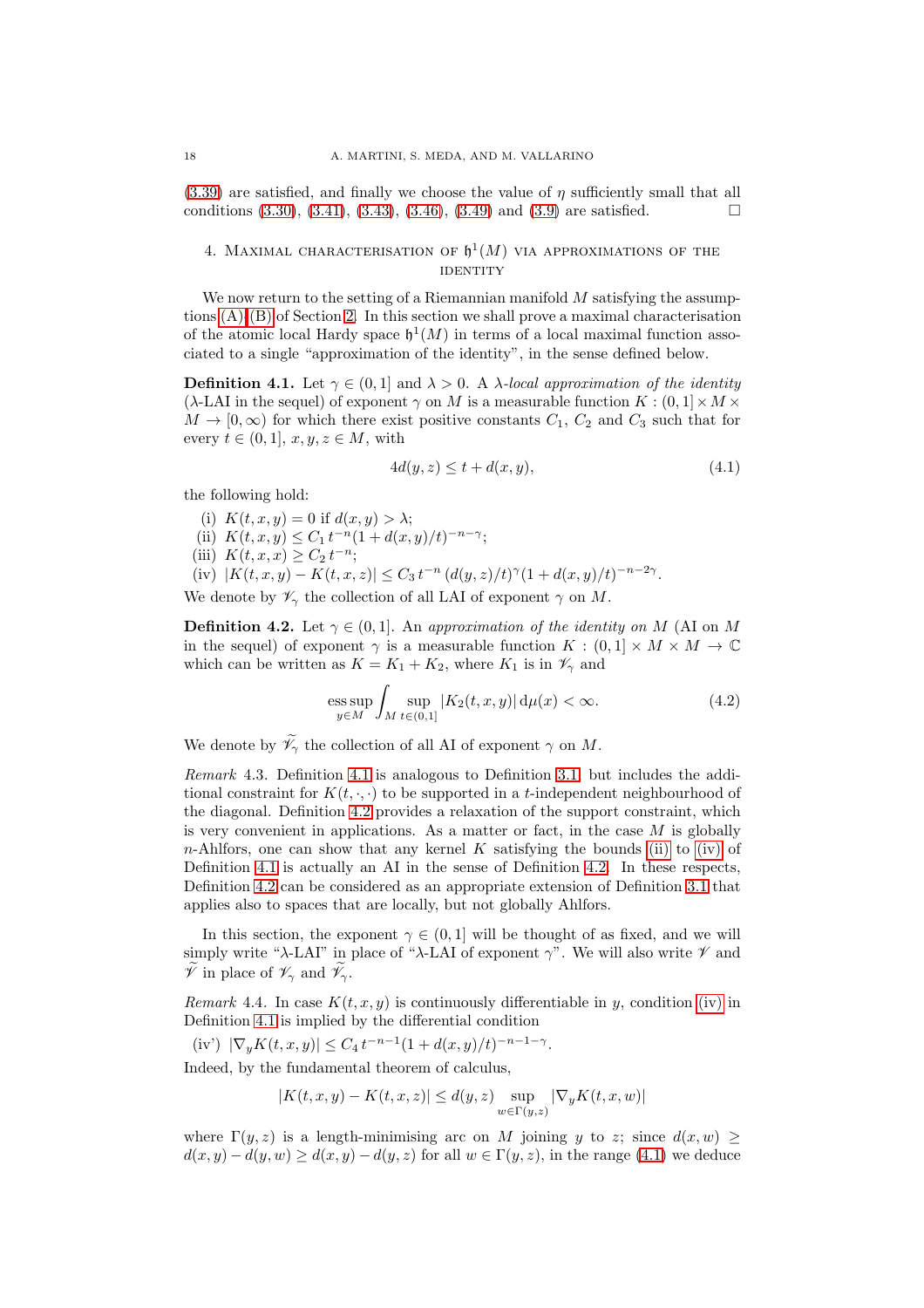that  $1 + d(x, w)/t \geq (3/4)(1 + d(x, y)/t)$  and

$$
|K(t, x, y) - K(t, x, z)| \le C_4 (4/3)^{n+1+\gamma} t^{-n} (d(y, z)/t) (1 + d(x, y)/t)^{-n-1-\gamma}
$$
  

$$
\le C_3 t^{-n} (d(y, z)/t)^{\gamma} (1 + d(x, y)/t)^{-n-2\gamma}
$$

where  $C_3 = (4/3)^{n+1+\gamma} (1/4)^{1-\gamma} C_4$ .

Clearly the restriction to the range [\(4.1\)](#page-17-5) in Definition [4.1](#page-17-1) is only relevant for condition [\(iv\).](#page-17-4) As a matter of fact, the constant 4 in the range  $(4.1)$  could be replaced with any other constant greater than 1 without changing the class of  $\lambda$ -LAI, as shown by the following lemma and its proof.

<span id="page-18-3"></span>**Lemma 4.5.** Let  $\kappa > 0$ . Let  $K : (0,1] \times M \times M \rightarrow [0,\infty)$  satisfy the conditions [\(ii\)](#page-17-3) and [\(iv\)](#page-17-4) of Definition [4.1](#page-17-1) for some constants  $C_1, C_3 > 0$  and all  $t \in (0,1]$  and  $x, y, z \in M$  in the range

$$
\kappa d(y, z) \le t + \min\{d(x, y), d(x, z)\}.
$$

Then K also satisfies condition [\(iv\)](#page-17-4) in the range  $(4.1)$ , with a constant  $C'_3$  (in place of  $C_3$ ) only depending on  $\kappa$ ,  $C_1$ ,  $C_3$ .

Proof. We only need to check condition [\(iv\)](#page-17-4) in the range

$$
(t + \min\{d(x, y), d(x, z)\})/\kappa < d(y, z) \le (t + d(x, y))/4.
$$

However in this range, by the triangle inequality,

$$
1 + \frac{d(x, z)}{t} \ge \frac{3}{4} \left( 1 + \frac{d(x, y)}{t} \right), \qquad \frac{d(y, z)}{t} > \frac{3}{4\kappa} \left( 1 + \frac{d(x, y)}{t} \right)
$$

so condition [\(iv\)](#page-17-4) follows from [\(ii\)](#page-17-3) with  $C'_3 = \max\{C_3, C_1(1 + (4/3)^{n+\gamma})(4\kappa/3)^{\gamma}\}.$   $\Box$ 

A simple example of  $\lambda$ -LAI on M is

<span id="page-18-2"></span>
$$
K(t, x, y) = t^{-n} \psi(d(x, y)/t),
$$
\n(4.3)

where  $\psi : [0, \infty) \to \mathbb{R}$  is  $\gamma$ -Hölder,  $\psi(0) > 0$  and supp  $\psi \subseteq [0, \lambda]$ . Moreover, the following lemma shows how one can construct new LAI by localising existing ones via suitable Hölder cutoffs.

<span id="page-18-1"></span>**Lemma 4.6.** Let  $K : (0,1] \times M \times M \rightarrow [0,\infty)$  satisfy [\(ii\)](#page-17-3) and [\(iv\)](#page-17-4) of Definition [4.1](#page-17-1) for some constants  $C_1, C_3 > 0$ . Let  $\Phi : M \times M \to [0, \infty)$  be such that

$$
|\Phi(x,y)| \le L, \qquad |\Phi(x,y) - \Phi(x,z)| \le Ld(y,z)^{\gamma}
$$

for some  $L > 0$  and all  $x, y, z \in M$ . Let  $\lambda > 0$  and assume further that either K satisfies [\(i\)](#page-17-6) of Definition [4.1,](#page-17-1) or

$$
\Phi(x, y) = 0 \text{ if } d(x, y) > \lambda.
$$

Then  $K' : (0,1] \times M \times M \rightarrow [0,\infty)$  defined by

$$
K'(t, x, y) = \Phi(x, y)K(t, x, y)
$$

satisfies [\(i\),](#page-17-6) [\(ii\)](#page-17-3) and [\(iv\)](#page-17-4) of Definition [4.1,](#page-17-1) with constants  $C'_1, C'_3$  (in place of  $C_1, C_3$ ) that only depend on  $\lambda$ ,  $C_1$ ,  $C_3$ , L.

*Proof.* Under our assumptions, it is immediately seen that  $K'$  satisfies [\(i\)](#page-17-6) and [\(ii\)](#page-17-3) of Definition [4.1,](#page-17-1) by taking  $C'_1 = C_1L$ . As for [\(iv\),](#page-17-4) note that, if  $x, y, z \in M$  and  $t \in (0, 1]$  satisfy  $4d(y, z) \le t + d(x, y)$ , then

<span id="page-18-0"></span>
$$
|K'(t, x, y) - K'(t, x, z)|
$$
  
\n
$$
\leq |\Phi(x, y) - \Phi(x, z)| K(t, x, y) + \Phi(x, z) |K(t, x, y) - K(t, x, z)|
$$
  
\n
$$
\leq C_1 L d(y, z)^\gamma t^{-n} (1 + d(x, y)/t)^{-n-1} + C_3 L t^{-n} (d(y, z)/t)^\gamma (1 + d(x, y)/t)^{-n-1-\gamma}.
$$
\n(4.4)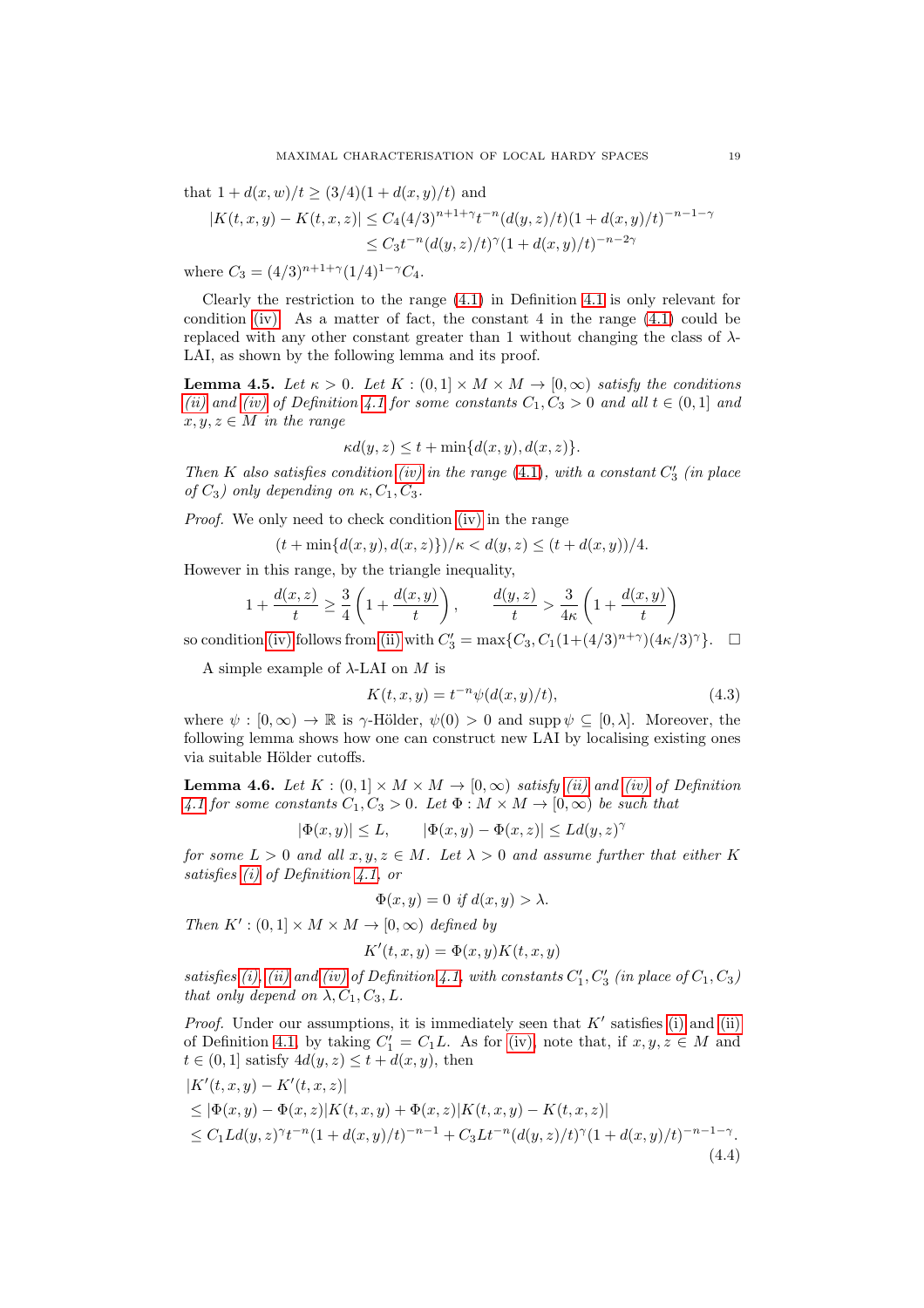Now, if  $d(x, y) \leq 1 + 2\lambda$ , then

$$
t(1 + d(x, y)/t) = t + d(x, y) \le 2 + 2\lambda
$$

and from [\(4.4\)](#page-18-0) we deduce that

$$
|K'(t,x,y)-K'(t,x,z)| \le L(C_1(2+2\lambda)^{\gamma}+C_3)t^{-n}(d(y,z)/t)^{\gamma}(1+d(x,y)/t)^{-n-1-\gamma}.
$$
\n(4.5)  
If instead  $d(x,y) > 1+2\lambda$ , then  $d(x,z) \ge d(x,y)-d(y,z) \ge d(x,y)-(t+d(x,y)/4) \ge$   
 $(3d(x,y)-1)/4 > (1+3\lambda)/2 > \lambda$ , so the left-hand side of (4.4) vanishes and  
(4.4) is trivially true. Consequently  $K'$  satisfies (iv) of Definition 4.1 by taking  
 $C'_3 = L(C_1(2+2\lambda)+C_3).$ 

We now show that, in the decomposition of any given AI, the LAI part can be chosen so to be supported arbitrarily close to the diagonal.

<span id="page-19-1"></span>**Lemma 4.7.** Let K be an AI on M. Then, for all  $\lambda > 0$ , there exists a decomposition  $K = K_1 + K_2$  where  $K_1$  is a  $\lambda$ -LAI on M and  $K_2$  satisfies [\(4.2\)](#page-17-7).

*Proof.* By definition, we can decompose  $K = K'_1 + K'_2$ , where  $K'_1$  is an r-LAI for some  $r > 0$  and  $K'_2$  satisfies [\(4.2\)](#page-17-7). If  $\lambda \ge r$ , there is nothing to prove (we can take  $K_1 = K'_1$  and  $K_2 = K'_2$ ). Suppose instead that  $\lambda < r$ , and define

$$
K_1(t, x, y) = \phi(d(x, y)) K_1'(x, y),
$$

where  $\phi : \mathbb{R} \to [0, 1]$  is smooth, supp $\phi \subseteq [-\lambda, \lambda]$  and  $\phi|_{[-\lambda/2, \lambda/2]} \equiv 1$ . By Lemma [4.6,](#page-18-1)  $K_1$  is a  $\lambda$ -LAI, so it only remains to check that

$$
K_2''(t, x, y) = (1 - \phi(d(x, y)))K_1'(x, y)
$$

satisfies [\(4.2\)](#page-17-7).

On the other hand,  $K''_2(t, x, y)$  vanishes whenever  $d(x, y) < \lambda/2$  or  $d(x, y) > r$ . If instead  $\lambda/2 \leq d(x, y) \leq r$ ,

$$
K_2''(t, x, y) \le Ct^{-n} (1 + d(x, y)/t)^{-n - \gamma}
$$
  
 
$$
\le Ct^{\gamma}
$$

where the last constant C may depend on  $\lambda$  and r. Since  $K''_2$  is nonnegative, this proves that  $\sup_{t\in(0,1]}|K''_2(t,x,y)|\leq C\mathbf{1}_{[\lambda/2,r]}(d(x,y)),$  and from the uniform local *n*-Ahlfors property we immediately deduce that  $K''_2$  satisfies [\(4.2\)](#page-17-7).

To each measurable  $K : (0,1] \times M \times M \to \mathbb{C}$  and t in  $(0,1]$ , we associate the integral operator  $\mathscr{K}_t$  and the maximal operator  $\mathscr{K}_*$  by the rules

$$
\mathscr{K}_t f(x) = \int_M K(t, x, y) f(y) d\mu(y) \text{ and } \mathscr{K}_* f(x) = \sup_{t \in (0, 1]} |\mathscr{K}_t f(x)|
$$

respectively.

Let  $\mathcal{M}_R$  denotes the centred local Hardy–Littlewood maximal operator at scale  $R > 0$ , defined by

$$
\mathscr{M}_Rf(x):=\sup_{0
$$

It is well known (see, e.g., [\[LSW,](#page-30-18) Proposition 2.2]) that, under our assumptions on M,  $\mathcal{M}_R$  is of weak type (1,1) and bounded on  $L^p(M)$  for all  $p \in (1, \infty]$ .

<span id="page-19-0"></span>**Lemma 4.8.** Let  $\lambda, C_1 > 0$ . Then there exists  $C > 0$  such that, if  $K : (0,1] \times M \times$  $M \to [0, \infty)$  satisfies [\(i\)](#page-17-6) and [\(ii\)](#page-17-3) of Definition [4.1,](#page-17-1) then

$$
\mathcal{K}_* f \le C \mathcal{M}_\lambda f \qquad \forall f \in L^1_{\text{loc}}(M). \tag{4.6}
$$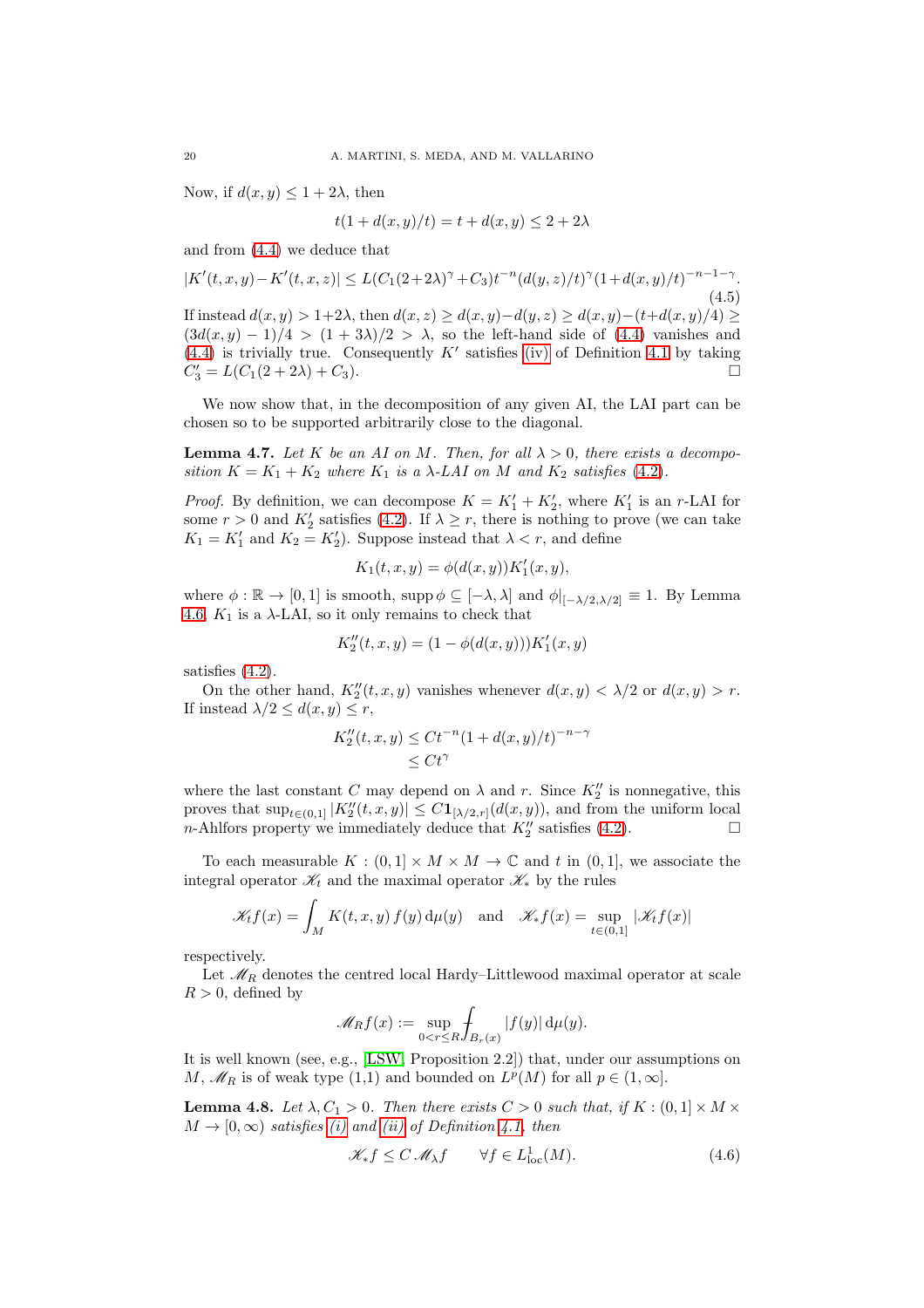*Proof.* By our assumptions on  $K$ ,

$$
|\mathcal{K}_t f(x)| \leq C_1 \int_{B_\lambda(x)} \frac{t}{(t + d(x, y))^{n+\gamma}} |f(y)| d\mu(y)
$$
  
\n
$$
\leq C_1 \sum_{j\geq 0} \int_{B_{2^{-j}\lambda}(x) \setminus B_{2^{-j-1}\lambda}(x)} \frac{t}{(t + 2^{-j-1}\lambda)^{n+\gamma}} |f(y)| d\mu(y)
$$
  
\n
$$
\leq C \sum_{j\geq 0} \frac{2^j t}{(2^j t + 1)^{n+\gamma}} \mathcal{M}_R f(x),
$$

where we used the uniform local  $n$ -Ahlfors property of M. It is straightforward to check that the series above is uniformly bounded with respect to  $t$ , and the required estimate follows.

<span id="page-20-1"></span>**Proposition 4.9.** For each K in  $\mathcal V$  the maximal operator  $\mathcal K_*$  is of weak type (1,1), bounded on  $L^p(M)$  for  $p \in (1,\infty]$ , and bounded from  $\mathfrak{h}^1(M)$  to  $L^1(M)$ .

*Proof.* Assume that K is a  $\lambda$ -LAI. By Lemma [4.8](#page-19-0) and the boundedness properties of the local Hardy–Littlewood maximal operator, we immediately deduce that  $\mathscr{K}_*$ is of weak-type  $(1,1)$  and bounded on  $L^p(M)$  for  $p \in (1,\infty]$ . Hence, in light of Lemma [2.3,](#page-5-2) to conclude that  $\mathscr{K}_{*}$  is bounded from  $\mathfrak{h}^{1}(M)$  to  $L^{1}(M)$ , it is enough to show that  $\mathscr{K}_{*}$  is uniformly bounded on 2-atoms at scale  $\lambda$ .

Let  $a$  be a standard 2-atom supported in a ball  $B$  with centre  $c_B$  and radius  $r_B \leq \lambda$ . Then

<span id="page-20-0"></span>
$$
\|\mathcal{K}_*a\|_{L^1(5B)} \le C\mu(5B)^{1/2} \|a\|_2 \le C,\tag{4.7}
$$

by the  $L^2$ -boundedness of  $\mathcal{K}_*$  and the local doubling property. Next, observe that  $d(x, y) \ge 4d(y, c_B)$  for every x in  $M \setminus (5B)$  and y in B. By using the cancellation condition of the atom and Definition [4.1](#page-17-1) [\(iv\),](#page-17-4) we see that

$$
|\mathcal{K}_t a(x)| \leq \int_M |K(t, x, y) - K(t, x, c_B)| |a(y)| d\mu(y)
$$
  
\n
$$
\leq C t^{-n} \int_B \left( \frac{d(y, c_B)}{t} \right)^{\gamma} \left( 1 + \frac{d(x, y)}{t} \right)^{-n-2\gamma} |a(y)| d\mu(y)
$$
  
\n
$$
\leq C \frac{(tr_B)^{\gamma}}{(t + d(x, c_B))^{n+2\gamma}}.
$$

By optimizing with respect to  $t$  in  $(0, 1]$ , we find that

$$
\sup_{t\in(0,1]}|\mathscr{K}_t a(x)| \leq C \, \frac{r_B^{\gamma}}{d(x,c_B)^{n+\gamma}} \, .
$$

Notice that, since K is a  $\lambda$ -LAI,  $\mathscr{K}_{*}a$  is supported in  $B_{2\lambda}(c_B)$ . Therefore

$$
\|\mathscr{K}_{*}a\|_{L^{1}((5B)^{c})} \leq C r_{B}^{\gamma} \int_{B(c_{B}, 2\lambda)\backslash 5B} d(x, c_{B})^{-n-\gamma} d\mu(x)
$$
  

$$
\leq C r_{B}^{\gamma} \int_{2r_{B}}^{2\lambda} s^{-n-\gamma} s^{n-1} ds \leq C.
$$

Assume now that  $a$  is a global 2-atom, with support contained in a ball  $B$  of radius  $\lambda$ . Then  $\mathscr{K}_t a$  is supported in 5B, and arguing as in [\(4.7\)](#page-20-0) concludes the proof.  $\square$ 

An immediate consequence of Proposition [4.9](#page-20-1) is the following boundedness result.

Corollary 4.10. For each K in  $\widetilde{\mathcal{V}}$  the maximal operator  $\mathcal{K}_*$  is of weak type (1,1) and bounded from  $\mathfrak{h}^1(M)$  to  $L^1(M)$ .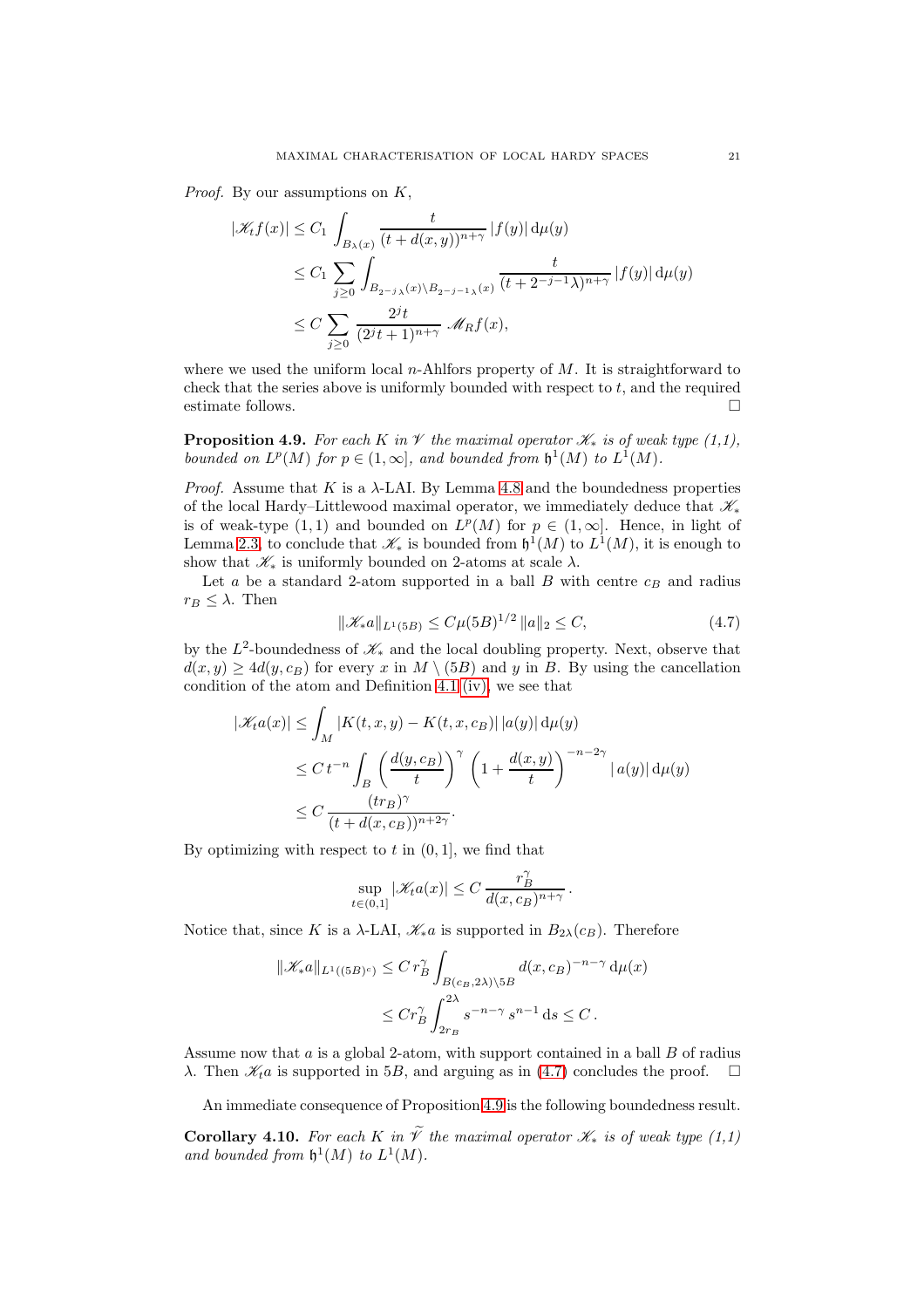*Proof.* By Definition [4.2,](#page-17-2) we can write  $K = K_1 + K_2$ , where  $K_1 \in \mathcal{V}$ , while  $K_2$ satisfies [\(4.2\)](#page-17-7). Since the latter bound implies the  $L^1$ -boundedness of the maximal operator associated to  $K_2$ , the desired boundedness result follows by applying Proposition [4.9](#page-20-1) to  $K_1$ .

For each  $\lambda > 0$ , define the *local Riesz-type potential*  $\mathbf{I}_{\lambda}$  by the rule

$$
\mathbf{I}_{\lambda}f(x) := \int_{B_{\lambda}(x)} \frac{|f(y)|}{d(x,y)^{n-1}} \, \mathrm{d}\mu(y) \qquad \forall f \in L^{1}(M) \, .
$$

From the uniform local n-Ahlfors condition, it readily follows that there exists a positive constant C, depending on  $\lambda$ , such that

<span id="page-21-2"></span>
$$
\|\mathbf{I}_{\lambda}f\|_{1} \le C\|f\|_{1} \qquad \forall f \in L^{1}(M). \tag{4.8}
$$

<span id="page-21-1"></span>**Lemma 4.11.** Let  $L, \lambda > 0$ . Let  $\phi : M \to \mathbb{C}$  be such that

$$
|\phi(x) - \phi(y)| \le L \, d(x, y)
$$

for all  $x, y \in M$  with  $d(x, y) \leq \lambda$ . Let  $K : (0, 1] \times M \times M \to [0, \infty)$  satisfy [\(i\)](#page-17-6) and [\(ii\)](#page-17-3) of Definition [4.1](#page-17-1) for some  $C_1 > 0$ . Then

$$
|\mathscr{K}_*(\phi f)| \le |\phi| \mathscr{K}_* f + L C_1 \mathbf{I}_{\lambda} f \qquad \forall f \in L^1(M).
$$

*Proof.* Take f in  $L^1(M)$ ,  $x \in M$  and  $t \in (0,1]$ . Since  $\phi$  is Lipschitz and K satisfies the estimate in Definition [4.1](#page-17-1) [\(i\),](#page-17-6)

$$
|\mathcal{K}_t(\phi f)(x)| \le |\phi(x)| |\mathcal{K}_t f(x)| + \left| \int_M K(t, x, y) [\phi(y) - \phi(x)] f(y) d\mu(y) \right|
$$
  
\n
$$
\le |\phi(x)| |\mathcal{K}_t f(x)|
$$
  
\n
$$
+ LC_1 \int_{B_\lambda(x)} d(x, y) \sup_{t \in (0, 1]} t^{-n} \left( 1 + \frac{d(x, y)}{t} \right)^{-n - \gamma} |f(y)| d\mu(y)
$$
  
\n
$$
\le |\phi(x)| \mathcal{K}_t f(x) + LC_1 \mathbf{I}_{\lambda} f(x),
$$

because  $\sup_{\alpha \in [0,\infty)} \alpha^n/(1+\alpha)^{n+\gamma} < 1$ . By taking the supremum of both sides with respect to t in  $(0, 1]$ , we obtain the required estimate.

We now show that, for any AI K on M, the local Hardy space  $\mathfrak{h}^1(M)$  can be characterised as the space of all f in  $L^1(M)$  such that  $\mathscr{K}_* f$  is in  $L^1(M)$ . Our proof hinges on the fact that a similar characterisation is already known in the Euclidean case [\[Go\]](#page-30-0). The main idea is to show that if  $\phi$  is a suitable cutoff function in a neighbourhood of a point p in M, then the composition of  $\phi f$  with an appropriate harmonic co-ordinate map  $\eta_p^{-1}$  belongs to  $\mathfrak{h}^1(\mathbb{R}^n)$ . The latter property is verified by showing that the maximal function of  $(\phi f) \circ \eta_p^{-1}$  with respect to an appropriate AI on  $\mathbb{R}^n$  is in  $L^1(\mathbb{R}^n)$ . Part of the localisation argument is modelled over the proof of [\[T,](#page-30-5) Proposition 2.2], where however a grand maximal function is considered instead of an arbitrary AI, and much more restrictive conditions on M are assumed.

Let  $Q > 1$  be fixed. Due to our assumptions on M, as discussed in Section [2,](#page-4-0) we can find  $R_0 \in (0,1]$  such that, for each  $p \in M$ , there exists smooth coordinates  $\eta_p: B_{R_0}(p) \to \mathbb{R}^n$  centred at p such that

<span id="page-21-0"></span>
$$
|X - Y|/Q \le d(x, y) \le Q|X - Y|
$$
\n<sup>(4.9)</sup>

for all  $x, y \in B_{R_0}(p)$ , where  $X = \eta_p(x)$  and  $Y = \eta_p(y)$ , and moreover the Riemannian volume element  $\mu_p$  in the coordinates  $\eta_p$  satisfies

<span id="page-21-3"></span>
$$
Q^{-n} \le \mu_p \le Q^n \tag{4.10}
$$

pointwise. Set  $U_p := \eta_p(B_{R_0}(p))$ . A direct consequence of [\(4.9\)](#page-21-0) is that

$$
B_{R_0/Q}^{\mathbb{R}^n}(0) \subseteq U_p \subseteq B_{R_0Q}^{\mathbb{R}^n}(0).
$$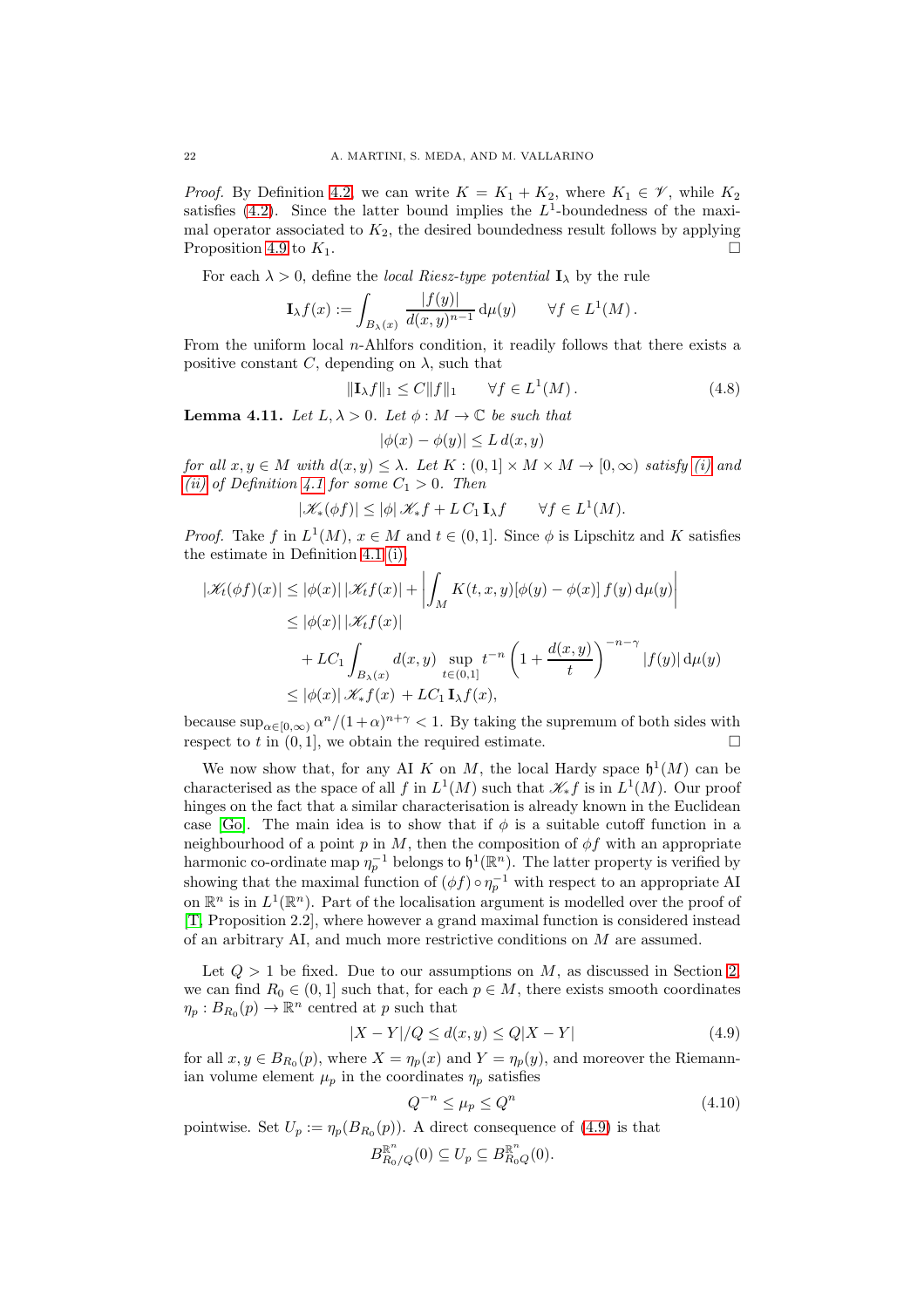Let  $\mathbf{B} := B_{R_0/2Q}^{\mathbb{R}^n}(0)$ . Let  $\chi : \mathbb{R}^n \to [0,1]$  be a smooth cutoff function on  $\mathbb{R}^n$ supported in **B** that is equal to 1 on  $(1/2)$ **B**, and set  $\Xi(X, Y) = \chi(X) \chi(Y)$ .

Let S be the  $R_0/Q$ -LAI on  $\mathbb{R}^n$  defined (similarly to [\(4.3\)](#page-18-2)) by

$$
S(t, X, Y) = t^{-n} \zeta((X - Y)/t),
$$

where  $\zeta \in C_c^{\infty}(\mathbb{R}^n)$  is nonnegative, supported in  $B_{R_0/Q}^{\mathbb{R}^n}(0)$  and satisfying

<span id="page-22-3"></span>
$$
0 \le \zeta(X) \le 1, \qquad |\zeta(X) - \zeta(Y)| \le |X - Y|^{\gamma}, \qquad \zeta(0) > 0. \tag{4.11}
$$

Given a kernel  $K : (0,1] \times M \times M \to [0,\infty)$ , for all  $p \in M$  we define  $K_p^{\sharp}$ :  $(0,1] \times \mathbb{R}^n \times \mathbb{R}^n \to [0,\infty)$  by the rule

<span id="page-22-0"></span>
$$
K_p^{\sharp}(t, X, Y) := \Xi(X, Y) K(t, \eta_p^{-1}(X), \eta_p^{-1}(Y)) + [1 - \Xi(X, Y)] S(t, X, Y). \tag{4.12}
$$

Notice that  $K_p^{\sharp} = S$  on  $(0, 1] \times (\mathbf{B} \times \mathbf{B})^c$ .

<span id="page-22-2"></span>**Lemma 4.12.** Suppose that K is a LAI on M. Then, for all  $p \in M$ , the function  $K_p^{\sharp}$  defined in [\(4.12\)](#page-22-0) is a  $R_0/Q$ -LAI on  $\mathbb{R}^n$ , with constants  $C_1, C_2, C_3$  in Definition [4.1](#page-17-1) independent of  $p \in M$ .

*Proof.* For the sake of notational simplicity, in this proof we write  $x, y$  and  $z$  in place of  $\eta_p^{-1}(X)$ ,  $\eta_p^{-1}(Y)$ ,  $\eta_p^{-1}(Z)$  whenever X, Y and Z are in  $U_p$ .

Let us first check that  $K_p^{\sharp}$  satisfies conditions [\(i\),](#page-17-6) [\(ii\),](#page-17-3) [\(iii\)](#page-17-8) of Definition [4.1](#page-17-1) for all  $(t, X, Y) \in (0, 1] \times \mathbb{R}^n \times \mathbb{R}^n$ . If  $(X, Y) \in (\mathbf{B} \times \mathbf{B})^c$ , then  $K_p^{\sharp}(t, X, Y) = S(t, X, Y)$ and we are done because S is a  $R_0/Q$ -LAI. If not, then  $X, \dot{Y} \in U_p$  and we can use that

$$
0 \le K_p^{\sharp}(t, X, Y) \le \mathbf{1}_{\mathbf{B}}(X)\mathbf{1}_{\mathbf{B}}(Y)K(t, x, y) + S(t, X, Y)
$$

together with [\(4.9\)](#page-21-0) to deduce conditions [\(i\)](#page-17-6) and [\(ii\)](#page-17-3) for  $K_p^{\sharp}$  from the corresponding conditions for K and S and the fact that  $|X - Y| < R_0/Q$  if both  $X, Y \in \mathbf{B}$ ; similarly, since both  $K$  and  $S$  satisfy [\(iii\),](#page-17-8) we deduce that

$$
K_p^{\sharp}(t, X, X) = \Xi(X, Y)K(t, x, x) + (1 - \Xi(X, X))S(t, X, X) \ge C_2 t^{-n}
$$

where  $C_2 > 0$  is the minimum of the corresponding constants for K and S.

As for condition [\(iv\),](#page-17-4) by Lemma [4.5](#page-18-3) it is enough to check it for all  $t \in (0,1]$  and  $X, Y, Z \in \mathbb{R}^n$  such that

<span id="page-22-1"></span>
$$
\frac{4Q^2}{R_0}|Y - Z| \le t + \min\{|X - Y|, |X - Z|\}.
$$
\n(4.13)

If both  $(X, Y), (X, Z) \notin \mathbf{B} \times \mathbf{B}$ , then again we are done, since S satisfies condition [\(iv\).](#page-17-4) If not, then X and at least one of Y, Z belong to B, but then  $(4.13)$  implies that

$$
|Y-Z| \leq \frac{R_0}{4Q^2}\left(1+\frac{R_0}{Q}\right) \leq \frac{R_0}{2Q^2}
$$

and consequently all of  $X, Y, Z \in 2\mathbf{B} \subseteq U_p$ . Hence we can write

$$
|K_p^{\sharp}(t, X, Y) - K_p^{\sharp}(t, X, Z)| \leq |\Xi(X, Y)K(t, x, y) - \Xi(X, Z)K(t, x, z)|
$$
  
+ 
$$
|\Xi(X, Y)S(t, X, Z) - \Xi(X, Z)S(t, X, Z)|
$$
  
+ 
$$
|S(t, X, Z) - S(t, X, Z)|
$$

and consider the three summands in the right-hand side separately. Since S is a LAI on  $\mathbb{R}^n$ , by Lemma [4.6](#page-18-1) both S and  $(t, X, Y) \mapsto \Xi(X, Y)S(t, X, Y)$  satisfy condition [\(iv\),](#page-17-4) and the last two summands are dealt with. As for the first summand, in light of [\(4.9\)](#page-21-0), the condition [\(4.13\)](#page-22-1) implies that

$$
\frac{4}{R_0}d(y,z) \le t + \min\{d(x,y), d(x,z)\},\
$$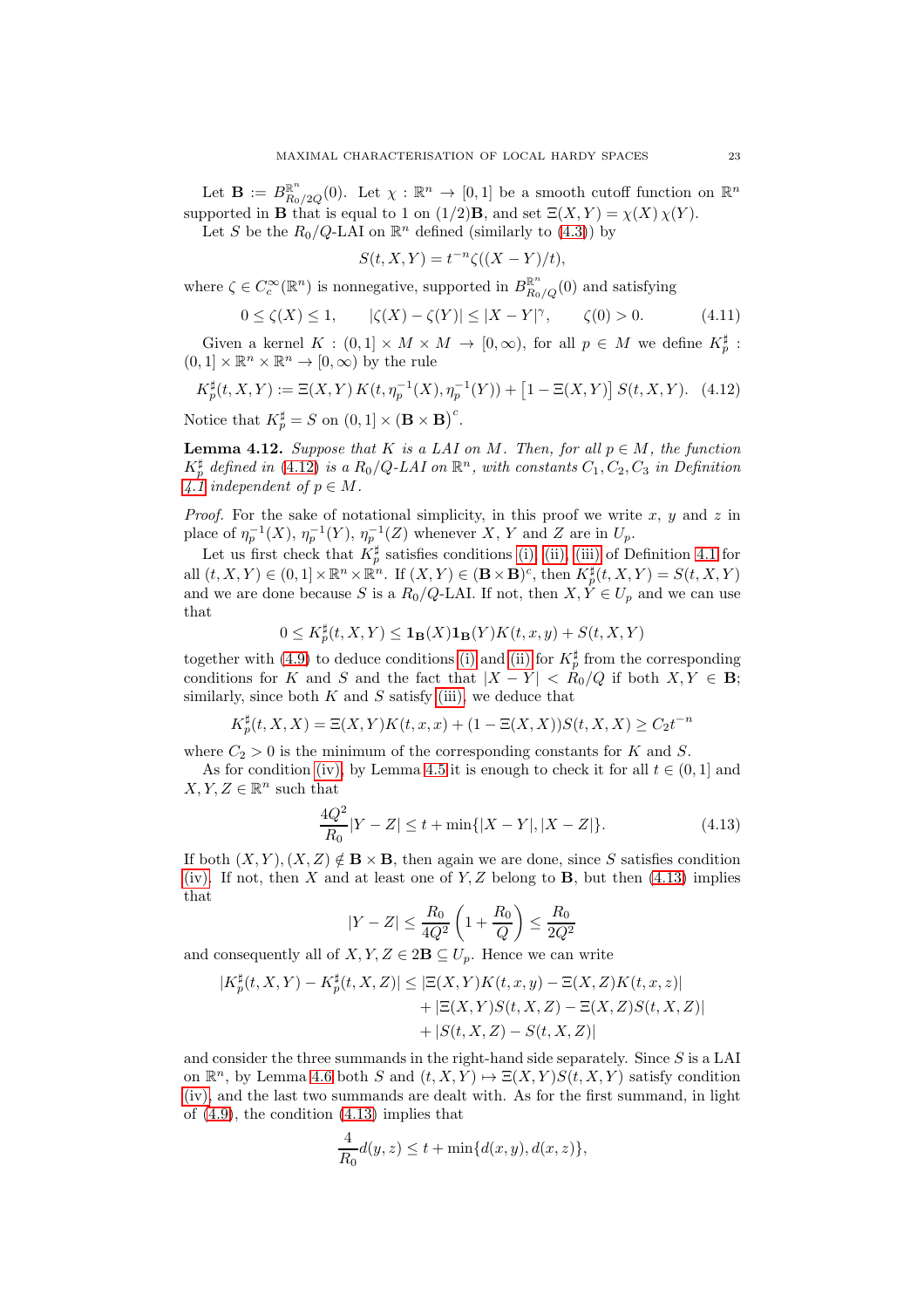and we are reduced to checking that the function  $(t, x, y) \mapsto \Xi(\eta_p(x), \eta_p(y))K(t, x, y)$ satisfies condition [\(iv\)](#page-17-4) on  $M$ . This however follows again from Lemma [4.6,](#page-18-1) since K is a LAI on M and  $x \mapsto \chi(\eta_p(x))$  is bounded and Lipschitz on M (uniformly in  $p \in M$ ) by (4.9)  $p \in M$ ) by [\(4.9\)](#page-21-0).

<span id="page-23-6"></span><span id="page-23-2"></span>**Lemma 4.13.** Let  $\kappa > 0$ . Then there exists a collection **P** of points of M with the following properties.

- (i)  ${B_{\kappa}(p)}_{p\in\mathbf{P}}$  is a locally finite cover of M; moreover, for all  $p \in \mathbf{P}$ , there exist Lipschitz functions  $\phi_p : M \to [0,1]$ , with Lipschitz constant independent of p, supported in  $B_{\kappa}(p)$ , such that  $\sum_{p\in\mathbf{P}} \phi_p = 1$ .
- <span id="page-23-3"></span>(ii) For all  $p \in \mathbf{P}$ , there exist Lipschitz functions  $\phi_p : M \to [0,1]$ , with Lipschitz constant independent of p, supported in  $B_{2\kappa}(p)$ , such that  $\phi_p = 1$  on  $B_{\kappa}(p)$ .
- <span id="page-23-4"></span>(iii) **P** can be partitioned into finitely many subsets  $P_1, \ldots, P_N$  such that, if p and p' are distinct points in  $\mathbf{P}_{\ell}$  for some  $\ell$  in  $\{1,\ldots,N\}$ , then  $d(p,p') \geq 4\kappa$ .

*Proof.* Take any set  $P$  which is maximal with respect to the property

$$
\min\big\{d(p,p'):\ p,p'\in\mathbf{P},\ p\neq p'\big\}\geq\kappa/3.
$$

Then, by maximality,

<span id="page-23-0"></span>
$$
\inf_{p \in \mathbf{P}} d(x, p) < \kappa/3 \qquad \forall x \in M. \tag{4.14}
$$

Moreover, a straightforward consequence of the uniform local Ahlfors condition (see, for instance, [\[MVo,](#page-30-7) Lemma 1]) is that

<span id="page-23-1"></span>
$$
\sup_{x \in M} \text{Card}(\mathbf{P} \cap B_R(x)) < \infty \qquad \forall R > 0. \tag{4.15}
$$

From [\(4.14\)](#page-23-0) and [\(4.15\)](#page-23-1) it follows that  ${B_{\kappa}(p)}_{p\in\mathbf{P}}$  is a locally finite cover of M. Fix a smooth function  $\psi : [0, \infty) \to [0, 1]$  such that  $\psi = 1$  on  $[0, \kappa/2]$  and  $\psi = 0$ on  $(3\kappa/4, \infty)$ . Then for every  $p \in \mathbf{P}$  define  $\psi_p = \psi(d(\cdot, p))$  and  $\phi_p = \psi_p / \sum_{q \in \mathbf{P}} \psi_q$ . From [\(4.14\)](#page-23-0) it is clear that the locally finite sum  $\sum_{q \in \mathbf{P}} \psi_q$  is bounded above and below by positive constants and is Lipschitz. This readily implies that the  $\phi_p$  have the desired properties, and part [\(i\)](#page-23-2) is proved.

As for part [\(ii\),](#page-23-3) take a smooth function  $\tilde{\psi} : [0, \infty) \to [0, 1]$  such that  $\tilde{\psi} = 1$  on [0,  $\kappa$ ] and  $\widetilde{\psi} = 0$  on  $(3\kappa/2, \infty)$ . Then for every  $p \in \mathbf{P}$  define  $\widetilde{\phi}_p = \widetilde{\psi}(d(\cdot, p)).$ 

Finally, for part [\(iii\),](#page-23-4) take as  $P_1$  any subset  $P'$  of P which is maximal with respect to the property

<span id="page-23-5"></span>
$$
\min\left\{d(p, p'): p, p' \in \mathbf{P}', p \neq p'\right\} \ge 4\kappa. \tag{4.16}
$$

Recursively, define  $\mathbf{P}_{k+1}$  as any subset  $\mathbf{P}'$  of  $\mathbf{P} \setminus (\mathbf{P}_1 \cup \cdots \cup \mathbf{P}_k)$  which is maximal with respect to  $(4.16)$ . In order to conclude, we need to show that this procedure terminates after finitely many steps, that is,  $P_k = \emptyset$  for some integer  $k \geq 1$ .

Indeed, if  $\mathbf{P}_k \neq \emptyset$ , then, given any  $p \in \mathbf{P}_k$ , by maximality of  $\mathbf{P}_1, \ldots, \mathbf{P}_{k-1}$ , the ball  $B_{4\kappa}(p)$  intersects each of  $\mathbf{P}_1, \ldots, \mathbf{P}_{k-1}$ , and therefore  $B_{4\kappa}(p)$  contains k distinct points of  $P$  (including  $p$ ). However by  $(4.15)$  the cardinality of the intersection  $\mathbf{P} \cap B_{4\kappa}(x)$  is bounded by a constant independent of  $x \in M$ . Hence  $\mathbf{P}_k \neq \emptyset$  only for finitely many integers k for finitely many integers  $k$ .

<span id="page-23-7"></span>**Theorem 4.14.** Suppose that K is an AI on M. If f is in  $L^1(M)$  and  $\mathcal{K}_*f$  is in  $L^1(M)$ , then f is in  $\mathfrak{h}^1(M)$  and

$$
||f||_{\mathfrak{h}^1} \leq C [||f||_1 + ||\mathcal{K}_* f||_1],
$$

where the constant  $C$  only depends on  $M$  and  $K$ .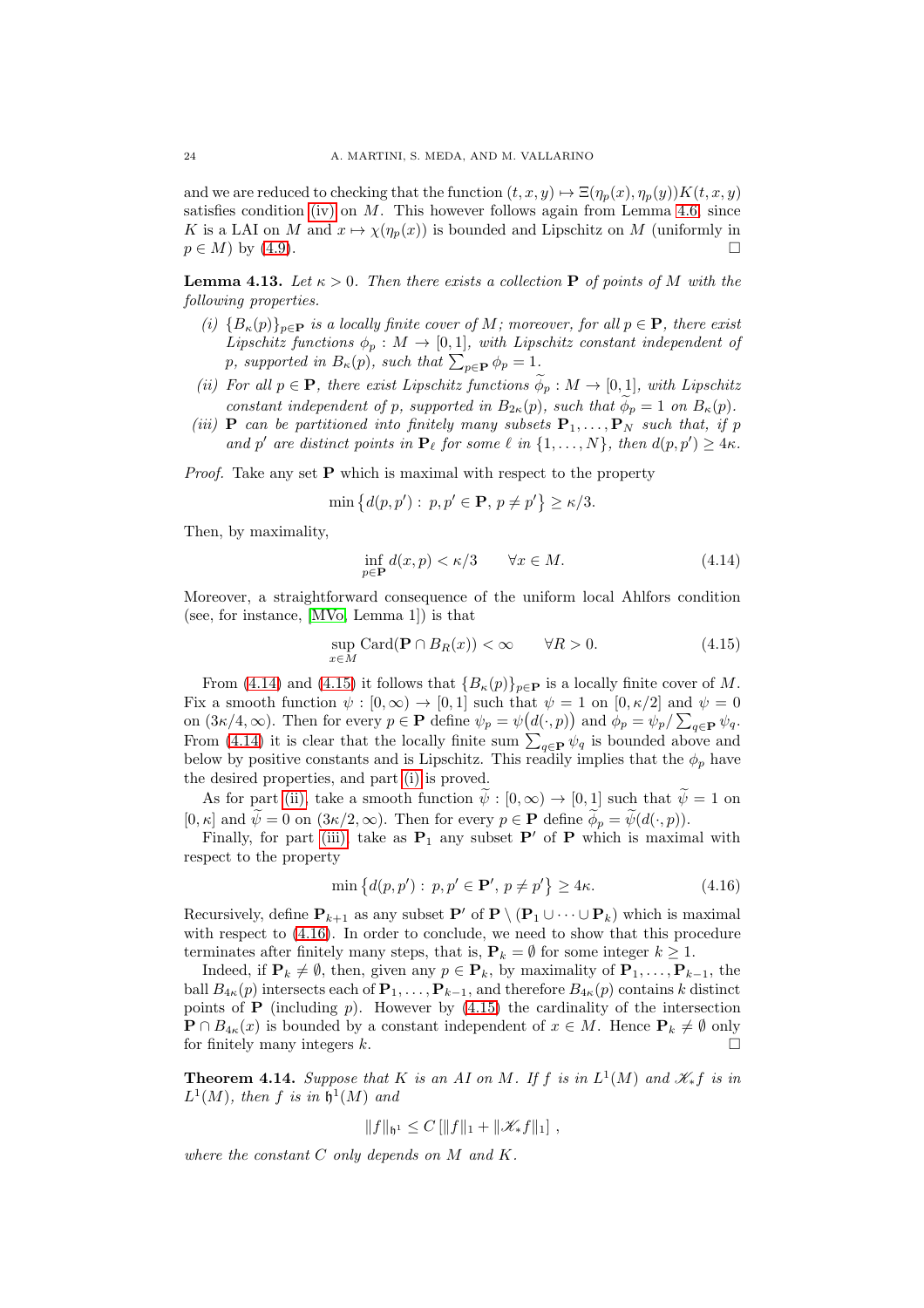*Proof.* Let  $\kappa = R_0/(8Q^2)$ . In view of Lemma [4.7](#page-19-1) and the fact that the bound [\(4.2\)](#page-17-7) implies boundedness on  $L^1(M)$  of the maximal operator associated to  $K_2$ , it is enough to prove the result when K is a  $\kappa$ -LAI.

Let the collection of points **P**, the sets  $P_1, \ldots, P_N$ , and the families of Lipschitz cutoffs  $\{\phi_p\}_{p\in\mathbf{P}}$  and  $\{\widetilde{\phi}_p\}_{p\in\mathbf{P}}$  be defined as in Lemma [4.13](#page-23-6) corresponding to the above choice of  $\kappa$ . Recall that  $\text{supp }\phi_p \subseteq B_{\kappa}(p)$ , and moreover  $d(p, p') \geq 4\kappa$  for all  $p, p' \in \mathbf{P}_{\ell} \text{ and } \ell \in \{1, \ldots, N\}.$  For every  $\ell \in \{1, \ldots, N\}$ , define  $\psi_{\ell} = \sum_{p \in \mathbf{P}_{\ell}} \phi_p$ ; note that the supports of the summands are pairwise disjoint, and in particular each  $\psi_{\ell}$  is bounded and Lipschitz.

Let  $f \in L^1(M)$ . Then  $f = \sum_{\ell=1}^N (\psi_\ell f)$ . Since  $\psi_\ell$  is a Lipschitz function, by Lemma [4.11,](#page-21-1)

$$
\mathscr{K}_*(\psi_{\ell} f) \leq \psi_{\ell} \mathscr{K}_* f + C \mathbf{I}_{\kappa} f.
$$

Since f is in  $L^1(M)$ , so is  $I_{\kappa}f$ , by [\(4.8\)](#page-21-2). Furthermore  $\mathscr{K}_{*}f$  is in  $L^1(M)$  by assumption, whence so is  $\mathscr{K}_*(\psi_f)$ .

Since K is a  $\kappa$ -LAI and supp $(\phi_p f) \subseteq B_{\kappa}(p)$  for all  $p \in \mathbf{P}$ , we deduce that supp  $\mathscr{K}_{*}(\phi_{p}f) \subseteq B_{2\kappa}(p)$ . Consequently, for every  $\ell \in \{1,\ldots,N\}$ , the supports of the functions  $\mathscr{K}_{*}(\phi_{p}f), p \in \mathbf{P}_{\ell}$ , are mutually disjoint. Therefore

$$
\sum_{p\in\mathbf{P}_{\ell}}\|\mathscr{K}_{*}(\phi_{p}f)\|_{1}=\|\mathscr{K}_{*}(\psi_{\ell}f)\|_{1}\leq\|\mathscr{K}_{*}f\|_{1}+C\|f\|_{1},
$$

and

<span id="page-24-0"></span>
$$
\sum_{p \in \mathbf{P}} \|\mathcal{K}_*(\phi_p f)\|_1 = \sum_{\ell=1}^N \sum_{p \in \mathbf{P}_{\ell}} \|\mathcal{K}_*(\phi_p f)\|_1 \le C \left[ \|\mathcal{K}_* f\|_1 + \|f\|_1 \right],\tag{4.17}
$$

In particular,  $\mathscr{K}_*(\phi_p f)$  is in  $L^1(M)$  for each p in **P**. Similarly we see that

<span id="page-24-1"></span>
$$
\sum_{p \in \mathbf{P}} \|\phi_p f\|_1 = \sum_{\ell=1}^N \|\psi_\ell f\|_1 \le C \|f\|_1.
$$
 (4.18)

Recall that  $\mu_p$  is the Riemannian volume element in the coordinates  $\eta_p$ , and set  $g_p := \mu_p \left[ (\phi_p f) \circ \eta_p^{-1} \right]$ . Notice that the support of  $g_p$  is contained in  $\eta_p(B_\kappa(p)),$ which by [\(4.9\)](#page-21-0) is contained in  $B_{\kappa Q}^{\mathbb{R}^n}(0) = (1/4)\mathbf{B}$ . Consequently

$$
\int_{\mathbb{R}^n} K_p^{\sharp}(t, X, Y) g_p(Y) dY = \chi(X) \int_M K(t, \eta_p^{-1}(X), y) (\phi_p f)(y) d\mu(y)
$$

$$
+ \int_{\mathbb{R}^n} (1 - \Xi(X, Y)) S(t, X, Y) g_p(Y) dY.
$$

Since the function  $1 - \Xi$  vanishes in  $(1/2)\mathbf{B} \times (1/2)\mathbf{B}$ , and S is a  $8\kappa Q$ -LAI on  $\mathbb{R}^n$ , we deduce that

$$
\sup_{t \in (0,1]} |(1 - \Xi(X, Y)) S(t, X, Y) g_p(Y)| \le C \mathbf{1}_{[\kappa Q, 8\kappa Q]}(|X - Y|) |g_p(Y)|,
$$

where  $\kappa Q$  is the difference of the radii of  $(1/2)$ **B** and  $(1/4)$ **B**. Therefore, if  $\mathscr{K}_{p,*}^{\sharp}$ denotes the maximal operator associated to  $K_p^{\sharp}$ , then from [\(4.10\)](#page-21-3) we deduce that

$$
\|\mathscr{K}_{p,*}^{\sharp}g_{p}\|_{L^{1}(\mathbb{R}^{n})} \leq C \left[\|\mathscr{K}_{*}(\phi_{p}f)\|_{L^{1}(M)} + \|g_{p}\|_{L^{1}(\mathbb{R}^{n})}\right]
$$
  
=  $C \left[\|\mathscr{K}_{*}(\phi_{p}f)\|_{L^{1}(M)} + \|\phi_{p}f\|_{L^{1}(M)}\right].$ 

Recall that  $K_p^{\sharp}$  is a LAI on  $\mathbb{R}^n$  by Lemma [4.12,](#page-22-2) with constants independent of  $p \in \mathbf{P}$ . Consequently, there exists a constant  $A > 0$  (independent of  $p \in \mathbf{P}$ ) such that  $AK_p^{\sharp}$  satisfies Definition [3.1](#page-8-3) on the *n*-Ahlfors space  $\mathbb{R}^n$ , with constant c independent of  $p \in \mathbf{P}$ . Hence, by Theorem [3.4,](#page-8-2)

$$
\|\mathscr{G}_{\gamma} g_p\|_{L^1(\mathbb{R}^n)} \leq C \|\mathscr{K}_{p,*}^{\sharp} g_p\|_{L^1(\mathbb{R}^n)} \leq C \left[ \|\mathscr{K}_*(\phi_p f)\|_{L^1(M)} + \|\phi_p f\|_{L^1(M)} \right],
$$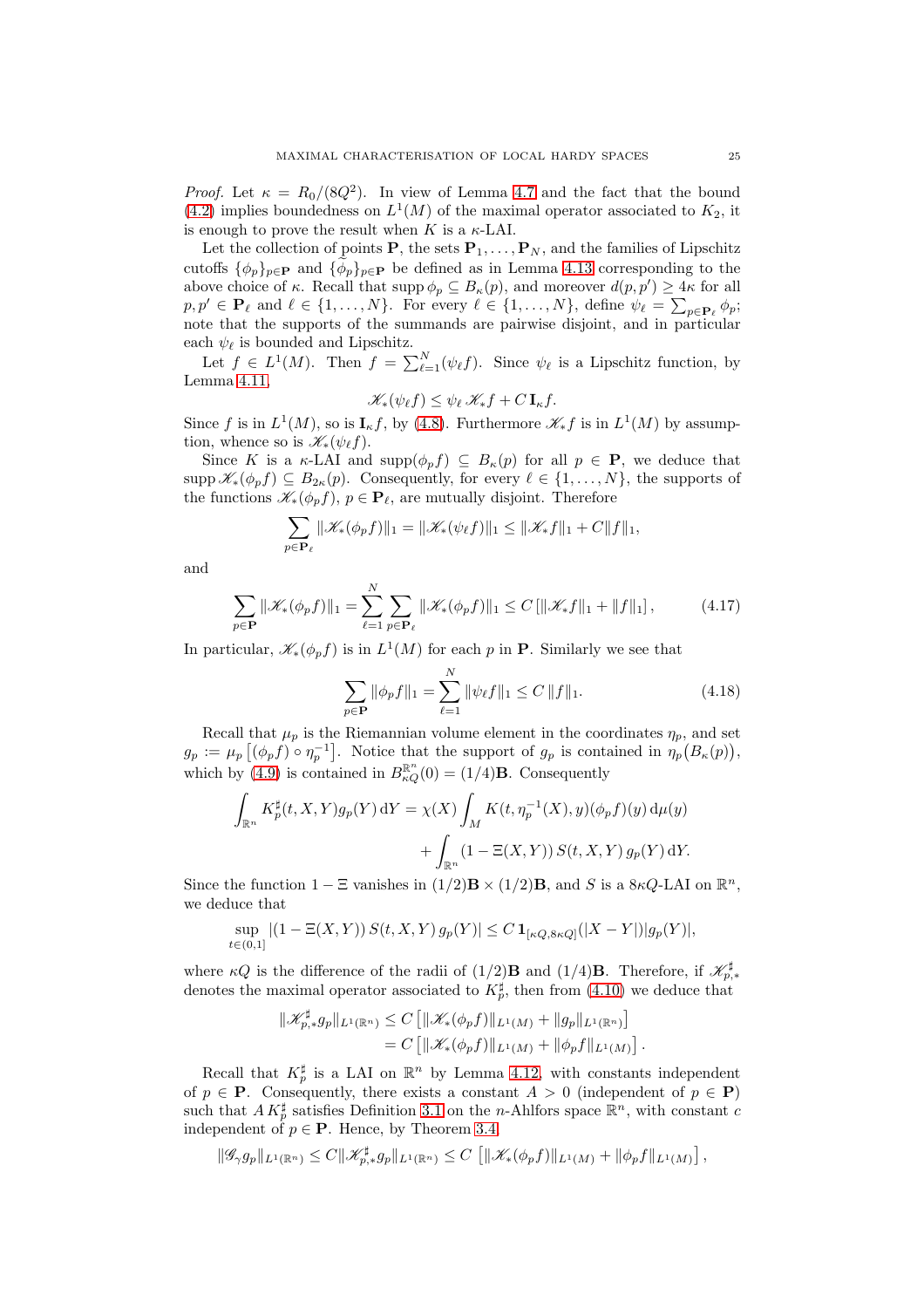where  $\mathscr{G}_{\gamma}$  is the grand maximal function on  $\mathbb{R}^{n}$  defined in [\(3.6\)](#page-8-6). On the other hand, if  $\mathscr{S}_*$  is the maximal operator associated to S, one clearly has the pointwise domination  $\mathscr{S}_{*}h \leq \mathscr{G}_{\gamma}h$  for all  $h \in L^1_{loc}(\mathbb{R}^n)$ , since the functions  $S(t, X, \cdot) = t^{-n}\zeta((X-\cdot)/t)$ are in  $\mathscr{F}_\gamma(X,t)$  by [\(4.11\)](#page-22-3). Hence it follows from [\[Go,](#page-30-0) Theorem 1] that  $g_p$  is in  $\mathfrak{h}^1(\mathbb{R}^n)$ , and

 $||q_p||_{h^1(\mathbb{R}^n)} \leq C \left[||\mathcal{K}_*(\phi_p f)||_1 + ||\phi_p f||_1\right].$ 

By the classical theory of  $\mathfrak{h}^1(\mathbb{R}^n)$  (see, e.g., [\[Go,](#page-30-0) Lemma 5]), the function  $g_p$  admits an atomic decomposition  $g_p = \sum_k \lambda_p^k a_p^k$ , where  $a_p^k$  are  $\mathfrak{h}^1$ -atoms in  $\mathbb{R}^n$  at scale  $\kappa Q$ , and

<span id="page-25-2"></span>
$$
\sum_{k} |\lambda_p^k| \le C \|g_p\|_{\mathfrak{h}^1} \le C \left[ \|\mathcal{K}_*(\phi_p f)\|_1 + \|\phi_p f\|_1 \right]. \tag{4.19}
$$

Recall that  $\widetilde{\phi}_p$  is a Lipschitz function on M supported in  $B_{2\kappa}(p)$  such that  $\widetilde{\phi}_p = 1$ on  $B_{\kappa}(p)$ . Then

<span id="page-25-1"></span>
$$
\phi_p f = \widetilde{\phi}_p \left( g_p / \mu_p \right) \circ \eta_p = \widetilde{\phi}_p \sum_k \lambda_p^k \left( a_p^k / \mu_p \right) \circ \eta_p = \sum_k \lambda_p^k I_p^k, \tag{4.20}
$$

where  $I_p^k := \widetilde{\phi}_p \left( a_p^k / \mu_p \right) \circ \eta_p$ . Notice that if  $I_p^k$  is not the null function, then the supporting ball  $B_p^k$  of  $a_p^k$  must be contained in  $B_{4\kappa Q}^{\mathbb{R}^n}(0) = \mathbf{B}$ . Hence, from Lemma [2.6](#page-6-5) we deduce that the  $I_p^k$  are constant multiples of  $\mathfrak{h}^1$ -ions on M at scale  $\kappa Q^2$ , where the constant does not depend on  $p$  or  $k$ .

Thus, in light of [\(2.10\)](#page-6-1), from [\(4.20\)](#page-25-1) and [\(4.19\)](#page-25-2) we deduce that  $\phi_p f \in \mathfrak{h}^1(M)$  and

$$
\|\phi_p f\|_{\mathfrak{h}^1(M)} \leq C \sum_k |\lambda_p^k| \leq C \left[ \|\phi_p f\|_1 + \|\mathcal{K}_*(\phi_p f)\|_1 \right].
$$

By summing over all  $p \in \mathbf{P}$ , and using [\(4.17\)](#page-24-0) and [\(4.18\)](#page-24-1), we conclude that

$$
||f||_{\mathfrak{h}^1(M)} \leq C [||\mathcal{K}_* f||_1 + ||f||_1],
$$

as required.  $\square$ 

The following maximal characterisation of  $\mathfrak{h}^1(M)$  in terms of a *single* AI is a direct consequence of Proposition [4.9](#page-20-1) and Theorem [4.14.](#page-23-7)

<span id="page-25-3"></span>**Theorem 4.15.** Suppose that  $K$  is an  $AI$  on  $M$ . Then

 $\mathfrak{h}^1(M) = \left\{ f \in L^1(M) : \, \mathscr{K}_* f \in L^1(M) \right\}$ 

and there exists a positive constant  $C$  such that

 $C^{-1}||f||_{\mathfrak{h}^1} \leq ||f||_1 + ||\mathscr{K}_*f||_1 \leq C||f||_{\mathfrak{h}^1}.$ 

To conclude this section, we briefly remark that the above result implies the characterisation of the Hardy space  $\mathfrak{h}^1(M)$  in terms of a  $\gamma$ -Hölder grand maximal function. Indeed, as in Section [3,](#page-7-1) for all  $x \in M$  and  $r > 0$  let  $\mathscr{F}_{\gamma}(x, r)$  be the collection of all functions  $\phi: X \to \mathbb{R}$  such that

 $\text{supp}\,\phi\subseteq B_r(x),\quad |\phi(y)|\leq r^{-n},\quad |\phi(z)-\phi(y)|\leq r^{-n}(d(z,y)/r)^{\gamma}$ 

for all  $y, z \in M$ . Then define the  $\gamma$ -Hölder local grand maximal function  $\mathscr{G}_{\gamma}$  by

$$
\mathscr{G}_{\gamma}f(x) = \sup_{r \in (0,1]} \sup_{\phi \in \mathscr{F}_{\gamma}(x,r)} \left| \int_M \phi(y)f(y) \, \mathrm{d}\mu(y) \right|
$$

for all  $f \in L^1_{loc}(M)$  and  $x \in M$ .

<span id="page-25-0"></span>Corollary 4.16. For all  $\gamma \in (0,1]$ ,

 $\mathfrak{h}^1(M) = \left\{ f \in L^1_{\rm loc}(M) : \, \mathscr{G}_{\gamma} f \in L^1(M) \right\}$ 

and there exists a positive constant C such that

 $C^{-1} ||f||_{\mathfrak{h}^1} \leq ||\mathscr{G}_{\gamma}f||_1 \leq C ||f||_{\mathfrak{h}^1}.$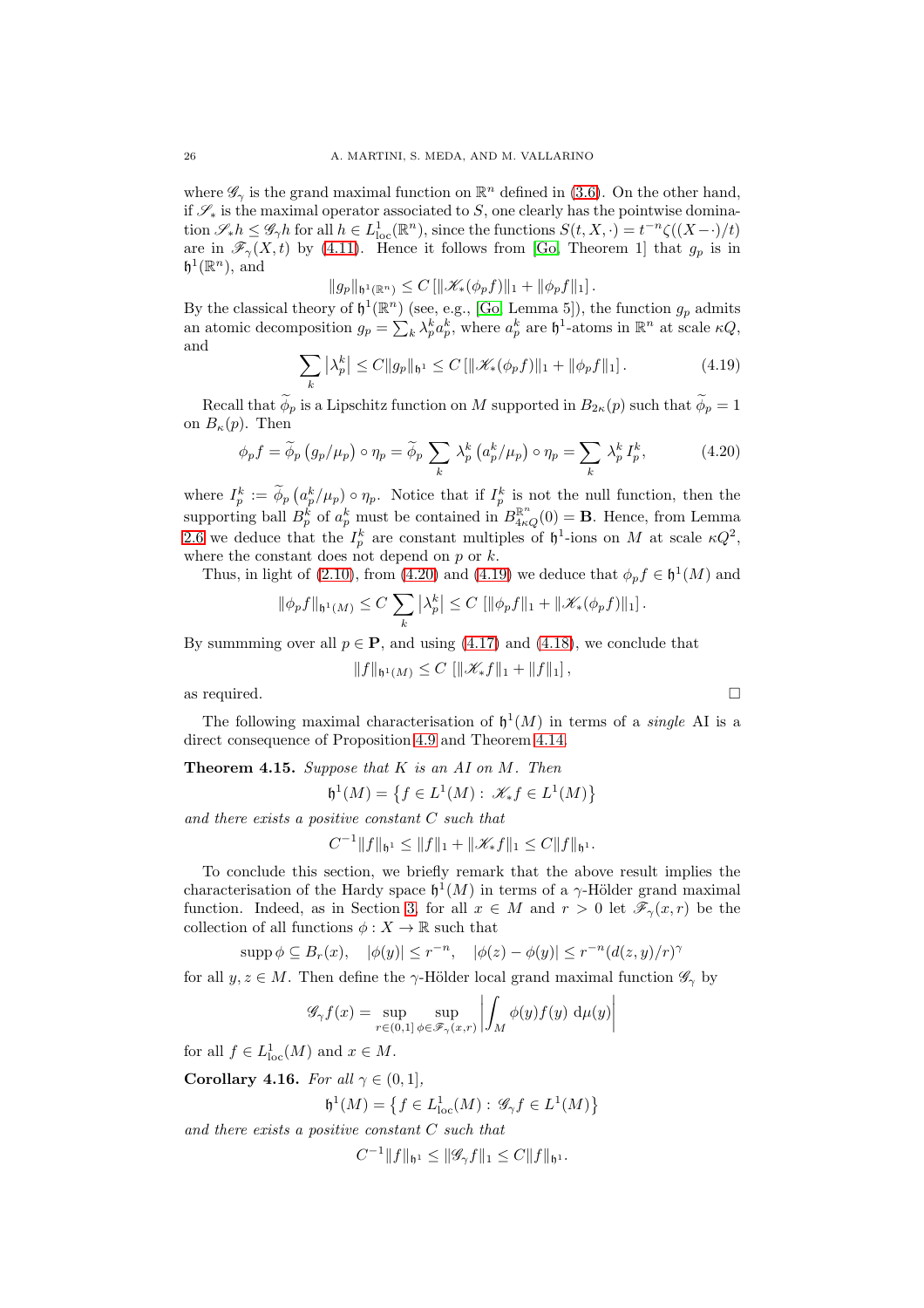*Proof.* It is immediately seen that, if K is a LAI constructed as in [\(4.3\)](#page-18-2) with  $\psi$ supported in [0, 1], bounded by 1, and satisfying  $|\psi(u) - \psi(v)| \leq |u - v|^{\gamma}$  for all  $u, v \in [0, \infty)$ , then  $K(t, x, \cdot) \in \mathscr{F}_{\gamma}(x, t)$  for all  $t \in (0, 1]$ , and therefore

$$
\mathscr{K}_*f\leq \mathscr{G}_\gamma f
$$

pointwise for all  $f \in L^1_{loc}(M)$ . Moreover, for all  $x \in M$ , by using normal coordinates centred at x, one easily deduces that  $\lim_{t\to 0^+} \int_M K(t, x, y) d\mu(y) = c$ , where  $c :=$ <br> $\int_{\mathbb{R}^n} \psi(|y|) dy > 0$ . From this it readily follows that if  $f \in C_c(M)$ , then  $\mathcal{H}_t f \to cf$  $\int_{\mathbb{R}^n} \psi(|y|) dy > 0$ . From this it readily follows that if  $f \in C_c(M)$ , then  $\mathscr{K}_t f \to cf$ pointwise as  $t \to 0^+$ ; a density argument then shows that, if  $f \in L^1_{loc}(M)$ , then  $\mathscr{K}_t f \to c f$  in  $L^1_{loc}(M)$  as  $t \to 0^+$ , whence

$$
c|f|\leq \mathscr{K}_*f
$$

pointwise a.e. for all  $f \in L^1_{loc}(M)$ . This shows that, if  $f \in L^1_{loc}(M)$  and  $\mathscr{G}_{\gamma} f \in$  $L^1(M)$ , then  $f, \mathscr{K}_* f \in L^1(M)$  as well, and by Theorem [4.15](#page-25-3) we obtain that  $f \in$  $\mathfrak{h}^1(M)$  with control of the norm.

Conversely, since  $M$  is uniformly locally n-Ahlfors, one can easily check that

 $\mathscr{G}_{\gamma} \leq C \mathscr{M}_1$ 

and that (by arguing as in the proof of Proposition [4.9\)](#page-20-1)  $\mathscr{G}_{\gamma}$  is uniformly  $L^{1}$ -bounded on  $\mathfrak{h}^1(M)$ -atoms, hence  $\mathscr{G}_{\gamma}$  is bounded from  $\mathfrak{h}^1(M)$  to  $L^1(M)$  by Lemma [2.3.](#page-5-2)  $\Box$ 

# <span id="page-26-0"></span>5. CHARACTERISATION OF  $\mathfrak{h}^1(M)$  via heat and Poisson maximal functions

In this section we prove that  $\mathfrak{h}^1(M)$  can be characterised in terms of the maximal operators associated either to the heat semigroup  $\mathcal{H}_t$  or to the Poisson semigroup  $\mathscr{P}_t$ , that is,

$$
\mathfrak{h}_{\mathcal{H}}^{1}(M) = \mathfrak{h}^{1}(M) = \mathfrak{h}_{\mathcal{P}}^{1}(M).
$$

In light of Theorem [4.15,](#page-25-3) it will be enough to show that the heat and Poisson kernels on  $M$  are AI in the sense of Definition [4.2.](#page-17-2) We will actually show that a similar result holds for all semigroups  $e^{-t\mathscr{L}^{\alpha}}$  with  $\alpha \in (0, 1]$ .

Denote by  $h_t(x, y)$  the integral kernel of the heat semigroup  $\mathcal{H}_t$ . We call the function  $(t, x, y) \mapsto h_t(x, y)$  the heat kernel. It is well known (see, for instance, [\[SC,](#page-30-15) Theorem 5.5.3 and Section 5.6.3. that, under our assumptions on  $M$ , there exist positive constants  $C_1$  and  $C_2$  such that

<span id="page-26-2"></span>
$$
C_1 \frac{e^{-d(x,y)^2/(C_1 t)}}{t^{n/2}} \le h_t(x,y) \le C_2 \frac{e^{-d(x,y)^2/(C_2 t)}}{t^{n/2}}
$$
(5.1)

for every x and y in M and t in  $(0, 1]$ . Furthermore (see, e.g., [\[Da,](#page-30-19) Theorem 6]), there exists positive constants  $C$  and  $c$  such that

<span id="page-26-1"></span>
$$
|\nabla_y h_t(x, y)| \le C \frac{e^{-cd(x, y)^2/t}}{t^{(n+1)/2}}
$$
(5.2)

for every x and y in M and t in  $(0, 1]$ ; in the discussion below, we will actually use the gradient bound  $(5.2)$  only for  $d(x, y)$  small.

### <span id="page-26-3"></span>Proposition 5.1. The function

$$
(t, x, y) \in (0, 1] \times M \times M \to h_{t^2}(x, y),
$$

is an AI of exponent 1 in the sense of Definition [4.2.](#page-17-2)

*Proof.* Let  $r = \min\{\iota_M, 1\}$ , where  $\iota_M$  is the injectivity radius of M. Let  $\phi : \mathbb{R} \to$ [0, 1] be smooth, equal to 1 on  $[-r/4, r/4]$  and supported in  $[-r/2, r/2]$ , and define  $\Phi(x, y) = \phi(d(x, y))$ . Then  $\Phi(x, \cdot)$  is smooth for all  $x \in M$ , and  $|\nabla_y \Phi(x, y)| \leq L$ for all  $x, y \in M$  and some  $L > 0$ .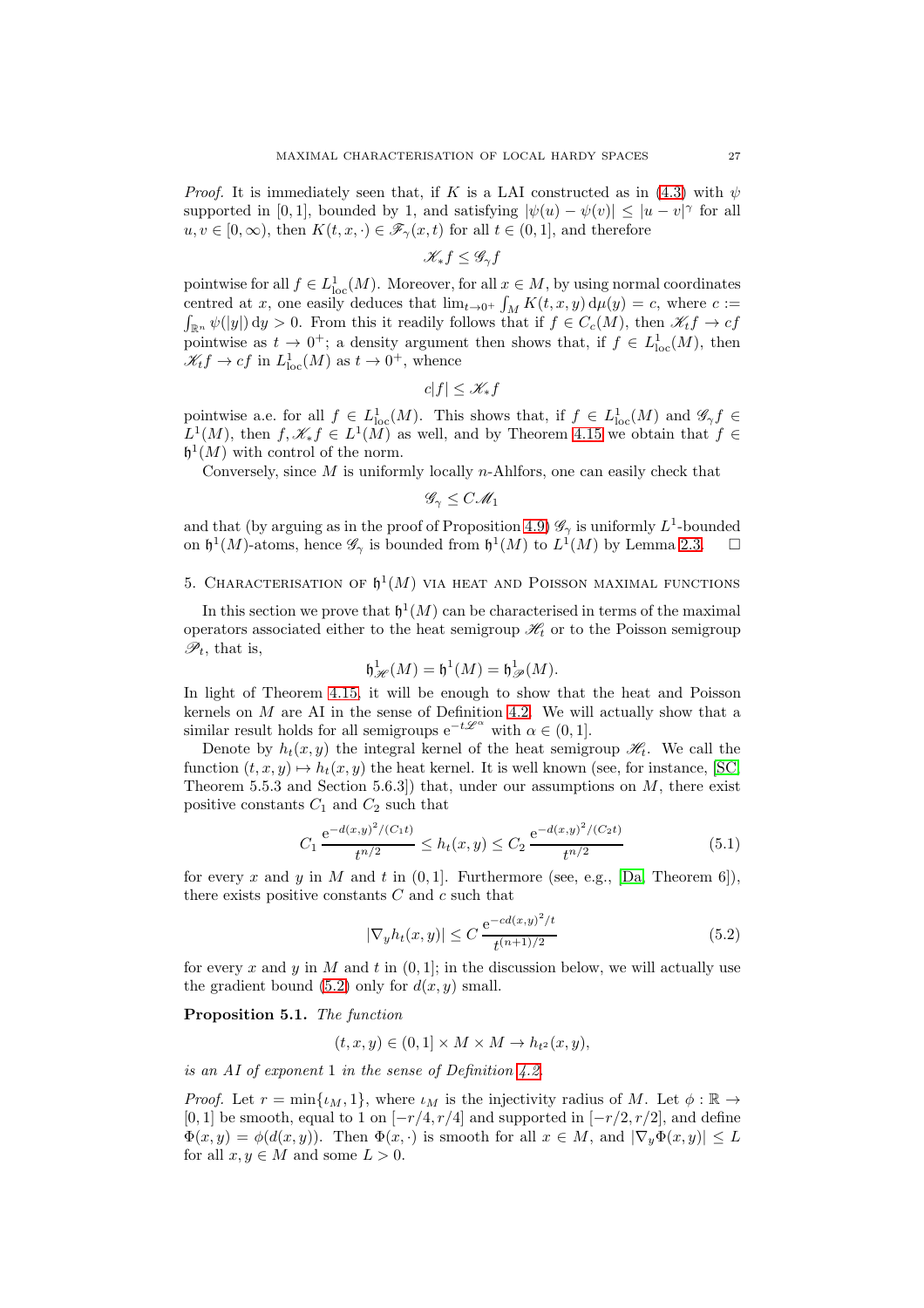Set now  $K^1(t, x, y) = \Phi(x, y)h_{t^2}(x, y)$  and  $K^2(t, x, y) = (1 - \Phi(x, y))h_{t^2}(x, y)$ . Then clearly  $K^1(t, x, y) = 0$  whenever  $d(x, y) > r/2$ , and moreover from [\(5.1\)](#page-26-2) we deduce that

$$
K^{1}(t, x, y) \leq Ct^{-n} e^{-d(x, y)^{2}/(Ct^{2})} \leq Ct^{-n} (1 + d(x, y)/t)^{-n-1}
$$

and

$$
K^{1}(t, x, x) = h_{t^{2}}(x, x) \geq Ct^{-n},
$$

so  $K^1$  satisfies conditions [\(i\),](#page-17-6) [\(ii\)](#page-17-3) and [\(iii\)](#page-17-8) of Definition [4.1](#page-17-1) with  $\lambda = r/2$ . In addition

$$
\nabla_y K^1(t, x, y) = h_{t^2}(x, y) \nabla_y \Phi(x, y) + \Phi(x, y) \nabla_y h_{t^2}(x, y)
$$

and from [\(5.1\)](#page-26-2) and [\(5.2\)](#page-26-1) we deduce that

$$
|\nabla_y K^1(t, x, y)| \leq Ct^{-n-1} e^{-d(x, y)^2/(Ct^2)} \leq Ct^{-n-1} (1 + d(x, y)/t)^{-n-2}.
$$

Hence by Remark [4.4](#page-17-9) we deduce that  $K^1$  also satisfies condition [\(iv\)](#page-17-4) of Definition [4.1,](#page-17-1) and consequently is a r/2-LAI on M.

Note now that  $K^2(t, x, y) = 0$  whenever  $d(x, y) \le r/4$ ; hence, by [\(5.1\)](#page-26-2),

$$
\sup_{t \in (0,1]} K^2(t,x,y) \le C_2 \mathbf{1}_{[r/4,\infty)}(d(x,y)) \frac{e^{-d(x,y)^2/2C_2}}{d(x,y)^n} \sup_{\tau > 0} \tau^{n/2} e^{-\tau/2C_2} \le C e^{-d(x,y)^2/2C_2},
$$

and from the volume bound [\(2.3\)](#page-4-6) it readily follows that  $K^2$  satisfies condition [\(4.2\)](#page-17-7). This proves that  $K = K^1 + K^2$  is an AI on M.

Now we consider the semigroups  $e^{-t\mathscr{L}^{\alpha}}$  with  $\alpha \in (0, 1)$ , and denote by  $p_t^{\alpha}$  their integral kernels; the Poisson semigroup  $\mathscr{P}_t$  corresponds to  $\alpha = 1/2$ . As it is well known (see, e.g., [\[Yo,](#page-30-20) Section IX.11]), these semigroups can be subordinated to the heat semigroup.

<span id="page-27-3"></span>**Lemma 5.2.** For  $\alpha \in (0,1)$ , let  $F_{\alpha} : (0,\infty) \to \mathbb{C}$  be defined by contour integration as follows:

<span id="page-27-1"></span>
$$
F_{\alpha}(s) = \frac{1}{2\pi i} \int_{\sigma - i\infty}^{\sigma + i\infty} s e^{sz - z^{\alpha}} dz
$$
 (5.3)

for any  $\sigma > 0$ . Then there exists constants  $C_{\alpha}, c_{\alpha} > 0$  such that

<span id="page-27-2"></span>
$$
0 \le F_{\alpha}(s) \le C_{\alpha} s^{-\alpha} e^{-c_{\alpha} s^{-\alpha/(1-\alpha)}}.
$$
\n(5.4)

Moreover

<span id="page-27-0"></span>
$$
e^{-z^{\alpha}} = \int_0^{\infty} F_{\alpha}(s) e^{-sz} \frac{ds}{s}
$$
 (5.5)

for all  $z \in \mathbb{C}$  with  $\Re z > 0$ .

*Proof.* The construction of the nonnegative function  $F_{\alpha}$  satisfying [\(5.5\)](#page-27-0) through the contour integration [\(5.3\)](#page-27-1) is given in [\[Yo,](#page-30-20) Section IX.11]. It only remains to prove the upper bound in  $(5.4)$ .

Let  $a = \cos(\alpha \pi/2)/3$ ; since  $\Re z^{\alpha} \ge 3a|z|^{\alpha}$  whenever  $\Re z > 0$ , from the represen-tation [\(5.3\)](#page-27-1) we obtain that, for any  $\sigma \geq (a\alpha)^{1/(1-\alpha)}$ ,

$$
F_{\alpha}(s) \le \frac{1}{2\pi} s e^{s\sigma} \sigma \int_{-\infty}^{\infty} e^{-3a\sigma^{\alpha}(1+t^2)^{\alpha/2}} dt
$$
  
 
$$
\le C e^{2s\sigma - 2a\sigma^{\alpha}},
$$

where the constant C may depend on  $\alpha$  but not on  $\sigma$ ; by choosing  $\sigma = (a\alpha/s)^{1/(1-\alpha)}$ , we obtain the upper estimate in  $(5.4)$  in the case  $s \leq 1$ . As for the remaining case, by changing the contour of integration in [\(5.3\)](#page-27-1) to the concatenation of the two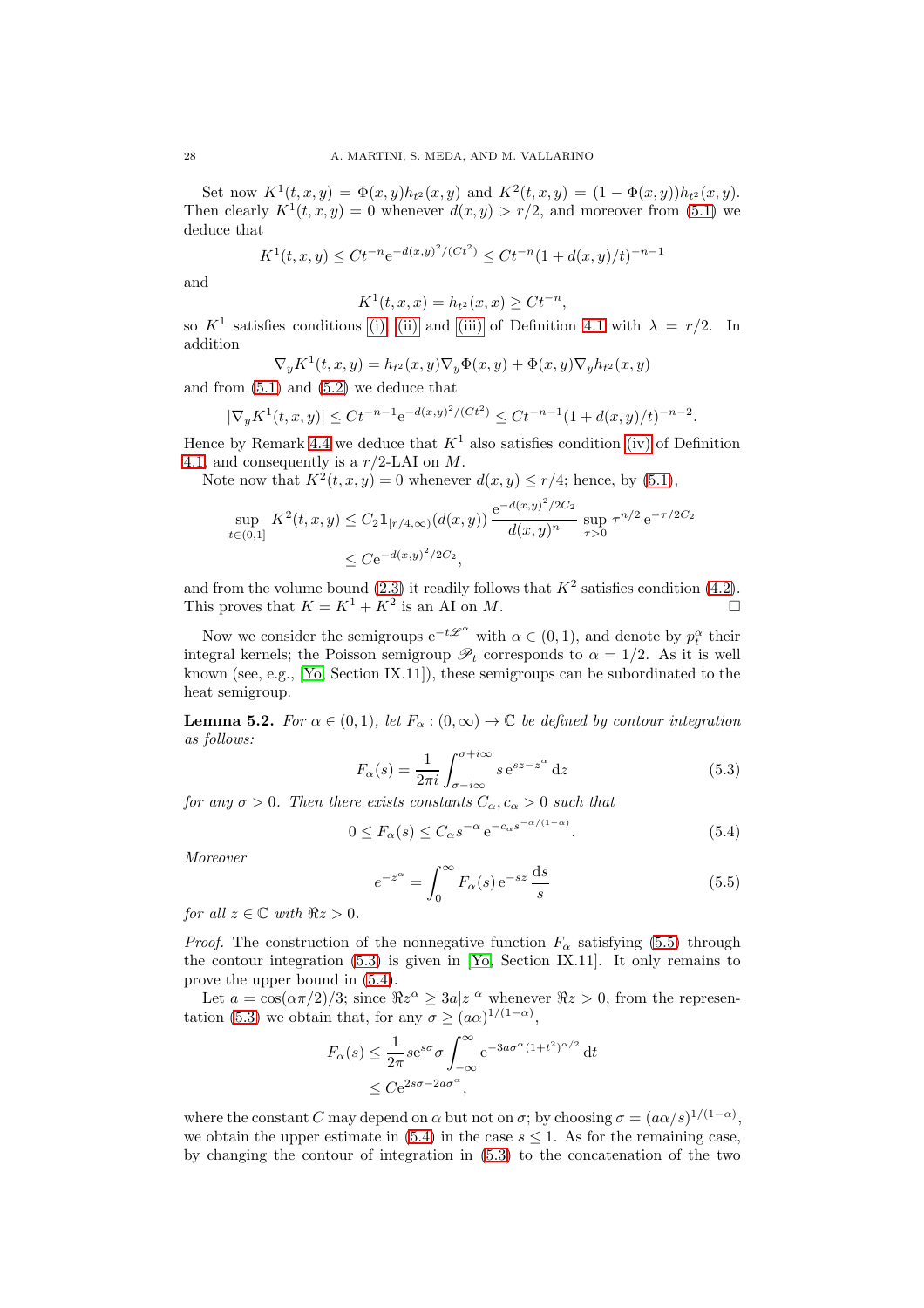half-lines  $z = re^{-i\theta}$  ( $-\infty < -r < 0$ ) and  $z = re^{i\theta}$  ( $0 < r < \infty$ ) for any  $\theta \in (\pi/2, \pi)$ , we obtain, as in [\[Yo,](#page-30-20) p. 263], the representation

$$
F_{\alpha}(s) = \frac{1}{\pi} \int_0^{\infty} s e^{sr \cos \theta - r^{\alpha} \cos(\alpha \theta)} \sin (sr \sin \theta - r^{\alpha} \sin(\alpha \theta) + \theta) dr;
$$

by passing to the limit under the integral sign, we can also take  $\theta = \pi$  in the above formula and obtain

$$
F_{\alpha}(s) = \frac{1}{\pi} \int_0^{\infty} s e^{-sr - r^{\alpha} \cos(\alpha \pi)} \sin(r^{\alpha} \sin(\alpha \pi)) dr
$$
  
\n
$$
\leq C \int_0^{\infty} s e^{-csr} r^{\alpha} dr
$$
  
\n
$$
\leq C s^{\alpha}
$$

for  $s \geq 1$ .

<span id="page-28-2"></span>**Proposition 5.3.** Let  $\alpha \in (0,1)$ . The function

$$
(t,x,y)\in (0,1]\times M\times M\rightarrow p_{t^{2\alpha}}^\alpha(x,y),
$$

is an AI of exponent min $\{1, 2\alpha\}$  in the sense of Definition [4.2.](#page-17-2)

Proof. From Lemma [5.2,](#page-27-3) we deduce the subordination formula

$$
p_{t^{2\alpha}}^{\alpha} = \int_0^{\infty} F_{\alpha}(s/t^2) h_s \frac{ds}{s}.
$$

It is convenient to write  $p_{t^{2\alpha}}^{\alpha}$  as the sum of  $P_t^0$  and  $P_t^{\infty}$ , where

$$
P_t^0 = \int_0^1 F_\alpha(s/t^2) h_s \frac{ds}{s} \quad \text{and} \quad P_t^\infty = \int_1^\infty F_\alpha(s/t^2) h_s \frac{ds}{s}.
$$

We observe that, by  $(5.4)$ ,

$$
\sup_{t \in (0,1]} P_t^{\infty} \le C \int_1^{\infty} \sup_{t \in (0,1]} (s/t^2)^{-\alpha} h_s \frac{ds}{s} \le C \int_1^{\infty} \frac{h_s}{s^{1+\alpha}} ds,
$$
 (5.6)

and since  $||h_s(\cdot, y)||_1 = 1$  for all  $y \in M$  and  $s > 0$  we deduce that

<span id="page-28-0"></span>
$$
\sup_{y \in M} \left\| \sup_{t \in (0,1]} P_t^{\infty}(\cdot, y) \right\|_1 \le C \int_1^{\infty} s^{-3/2} ds < \infty.
$$
 (5.7)

Let  $r \in (0,1]$  and the cutoff  $\Phi : M \times M \to [0,1]$  be defined as in the proof of Proposition [5.1.](#page-26-3) We further split  $P_t^0 = P_t^{0,0} + P_t^{0,\infty}$ , where  $P_t^{0,0} = \Phi P_t^0$ .

Note that, by [\(5.4\)](#page-27-2),  $F_{\alpha}$  is a bounded function. This and the upper estimate [\(5.1\)](#page-26-2) show that

$$
\sup_{t \in (0,1]} P_t^{0,\infty} \le C \mathbf{1}_{[r/4,\infty)}(d) \int_0^1 \frac{\mathrm{e}^{-c d^2/s}}{s^{n/2}} \, \frac{\mathrm{d}s}{s} \le C \mathrm{e}^{-c d^2/2} \int_0^1 \frac{\mathrm{e}^{-c r^2/(16s)}}{s^{n/2}} \, \frac{\mathrm{d}s}{s}. \tag{5.8}
$$

The last integral is finite, hence from [\(2.3\)](#page-4-6) we readily see that

<span id="page-28-1"></span>
$$
\sup_{y \in M} \left\| \sup_{t \in (0,1]} P_t^{0,\infty}(\cdot, y) \right\|_1 \le C \sup_{y \in M} \int_M e^{-cd(x,y)^2/2} d\mu(x) < \infty.
$$
 (5.9)

The estimates [\(5.7\)](#page-28-0) and [\(5.9\)](#page-28-1) show that  $(t, x, y) \mapsto P_t^{\infty}(x, y) + P_t^{0, \infty}(x, y)$  satisfies condition [\(4.2\)](#page-17-7) in Definition [4.2.](#page-17-2)

To conclude, it remains to prove that  $P_t^{0,0} = P_t^0 \Phi$  fulfils conditions [\(i\)-](#page-17-6)[\(iv\)](#page-17-4) of Definition [4.1.](#page-17-1) Clearly condition [\(i\)](#page-17-6) is satisfied with  $\lambda = r/2$ , due to the support of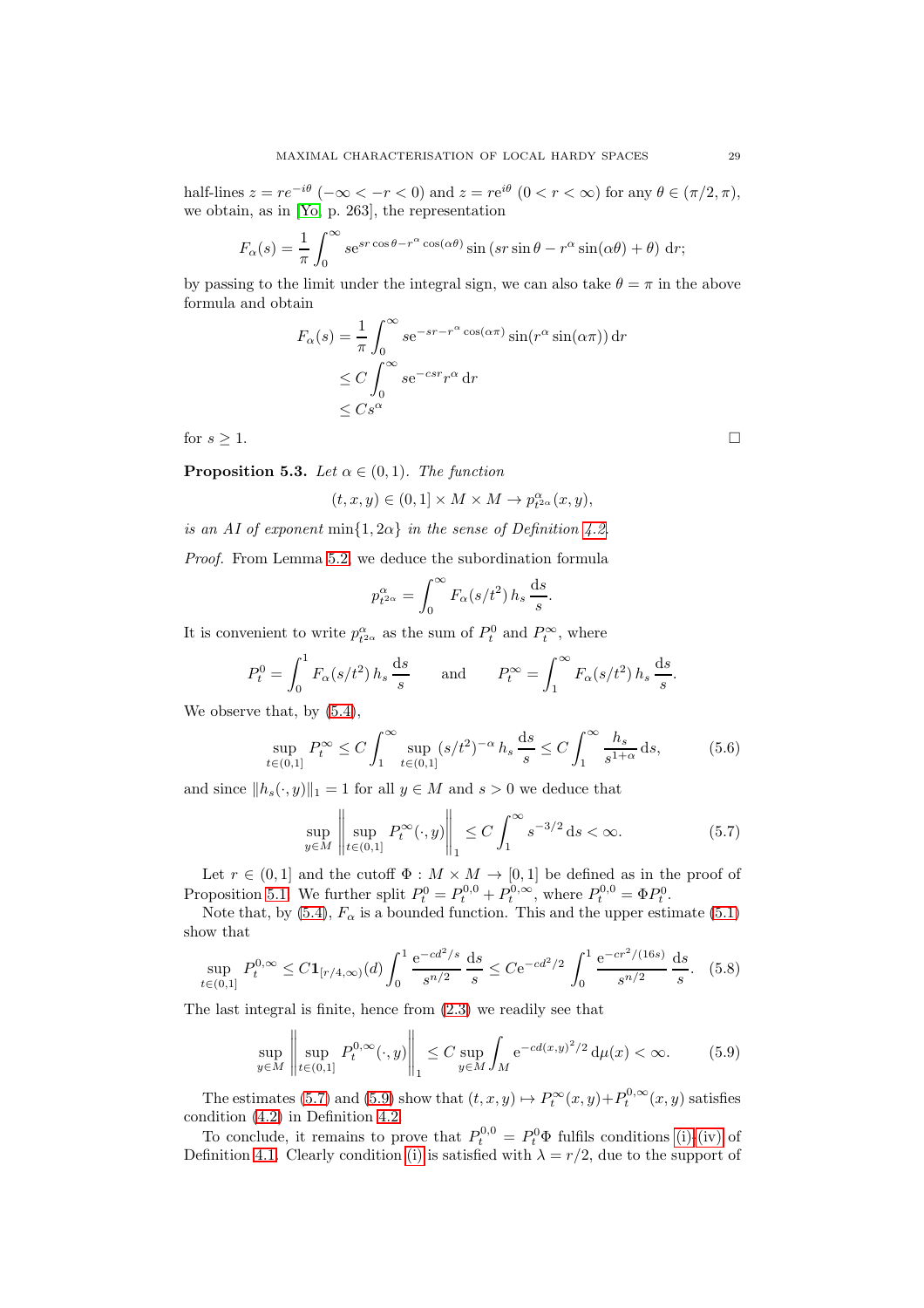**Φ**. Observe that, if we set  $\omega = \sqrt{d^2 + t^2}$ , then [\(5.4\)](#page-27-2) and the upper estimate of  $h_t$ in [\(5.1\)](#page-26-2) imply that

$$
P_t^{0,0} \le P_t^0 \mathbf{1}_{[0,r/2]}(d)
$$
  
\n
$$
\le Ct^{2\alpha} \int_0^1 s^{-n/2-\alpha} e^{-c(t^2/s)^{\alpha/(1-\alpha)}} e^{-cd^2/s} \frac{ds}{s}
$$
  
\n
$$
\le Ct^{2\alpha} \int_0^1 s^{-n/2-\alpha} e^{-c(\omega^2/s)^{\alpha}} \frac{ds}{s}
$$
  
\n
$$
\le Ct^{2\alpha}/\omega^{n+2\alpha} \le Ct^{-n}(1+d/t)^{-n-2\alpha}
$$
\n(5.10)

<span id="page-29-0"></span>for all  $t \in (0,1]$ , which yields the required estimate in Definition [4.1](#page-17-1) [\(ii\)](#page-17-3) with  $\gamma = \min\{1, 2\alpha\}$ . Moreover, since  $F_{\alpha}$  is nonnegative and does not vanish identically on  $(0, 1]$  (see Lemma [5.2\)](#page-27-3), the lower bound for  $h_t$  in [\(5.1\)](#page-26-2) implies that

$$
P_t^{0,0}(x,x) \ge C \int_0^1 F_\alpha(s/t^2) s^{-n/2} \frac{ds}{s}
$$
  
=  $Ct^{-n} \int_0^{t^{-2}} F_\alpha(s) s^{-n/2} \frac{ds}{s} \ge Ct^{-n},$ 

for all  $t \in (0, 1]$ , as required for condition [\(iii\).](#page-17-8) Finally, by the Leibniz rule,

$$
|\nabla_y P_t^{0,0}| \le C P_t^0 \mathbf{1}_{[0,r/2]}(d) + |\Phi \nabla_y P_t^0|.
$$

Since

$$
\nabla_y P_t^0 = \int_0^1 F_\alpha(s/t^2) \, \nabla_y h_s \, \frac{\mathrm{d}s}{s},
$$

from  $(5.2)$  we deduce, arguing as in  $(5.10)$ , that

$$
|\Phi \nabla_y P_t^0| \le C t^{2\alpha} \int_0^1 s^{-(n+1)/2 - \alpha} e^{-c(\omega^2/s)^{\alpha}} \frac{ds}{s} \le C t^{2\alpha} / \omega^{n+1+2\alpha}.
$$

Since  $\omega \leq \sqrt{r^2/4 + 1}$  on the support of  $\mathbf{1}_{[0,r/2]}(d)$ , by combining this estimate with the one for  $P_t^0 \mathbf{1}_{[0,r/2]}(d)$  in [\(5.10\)](#page-29-0), we finally obtain that

$$
|\nabla_y P_t^{0,0}| \le Ct^{2\alpha}/\omega^{n+1+2\alpha} \le Ct^{-n-1}(1+d/t)^{-n-1-2\alpha},
$$

and by Remark [4.4](#page-17-9) we deduce condition [\(iv\)](#page-17-4) with  $\gamma = \min\{1, 2\alpha\}$ .

As a consequence of Propositions [5.1](#page-26-3) and [5.3](#page-28-2) and Theorem [4.15,](#page-25-3) we deduce the following characterisation of  $\mathfrak{h}^1(M)$ .

Corollary 5.4. For all  $\alpha \in (0,1]$ ,

$$
\mathfrak{h}^1(M) = \left\{ f \in L^1(M) : \sup_{0 < t \le 1} |e^{-t\mathscr{L}^{\alpha}} f| \in L^1(M) \right\}
$$

and there exists a positive constant C such that

$$
C^{-1}||f||_{\mathfrak{h}^1} \le ||f||_1 + \left||\sup_{0 < t \le 1} |e^{-t\mathscr{L}^{\alpha}}f|\right||_1 \le C||f||_{\mathfrak{h}^1}.
$$

In particular,

$$
\mathfrak{h}^1(M) = \mathfrak{h}^1_{\mathscr{H}}(M) = \mathfrak{h}^1_{\mathscr{P}}(M)
$$

with equivalent norms.